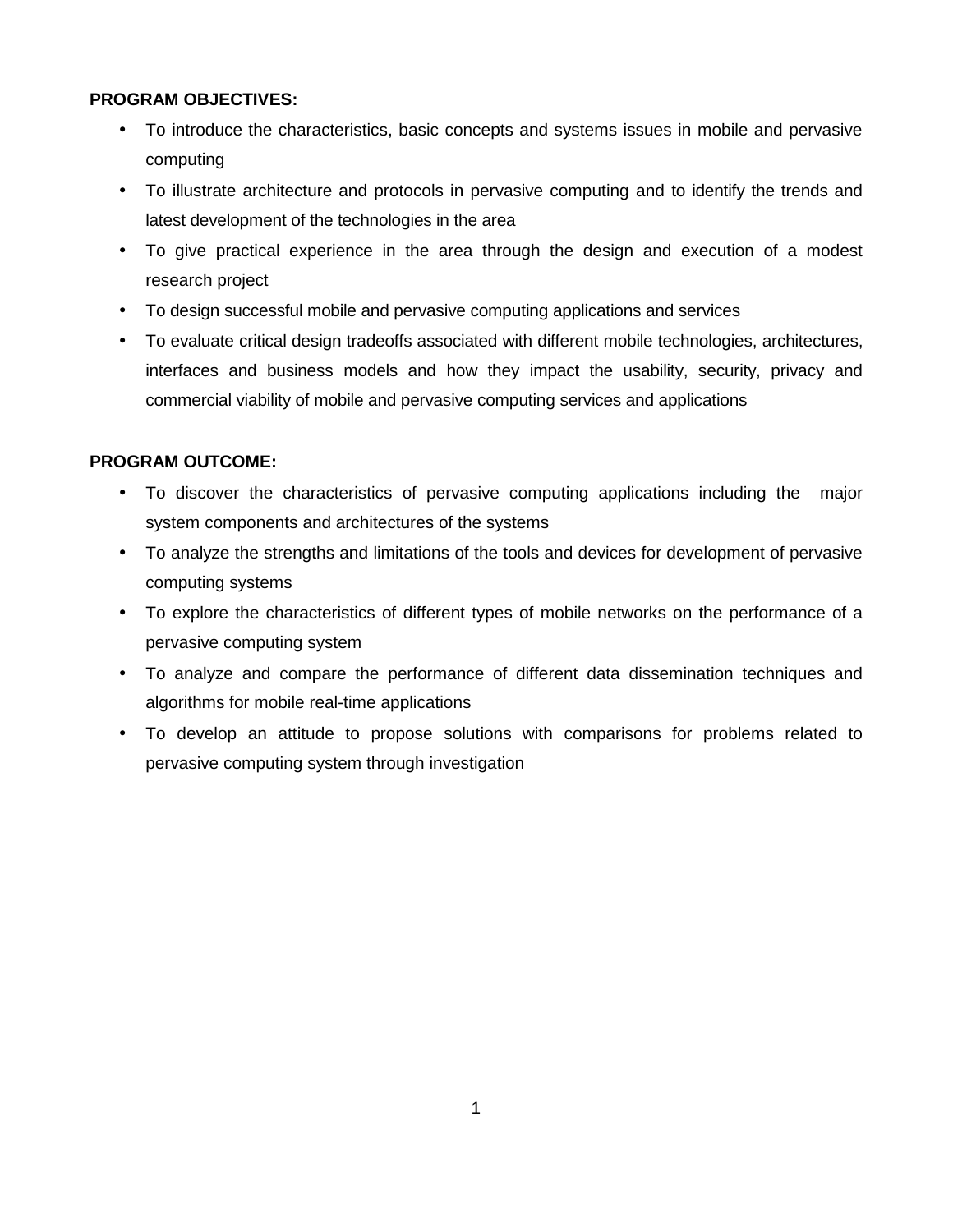# **AFFILIATED INSTITUTIONS**

# **ANNA UNIVERSITY, CHENNAI 600 025**

# **REGULATIONS - 2013**

# **M.E. MOBILE AND PERVASIVE COMPUTING**

# **I TO IV SEMESTERS CURRICULA AND SYLLABI (FULL TIME)**

# **SEMESTER I**

| <b>SL.NO</b>     | CODE NO.      | <b>COURSE TITLE</b>                      |    |   | P        | С  |
|------------------|---------------|------------------------------------------|----|---|----------|----|
| <b>THEORY</b>    |               |                                          |    |   |          |    |
| 1.               | MA7156        | <b>Applied Mathematics for Pervasive</b> | 3  |   | 0        | 4  |
|                  |               | Computing                                |    |   |          |    |
| 2.               | MP7101        | <b>Pervasive Computing</b>               | 3  | 0 | 0        | 3  |
| 3.               | MP7102        | <b>Embedded and Real Time Systems</b>    | 3  | 0 | $\Omega$ | 3  |
| 4.               | <b>CU7201</b> | <b>Wireless Communication Networks</b>   | 3  | 0 | $\Omega$ | 3  |
| 5.               | CP7204        | <b>Advanced Operating Systems</b>        | 3  | 0 | $\Omega$ | 3  |
| 6.               | MP7103        | <b>Mobile Computing</b>                  | 3  | 0 | $\Omega$ | 3  |
| <b>PRACTICAL</b> |               |                                          |    |   |          |    |
| 7.               | MP7111        | <b>Embedded Systems Laboratory</b>       | 0  | 0 | 3        | 2  |
| 8.               | MP7112        | <b>Wireless Networking Laboratory</b>    | 0  | 0 | 3        | 2  |
|                  |               | TOTAL                                    | 18 | 1 | 6        | 23 |

# **SEMESTER II**

| <b>SL.NO</b>     | CODE NO. | <b>COURSE TITLE</b>                        |          |          | P        | C              |
|------------------|----------|--------------------------------------------|----------|----------|----------|----------------|
| <b>THEORY</b>    |          |                                            |          |          |          |                |
| 1.               | MP7201   | Ad hoc and Wireless Sensor Networks        | 3        | $\Omega$ | 0        | 3              |
| 2.               | AP7101   | <b>Advanced Digital Signal Processing</b>  | 3        |          | $\Omega$ | 4              |
| 3.               | MP7202   | Security for Distributed Systems           | 3        | 0        | $\Omega$ | 3              |
| 4.               | MP7203   | Software Technologies for Pervasive        | 3        | $\Omega$ | 0        | 3              |
|                  |          | Computing                                  |          |          |          |                |
| 5.               |          | Elective I                                 | 3        | $\Omega$ | $\Omega$ | 3              |
| 6.               |          | Elective II                                | 3        | 0        | 0        | 3              |
| <b>PRACTICAL</b> |          |                                            |          |          |          |                |
| 7 <sub>1</sub>   | MP7211   | <b>Pervasive Computing Laboratory</b>      | $\Omega$ | $\Omega$ | 3        | $\mathcal{P}$  |
| 8.               | MP7212   | <b>RFID and Sensor Networks Laboratory</b> | $\Omega$ | $\Omega$ | 3        | $\overline{2}$ |
|                  |          | TOTAL                                      | 18       |          | 6        | 23             |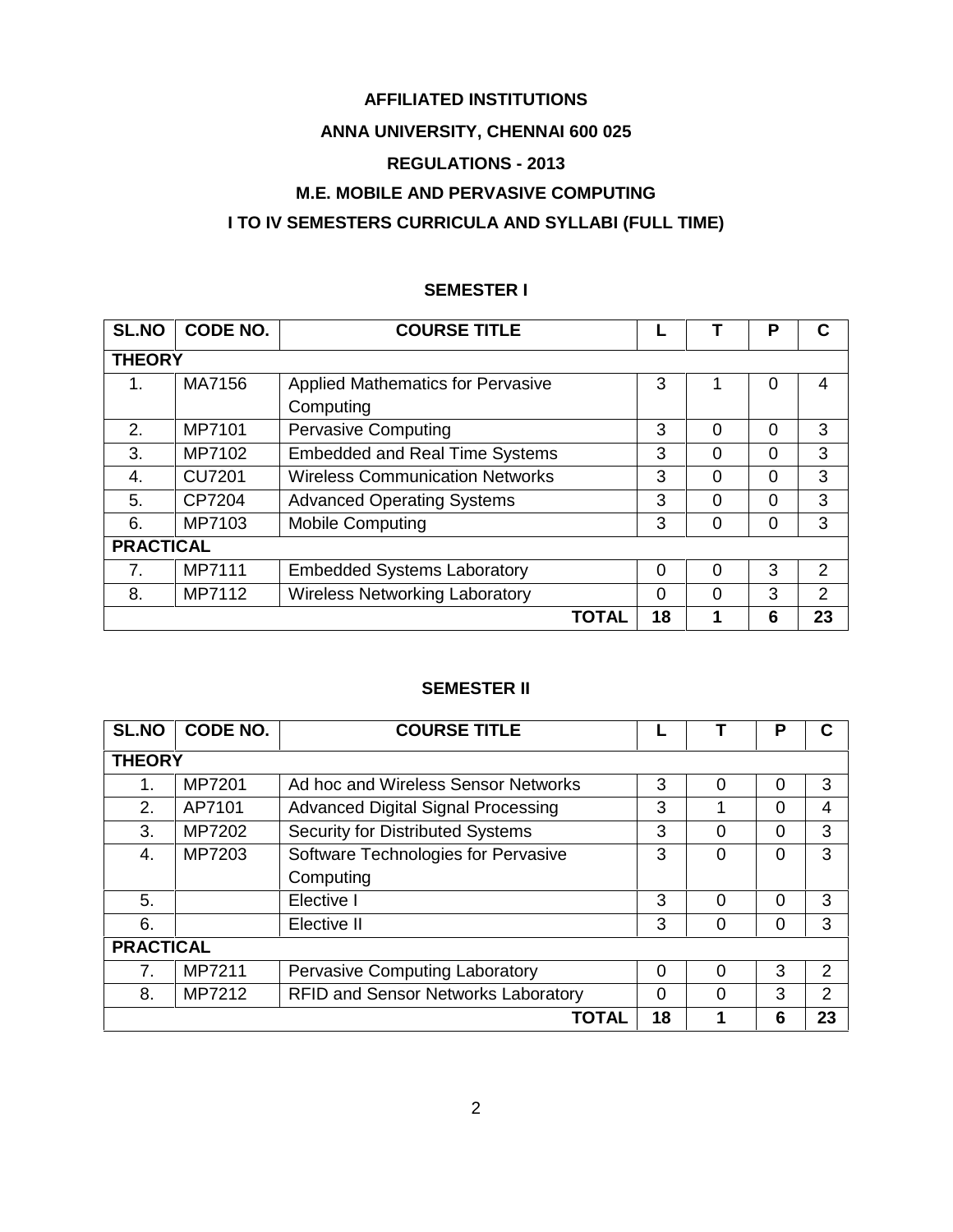# **SEMESTER III**

| <b>SL.No</b>     | <b>CODE</b><br>NO. | <b>COURSE TITLE</b>            |   |   | Р  | C  |
|------------------|--------------------|--------------------------------|---|---|----|----|
| <b>THEORY</b>    |                    |                                |   |   |    |    |
| 1.               | MP7301             | <b>Context Aware Computing</b> | 3 | 0 | 0  | 3  |
| 2.               |                    | Elective III                   | 3 | 0 | 0  | 3  |
| 3.               |                    | Elective IV                    | 3 | 0 | 0  | 3  |
| <b>PRACTICAL</b> |                    |                                |   |   |    |    |
| 4.               | MP7311             | Project Work (Phase I)         | 0 | 0 | 12 | 6  |
|                  |                    | <b>TOTAL</b>                   | 9 | 0 | 12 | 15 |

# **SEMESTER IV**

| <b>SL.No</b>     | <b>CODE NO.</b> | <b>COURSE TITLE</b>     |  |  | D  |    |  |
|------------------|-----------------|-------------------------|--|--|----|----|--|
| <b>PRACTICAL</b> |                 |                         |  |  |    |    |  |
|                  | MP7411          | Project Work (Phase II) |  |  | 24 | 12 |  |
|                  |                 | <b>TOTAL</b>            |  |  | 24 | 12 |  |

**TOTAL NO. OF CREDITS:73**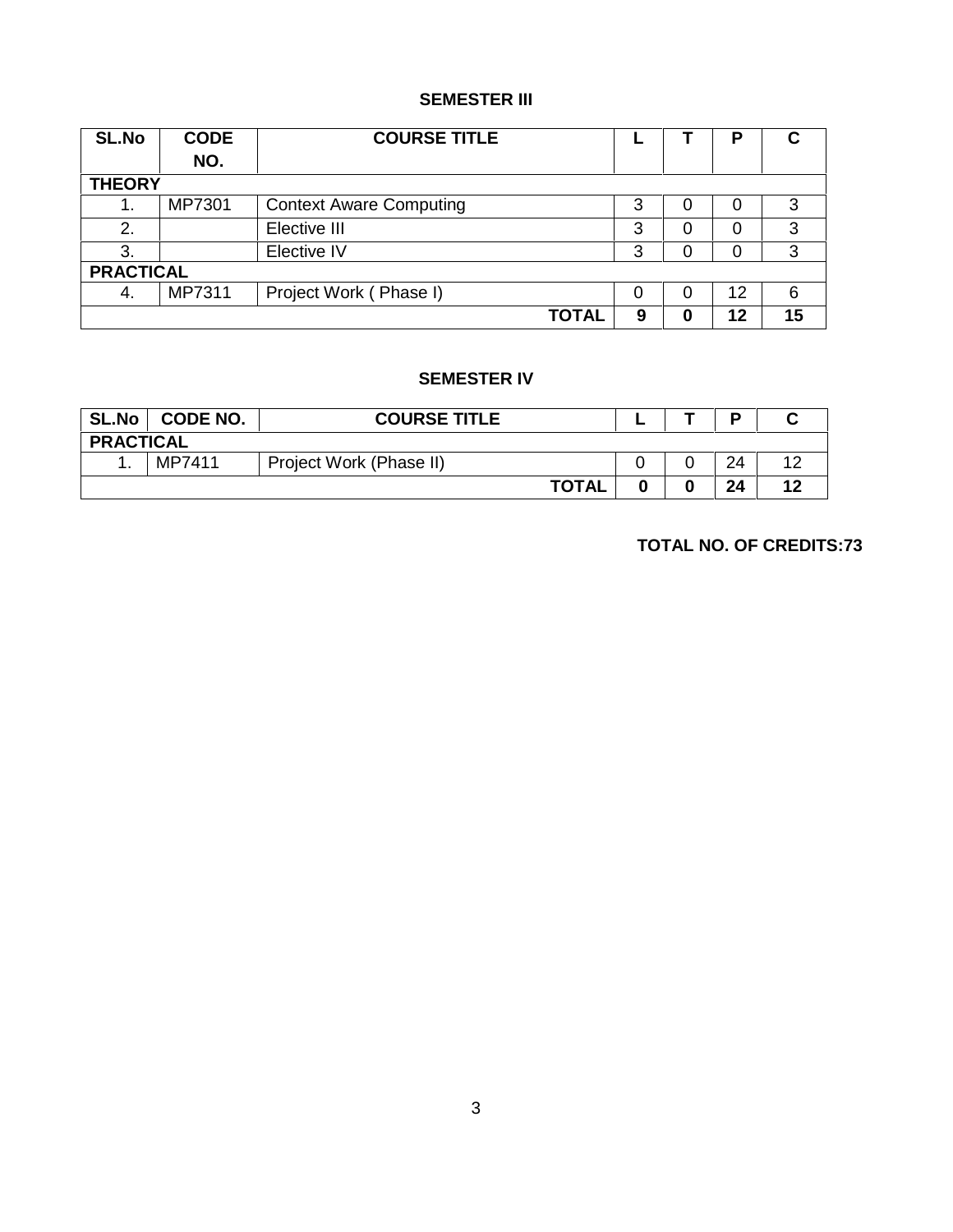# **LIST OF ELECTIVES**

# **ELECTIVE –I**

| <b>SL.NO</b>  | CODE NO.      | <b>COURSE TITLE</b>                  |   |  |  | C |  |
|---------------|---------------|--------------------------------------|---|--|--|---|--|
| <b>THEORY</b> |               |                                      |   |  |  |   |  |
|               | MP7001        | <b>XML and Web Services</b>          |   |  |  | 3 |  |
| 2.            | <b>MU7004</b> | <b>Service Oriented Architecture</b> | າ |  |  | ີ |  |
| 3.            | <b>IF7203</b> | Data Warehousing and Data Mining     | 2 |  |  | ર |  |
| 4.            | MP7002        | Human Computer Interaction           |   |  |  | ີ |  |

# **ELECTIVE – II**

| <b>SL.NO</b>  | <b>CODE NO.</b> | <b>COURSE TITLE</b>                      |   |  | С |
|---------------|-----------------|------------------------------------------|---|--|---|
| <b>THEORY</b> |                 |                                          |   |  |   |
| 5.            | MP7003          | <b>RFID and Applications</b>             |   |  |   |
| 6.            | <b>MU7202</b>   | Image Processing and Pattern Recognition |   |  | 3 |
|               | MP7004          | <b>Fault Tolerant Computing</b>          | ◠ |  | 3 |
| 8.            | <b>IF7013</b>   | <b>Energy Aware Computing</b>            |   |  | 2 |

# **ELECTIVE –III**

| <b>SL.No</b>  | <b>CODE NO.</b> | <b>COURSE TITLE</b>         |  |  | D | С |  |
|---------------|-----------------|-----------------------------|--|--|---|---|--|
| <b>THEORY</b> |                 |                             |  |  |   |   |  |
| 9.            | <b>IF7301</b>   | <b>Soft Computing</b>       |  |  |   | 3 |  |
| 10.           | <b>SE7003</b>   | Machine learning            |  |  | 0 | 3 |  |
| 11.           | MP7005          | <b>Autonomous Computing</b> |  |  | 0 | 3 |  |
| 12.           | MP7006          | <b>Haptic Technology</b>    |  |  | 0 | 3 |  |

# **ELECTIVE – IV**

| <b>SL.No</b>  | <b>CODE NO.</b> | <b>COURSE TITLE</b>    |        |  | D | C |  |
|---------------|-----------------|------------------------|--------|--|---|---|--|
| <b>THEORY</b> |                 |                        |        |  |   |   |  |
| 13.           | <b>IF7202</b>   | <b>Cloud Computing</b> | ື      |  | 0 | 3 |  |
| 14.           | <b>IF7002</b>   | <b>Bio Informatics</b> | ື      |  | 0 | 3 |  |
| 15.           | MP7007          | Nano Computing         | ື      |  | 0 | 3 |  |
| 16.           | MP7008          | Semantic Web           | ⌒<br>ື |  | 0 | 3 |  |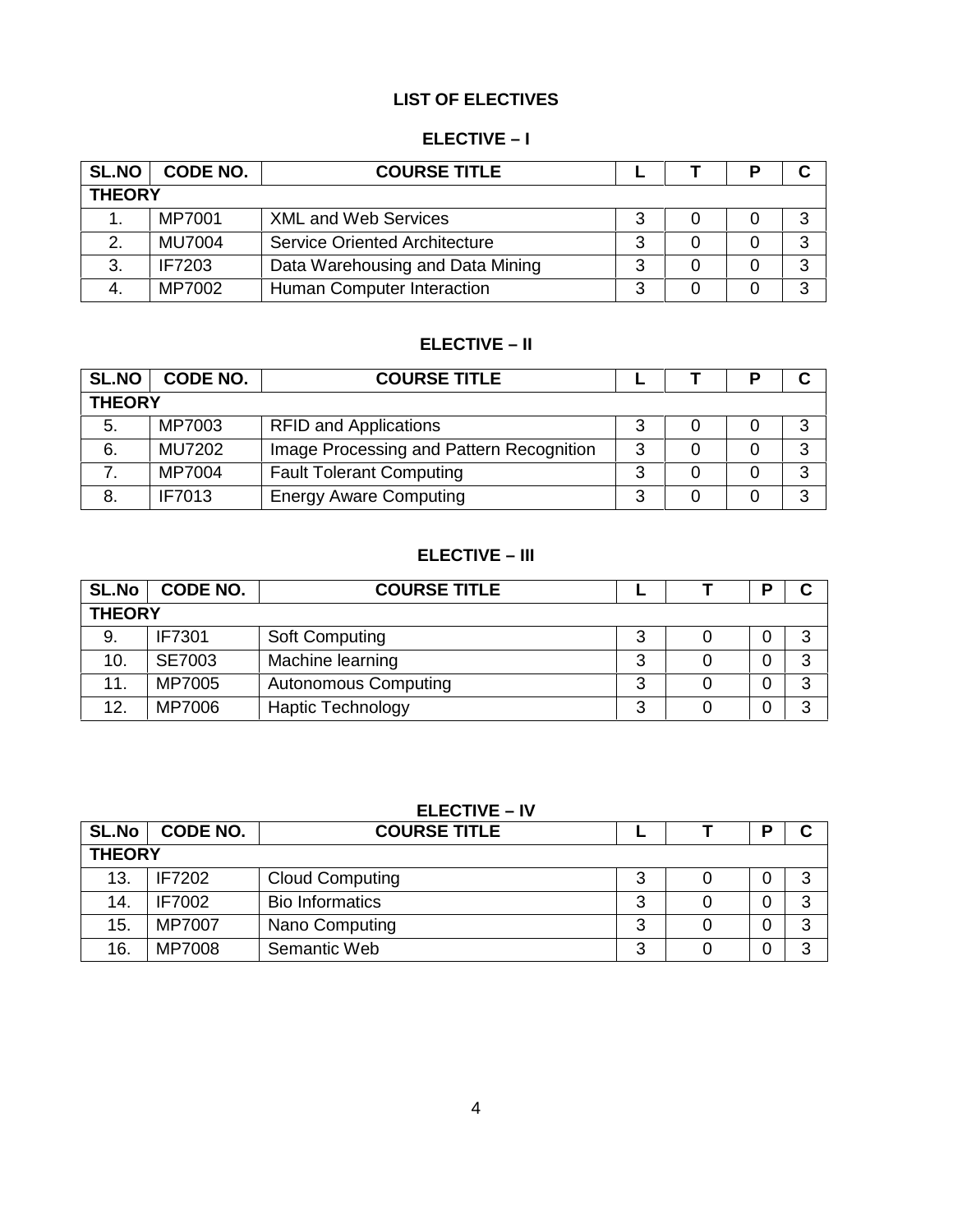### **MA7156 APPLIED MATHEMATICS FOR PERVASIVE COMPUTING L T P C**

#### **OBJECTIVES:**

- To understand mathematical concepts for Pervasive Computing system analysis
- To become familiar with graph theory for modelling the networks
- To understand various optimization techniques for utilising system and network resources.
- To understand the Probability and Queuing theories to address stochastic and dynamic environment in data transfer.

### **UNIT I LINEAR ALGEBRA 9**

Introduction to Vector spaces, basic vector analysis methods, Matrix norms – Jordan canonical form – Generalized eigenvectors – Singular value decomposition – Pseudo inverse – Least square approximations – QR algorithm.

### **UNIT II GRAPH THEORY 9**

Introduction to Paths, Trees, Vector spaces, Matrix Coloring and directed graphs; Some basic algorithms – Shortest path algorithms – Depth-First search on a graph – Isomorphism – Other Graph - Theoretic algorithms – performance of graph theoretic algorithms – Graph-theoretic Computer languages

## **UNIT III OPTIMIZATION TECHNIQUES 9**

Linear programming - Basic concepts – Graphical and Simplex methods –Transportation problem – Assignment problem; Dynamic programming - Elements of the dynamic programming model – optimality principle – Examples of dynamic programming models and their solutions.

### **UNIT IV PROBABILITY AND RANDOM VARIABLES 9**

Probability – 1D Random variables – Binomial, Poisson, Geometric, Uniform, Normal, Exponential distributions – Moment generating functions and their properties – Functions Transformation of Random variables, Finite probability - Probability distributions – Conditional Probability – Independence – Baye's theorem; Expectations. Reliability and Markov chain transition probability matrix.

### **UNIT V QUEUEING THEORY 9**

Single and Multiple servers Markovian Queuing models, finite and Infinite capacity Queues – Finite source model – Queuing applications.

### **L : 45 T : 15 TOTAL : 60 PERIODS**

### **OUTCOMES:**

Upon Completion of the course, the students will be able to

- Be able to theoretically analyse the Pervasive Computing system.
- Model the networks using graph theory.
- Utilise the system and network resources using various optimization techniques.
- Address stochastic and dynamic behaviour of data transfer using Probability and Queuing theories.

# **REFERENCES:**

- 1. Taha H .A., Operations Research: An Introduction, Pearson Education Edition, Asia, New Delhi, Seventh Edition 2002.
- 2. Walpole R.E., Myer R.H., Myer S.L., and Ye, K., Probability and Statistics for Engineers and Scientists, Pearson Education, 7th Edition, Delhi, 2002.

**3 1 0 4**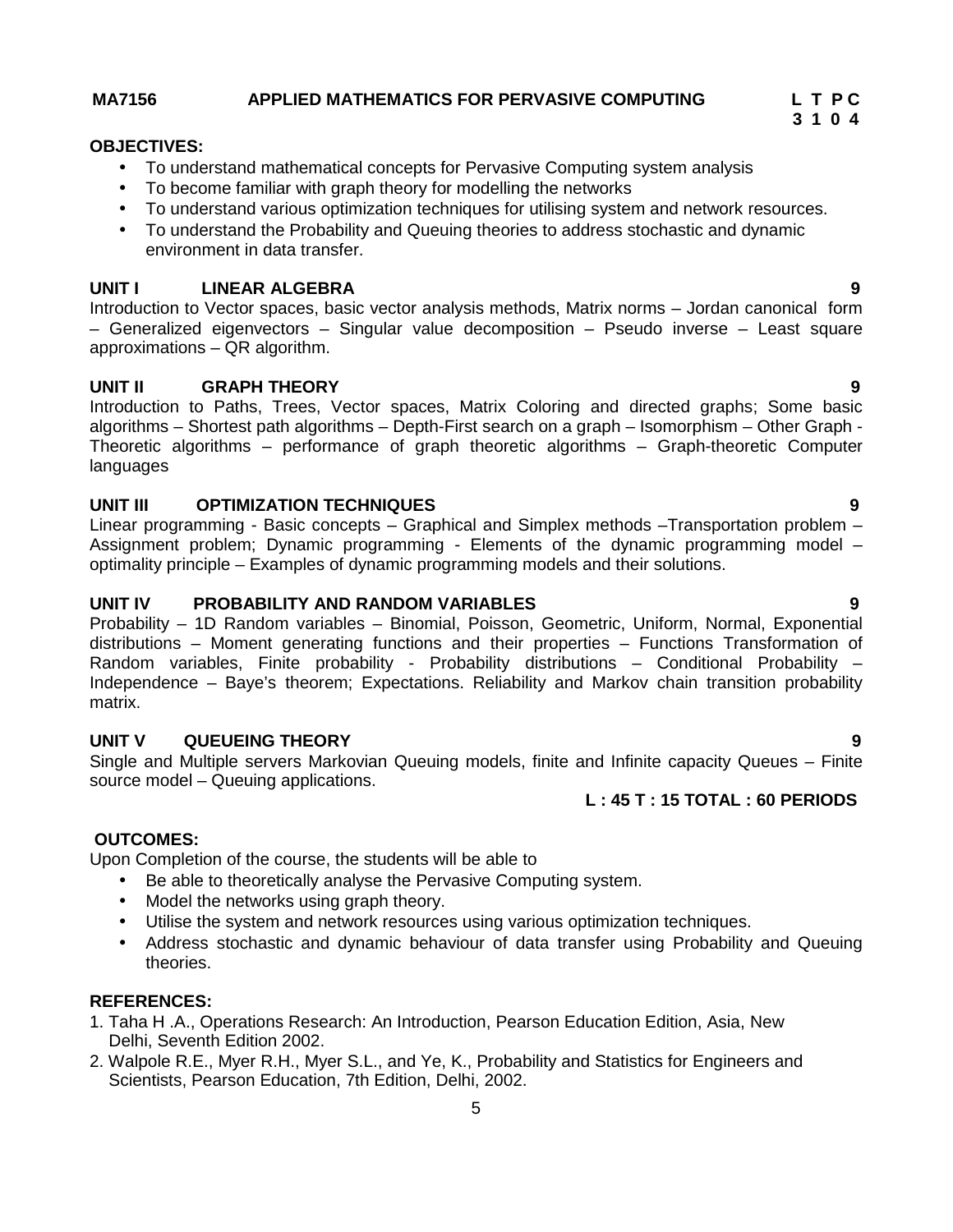- 3. Lewis.D.W. "Matrix Theory" , Allied Publishers, Chennai 1995
- 4. Bronson, "Matrix Operations, Schaums outline Series", McGraw Hill, New York. 1989.
- 5. Kishor S.Trivedi, Probability & Statistics with reliability, queuing and Computer Science Applications, Prentice Hall India, 2001
- 6. Narasingh Deo,Graph Theory with applications to Engineering and Computer Science, Prentice Hall India,1997
- 7. Harary, Graph Theory, Narosa publishing house 2000

# **MP7101 PERVASIVE COMPUTING L T P C**

**3 0 0 3**

# **OBJECTIVES:**

- To understand the characteristics and principles of Pervasive computing and the solutions that are in use
- To realize the role of wireless protocols in shaping the future Internet
- To design and implement pervasive applications
- To give an introduction to the enabling technologies of pervasive computing

# **OUTCOMES**:

Upon the completion of this course given in the curriculum, students should be able to

- Outline the basic problems, performance requirements of pervasive computing applications, and the trends of pervasive computing and its impacts on future computing applications and society
- analyze and compare the performance of different data dissemination techniques and algorithms for mobile real-time applications
- analyze the performance of different sensor data management and routing algorithms for sensor networks
- develop an attitude to propose solutions with comparisons for problems related to pervasive computing system through investigation

# **UNIT I INTRODUCTION 9**

Pervasive Computing- Principles, Characteristics- interaction transparency, context aware, automated experience capture. Architecture for pervasive computing- Pervasive devices-embedded controls. smart sensors and actuators -Context communication and access services

# **UNIT II PROTOCOLS 9**

Open protocols- Service discovery technologies- SDP, Jini, SLP, UpnP protocols–data synchronization- SyncML framework - Context aware mobile services - Context aware sensor networks, addressing and communications- Context aware security.

# **UNIT III TECHNOLOGIES 9**

Past, Present and Future-Device Technology-Device Connectivity-Web application Concepts-WAP and Beyond-Voice Technologies-Personal Digital Assistants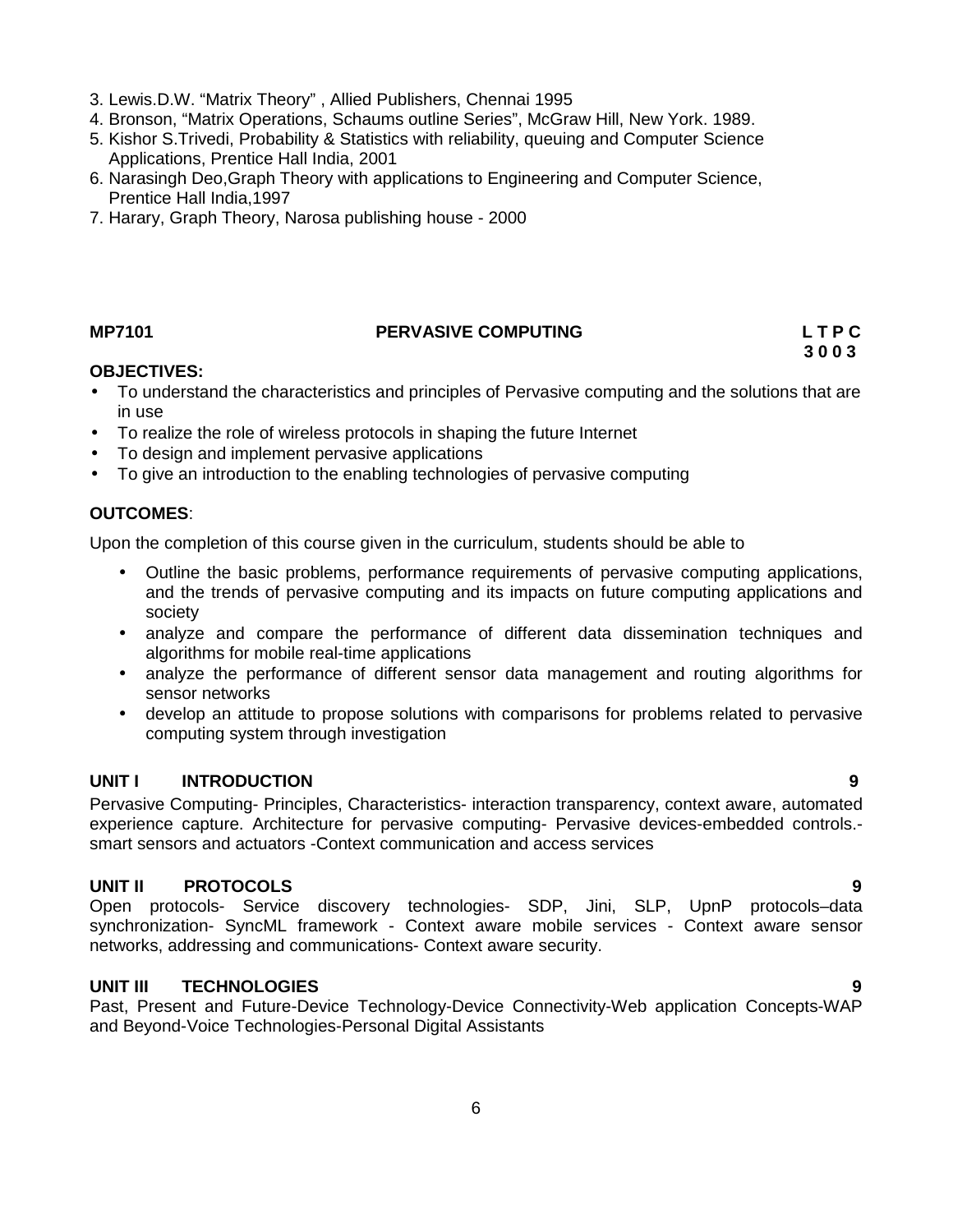#### **UNIT IV ARCHITECTURE 9**

Server side programming in Java-Pervasive Web application Architecture-Example Application- Access via PCs-Access via WAP-Access via PDA and Voice

### **UNIT V EXAMPLES 9**

Smart Tokens, Heating Ventilation and Air Conditioning, Set Top Boxes, Appliances and Home Networking, Residential Gateway, Automotive Computing, On Board Computing Systems, In Vehicle networks, Entertainment Systems

# **TOTAL: 45 PERIODS**

#### **REFERENCES:**

- 1. Seng Loke, Context-Aware Computing Pervasive Systems, Auerbach Pub., New York, 2007.
- 2. Uwe Hansmann etl , Pervasive Computing, Springer, New York,2001.
- 3. Jochen Burkhardt, , Stefan Hepper, Klaus Rindtorff, Thomas Schaeck "Pervasive Computing-Technology and Architecture of Mobile Internet Application",Pearson Education,sixth Edition 2009.

# **MP7102 EMBEDDED AND REAL TIME SYSTEMS L T P C**

#### **OBJECTIVES:**

To provide exposure to Embedded processors and knowledge on Microcontroller programming and Real time operating system features, to enable design of embedded systems.

#### **UNIT I EMBEDDED COMPUTING 9**

Challenges of Embedded Systems – Embedded system design process- Embedded processors – ARM processor – Architecture, ARM and Thumb Instruction sets -Introduction, 8051 Micro controller Hardware - Input/Output Ports and Circuits - External Memory, Counter and Timers, Serial data Input/Output, Interrupts.

### **UNIT II EMBEDDED PROGRAMMING 9**

Basic Assembly Language Programming Concept -The Assembly Language Programming Process - Programming Tools and Techniques- Programming the 8051- Data Transfer and Logical Instructions - Arithmetic Operations, Decimal Arithmetic- Jump and Call Instructions - Further Details on Interrupts.

#### **UNIT III EMBEDDED DESIGN 9**

Profiling and cycle counting – instruction scheduling – Register allocation – conditional execution – looping constructs – bit manipulation – efficient switches – optimized primitives.

### **UNIT IV REAL TIME SYSTEMS 9**

Introduction to Real – Time Operating Systems - Tasks and Task States- Tasks and Data, Semaphores, and Shared Data- Message Queues, Mailboxes and Pipes, Timer Functions, Events, Memory management -Interrupt Routines in an RTOS Environment.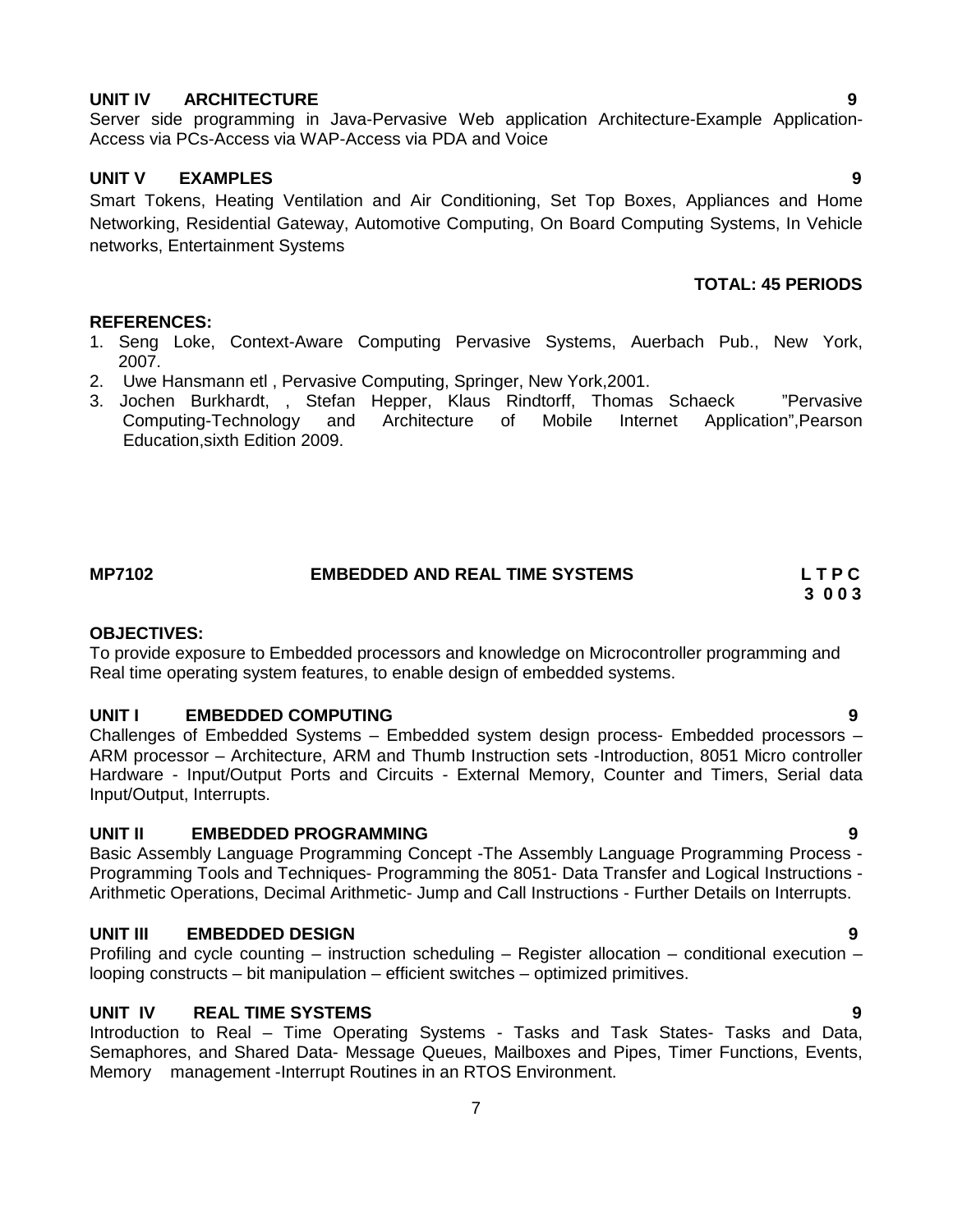# **UNIT V EMBEDDED SOFTWARE 9**

Meeting real time constraints – Multi-state systems and function sequences. Embedded software development tools – Emulators and debuggers. Design methodologies – Case studies – Complete design of example embedded systems.

### **TOTAL: 45 PERIODS**

## **OUTCOMES:**

# **THE STUDENTS WILL BE ABLE TO**

- design an embedded system
- acquire microcontroller assembly language programming skills
- gain knowledge in debugging and verification using a simulator and on microcontrollers
- make use of embedded software tools
- understand the importance of real time system operating systems

### **REFERENCES:**

- 1. Frank Vahid, Tony Givargis, "Embedded System Design", John Wiley & Sons, 2009.
- 2. Raj Kamal, "Embedded Systems", Tata McGraw-Hill, 2008.
- 3. Ajay V Deshmukhi, "Micro Controllers Theory and Applications", Tata McGraw-Hill, 2005.
- 4. Raj Kamal, **"**Microcontrollers: Architecture, Programming, Interfacing And System Design**",** Pearson Education India, 2009.
- 5. David E. Simon, "An Embedded Software Primer", Pearson Education, 1999.

# **CU7201 WIRELESS COMMUNICATION NETWORKS L T P C**

### **OBJECTIVES:**

- To introduce the concepts of wireless communication.
- To make the students to know about the various propagation methods, Channel models, capacity calculations multiple antennas and multiple user techniques used in the mobile communication.
- To enhance the understanding of Wi-fi, 3G systems and 4G networks.

### **UNIT I WIRELESS CHANNEL PROPAGATION AND MODEL 9**

Propagation of EM signals in wireless channel – Reflection, diffraction and Scattering-Small scale fading- channel classification- channel models – COST -231 Hata model, Longley-Rice Model, NLOS Multipath Fading Models: Rayleigh, Rician, Nakagami, Composite Fading –shadowing Distributions, Link power budget Analysis.

### **UNIT II DIVERSITY 9**

Capacity of flat and frequency selective fading channels-Realization of independent fading paths, Receiver Diversity: selection combining, Threshold Combining, Maximum-ratio Combining, Equal gain Combining. Transmitter Diversity: Channel known at transmitter, channel unknown at the transmitter.

# **UNIT III MIMO COMMUNICATIONS 9**

Narrowband MIMO model, Parallel decomposition of the MIMO channel, MIMO channel capacity, MIMO Diversity Gain:Beamforming, Diversity-Multiplexing trade-offs, Space time Modulation and coding : STBC,STTC, Spacial Multiplexing and BLAST Architectures.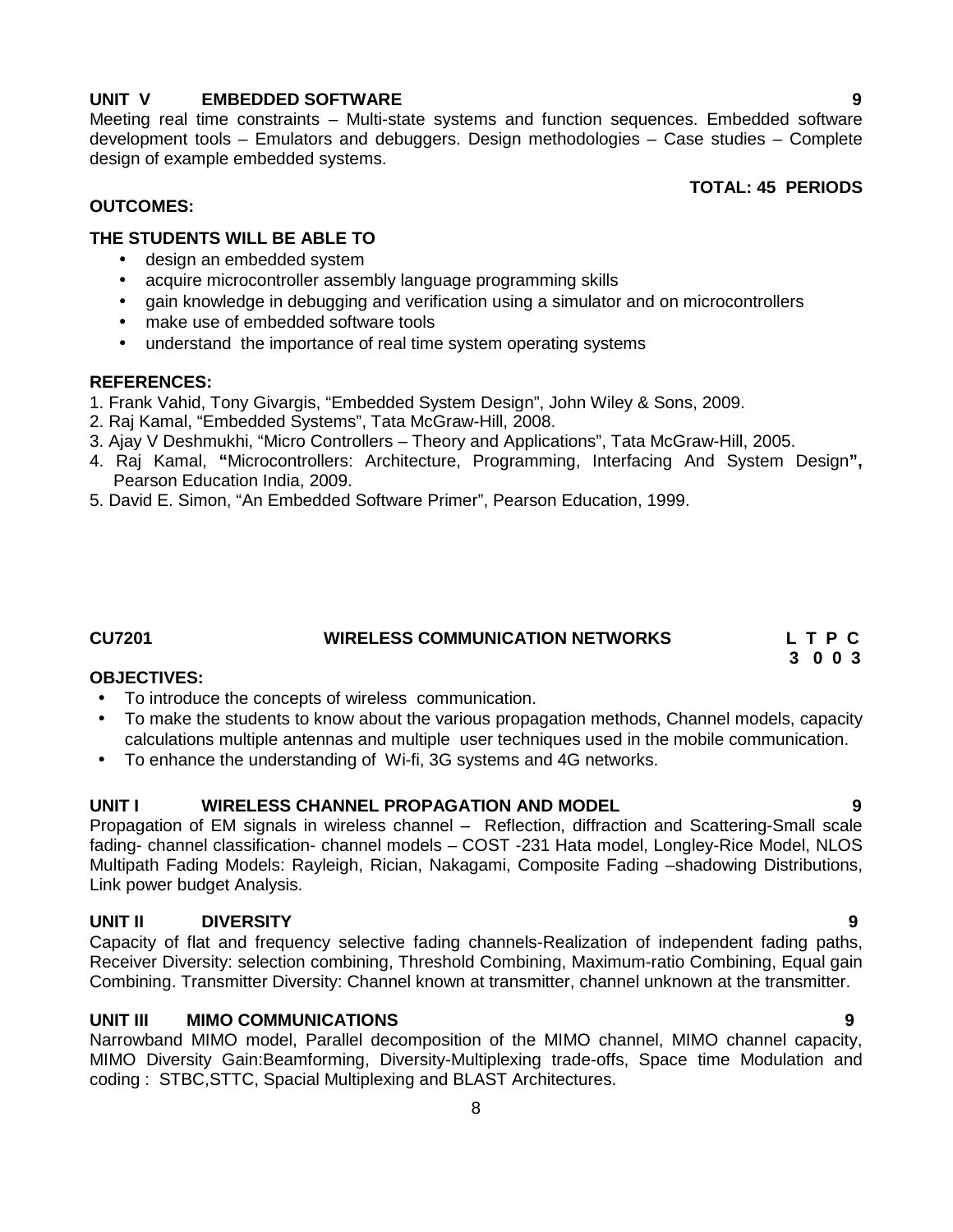**UNIT IV MULTI USER SYSTEMS**<br>
Multiple Access : FDMA.TDMA. CDMA.SDMA. Hvbrid techniques. Random Access: Multiple Access : FDMA,TDMA, CDMA,SDMA, Hybrid techniques, Random Access: ALOHA,SALOHA,CSMA, Scheduling, power control, uplink downlink channel capacity, multiuser diversity, MIMO-MU systems.

### **UNIT V WIRELESS NETWORKS 9**

3G Overview, Migration path to UMTS, UMTS Basics, Air Interface, 3GPP Network Architecture, 4G features and challenges, Technology path, IMS Architecture - Introduction to wireless LANs - IEEE 802.11 WLANs - Physical Layer- MAC sublayer.

# **TOTAL: 45 PERIODS**

#### **REFERENCES:**

- 1. Andrea Goldsmith, Wireless Communications, Cambridge University Press, 2007.
- 2. HARRY R. ANDERSON, "Fixed Broadband Wireless System Design" John Wiley India, 2003.
- 3. Andreas.F. Molisch, "Wireless Communications", John Wiley India, 2006.
- 4. Simon Haykin & Michael Moher, "Modern Wireless Communications", Pearson Education, 2007.
- 5. Rappaport. T.S., "Wireless communications", Pearson Education, 2003.
- 6. Clint Smith. P.E., and Daniel Collins, "3G Wireless Networks", 2<sup>nd</sup> Edition, Tata McGraw Hill, 2007.
- 7. Vijay. K. Garg, "Wireless Communication and Networking", Morgan Kaufmann Publishers, http://books.elsevier.com/9780123735805:, 2007.
- 8. Kaveth Pahlavan,. K. Prashanth Krishnamuorthy, "Principles of Wireless Networks", Prentice Hall of India, 2006.
- 9. William Stallings, "Wireless Communications and networks" Pearson / Prentice Hall of India, 2<sup>nd</sup> Ed., 2007.
- 10. Sumit Kasera and Nishit Narang, "3G Networks Architecture, Protocols and Procedures", Tata McGraw Hill, 2007.

# **OUTCOMES:**

- The students understand the state of art techniques in wireless communication.
- Students are enriched with the knowledge of present day technologies to enable them to face the world and contribute back as researchers.

# **CP7204 ADVANCED OPERATING SYSTEMS L T P C**

**3 0 0 3**

### **OBJECTIVES:**

- To learn the fundamentals of Operating Systems
- To gain knowledge on Distributed operating system concepts that includes architecture, Mutual exclusion algorithms, Deadlock detection algorithms and agreement protocols
- To gain insight on to the distributed resource management components viz. the algorithms for implementation of distributed shared memory, recovery and commit protocols
- To know the components and management aspects of Real time, Mobile operating systems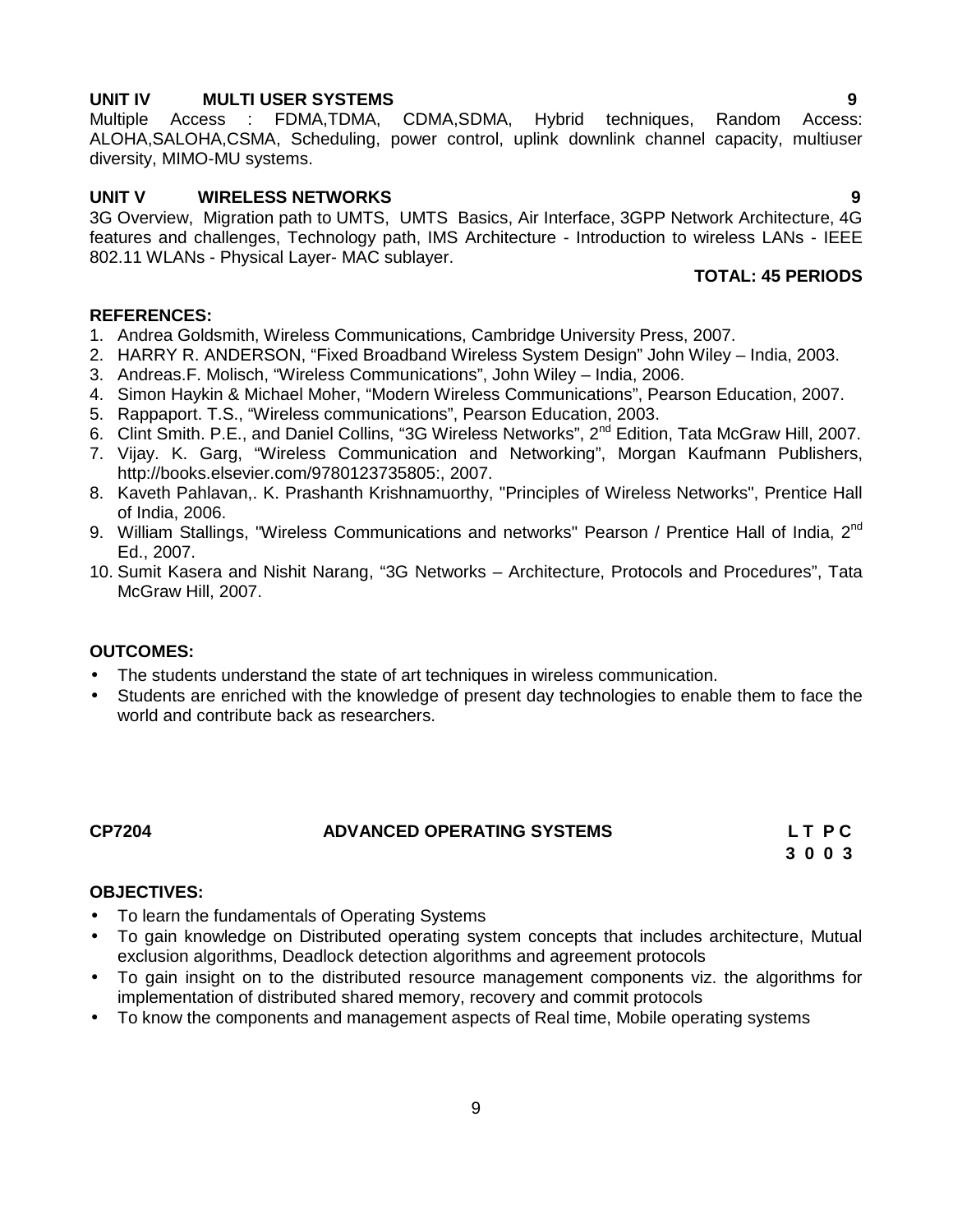# **UNIT I FUNDAMENTALS OF OPERATING SYSTEMS 9**

Overview – Synchronization Mechanisms – Processes and Threads - Process Scheduling – Deadlocks: Detection, Prevention and Recovery – Models of Resources – Memory Management Techniques.

# **UNIT II DISTRIBUTED OPERATING SYSTEMS 9**

Issues in Distributed Operating System – Architecture – Communication Primitives – Lamport's Logical clocks – Causal Ordering of Messages – Distributed Mutual Exclusion Algorithms – Centralized and Distributed Deadlock Detection Algorithms – Agreement Protocols.

# **UNIT III DISTRIBUTED RESOURCE MANAGEMENT 9**

Distributed File Systems – Design Issues - Distributed Shared Memory – Algorithms for Implementing Distributed Shared memory–Issues in Load Distributing – Scheduling Algorithms – Synchronous and Asynchronous Check Pointing and Recovery – Fault Tolerance – Two-Phase Commit Protocol – Nonblocking Commit Protocol – Security and Protection.

# **UNIT IV REAL TIME AND MOBILE OPERATING SYSTEMS 9**

Basic Model of Real Time Systems - Characteristics- Applications of Real Time Systems – Real Time Task Scheduling - Handling Resource Sharing - Mobile Operating Systems –Micro Kernel Design - Client Server Resource Access – Processes and Threads - Memory Management - File system.

# **UNIT V CASE STUDIES 9**

Linux System: Design Principles - Kernel Modules - Process Management Scheduling - Memory Management - Input-Output Management - File System - Interprocess Communication. iOS and Android: Architecture and SDK Framework - Media Layer - Services Layer - Core OS Layer - File System.

# **TOTAL : 45 PERIODS**

# **OUTCOMES:**

Upon Completion of the course, the students should be able to:

- Discuss the various synchronization, scheduling and memory management issues
- Demonstrate the Mutual exclusion, Deadlock detection and agreement protocols of Distributed operating system
- Discuss the various resource management techniques for distributed systems
- Identify the different features of real time and mobile operating systems
- Install and use available open source kernel
- Modify existing open source kernels in terms of functionality or features used

### **REFERENCES:**

- 1. Mukesh Singhal and Niranjan G. Shivaratri, "Advanced Concepts in Operating Systems Distributed, Database, and Multiprocessor Operating Systems", Tata McGraw-Hill, 2001.
- 2. Abraham Silberschatz; Peter Baer Galvin; Greg Gagne, "Operating System Concepts", Seventh Edition, John Wiley & Sons, 2004.
- 3. Daniel P Bovet and Marco Cesati, "Understanding the Linux kernel", 3rd edition, O'Reilly, 2005.
- 4. Rajib Mall, "Real-Time Systems: Theory and Practice", Pearson Education India, 2006.
- 5. Neil Smyth, "iPhone iOS 4 Development Essentials Xcode", Fourth Edition, Payload media, 2011.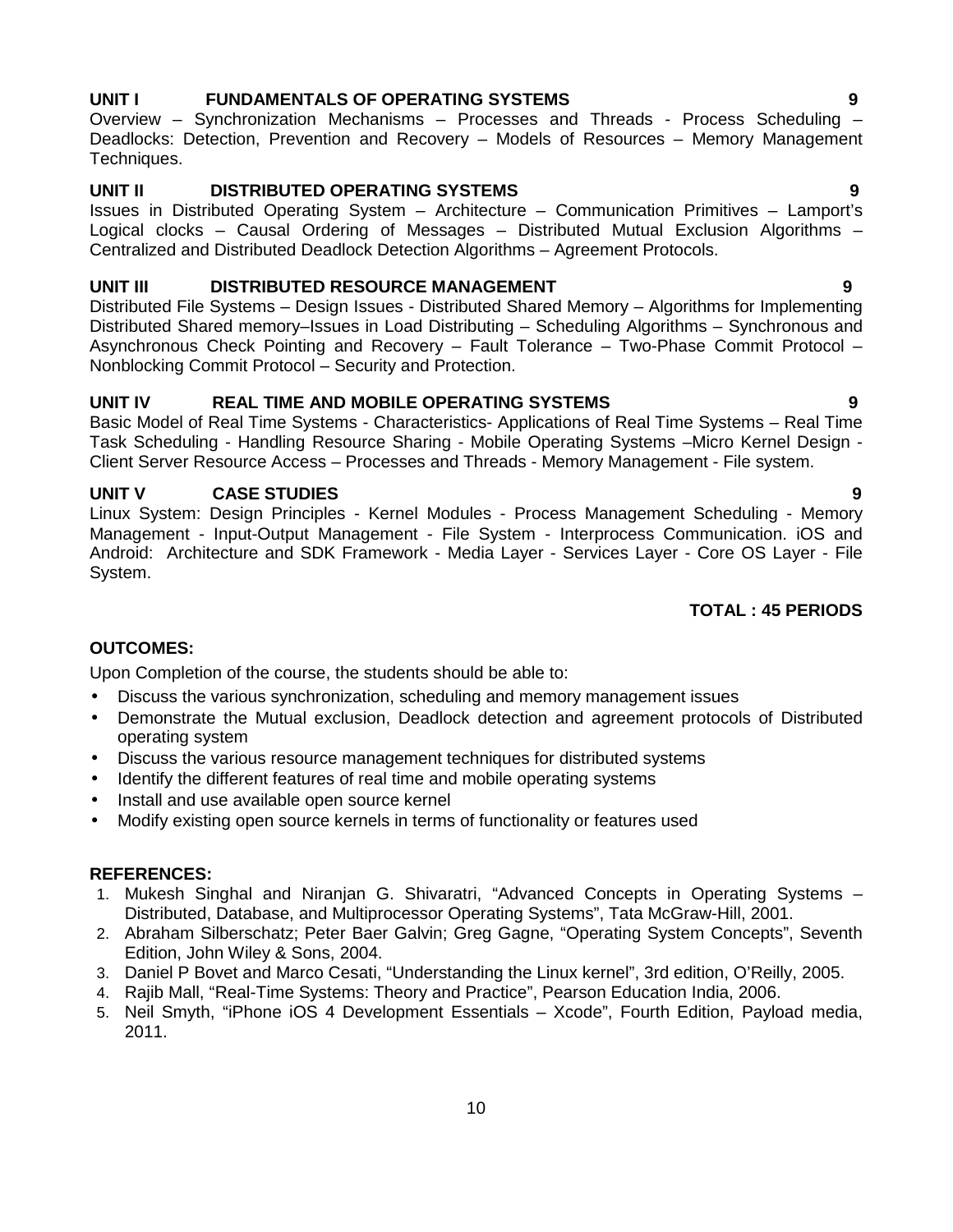To understand the challenges of wireless communication and the solutions that are in use.

To study about various types of wireless data networks and wireless voice networks

To realize the role of wireless protocols in shaping the future Internet.

Upon the completion of this course given in the curriculum, students should be able to

• Demonstrate the actual meaning of power and energy management in wireless mobile networks.

To give an introduction to the enabling technologies of pervasive computing.

• Outline knowledge on Mobile IP.

• To design and implement mobile applications.

Analyze and characterize Location management in wireless mobile networks.

#### **UNIT I INTRODUCTION 10**

History – Wireless communications: GSM – DECT – TETRA – UMTS – IMT – 2000 – Blue tooth, WiFi, WiMAX, 3G ,WATM.- Mobile IP protocols -WAP push architecture-Wml scripts and applications. Data networks – SMS – GPRS – EDGE – Hybrid Wireless100 Networks – ATM – Wireless ATM.

### **UNIT II MOBILE LAYERS 9**

Mobile IP: Goals – Assumptions and Requirement – Entities – IP packet delivery – Agent advertisement and discovery – IPV6 – DHCP-Traditional TCP – Indirect TCP – Snooping TCP – Mobile TCP – Fast retransmit/Fast Recovery – Transmission/Timeout Freezing – Selective Retransmission – Transaction Oriented TCP

### **UNIT III ARCHITECTURE 9**

Mobile computing environment—functions-architecture-design considerations, content architecture - CC/PP exchange protocol ,context manager. Data management in WAE Coda file system- caching schemes- Mobility QOS- Security in mobile computing.

#### **UNIT IV LOCATION MANAGEMENT 9**

Handoff in wireless mobile networks-reference model-handoff schemes. Location management in cellular networks - Mobility models- location and tracking management schemes- time, movement ,profile and distance based update strategies. ALI technologies

#### **UNIT V PLATFORMS AND RECENT TRENDS 8**

Network simulators: NS2 – GLOMOSIM – SENSIM – OPNET – Programming Platforms – J2ME – SYMBIAN OS – Recent advances in Wireless Networks.

#### **REFERENCES:**

- 1. J.Schiller, "Mobile Communication", Addison Wesley, 2000.
- 2 .Ivan Stojmenovic , Handbook of Wireless Networks and Mobile Computing, John Wiley & sons Inc, Canada, 2002.
- 3. Asoke K Taukder,Roopa R Yavagal, Mobile Computing, Tata McGraw Hill Pub Co. , New Delhi, 2005.
- 4. William Stallings, "Wireless Communication and Networks", Pearson Education, 2003.

**OBJECTIVES:**

**OUTCOMES**:

- 
- 

**TOTAL: 45 PERIODS**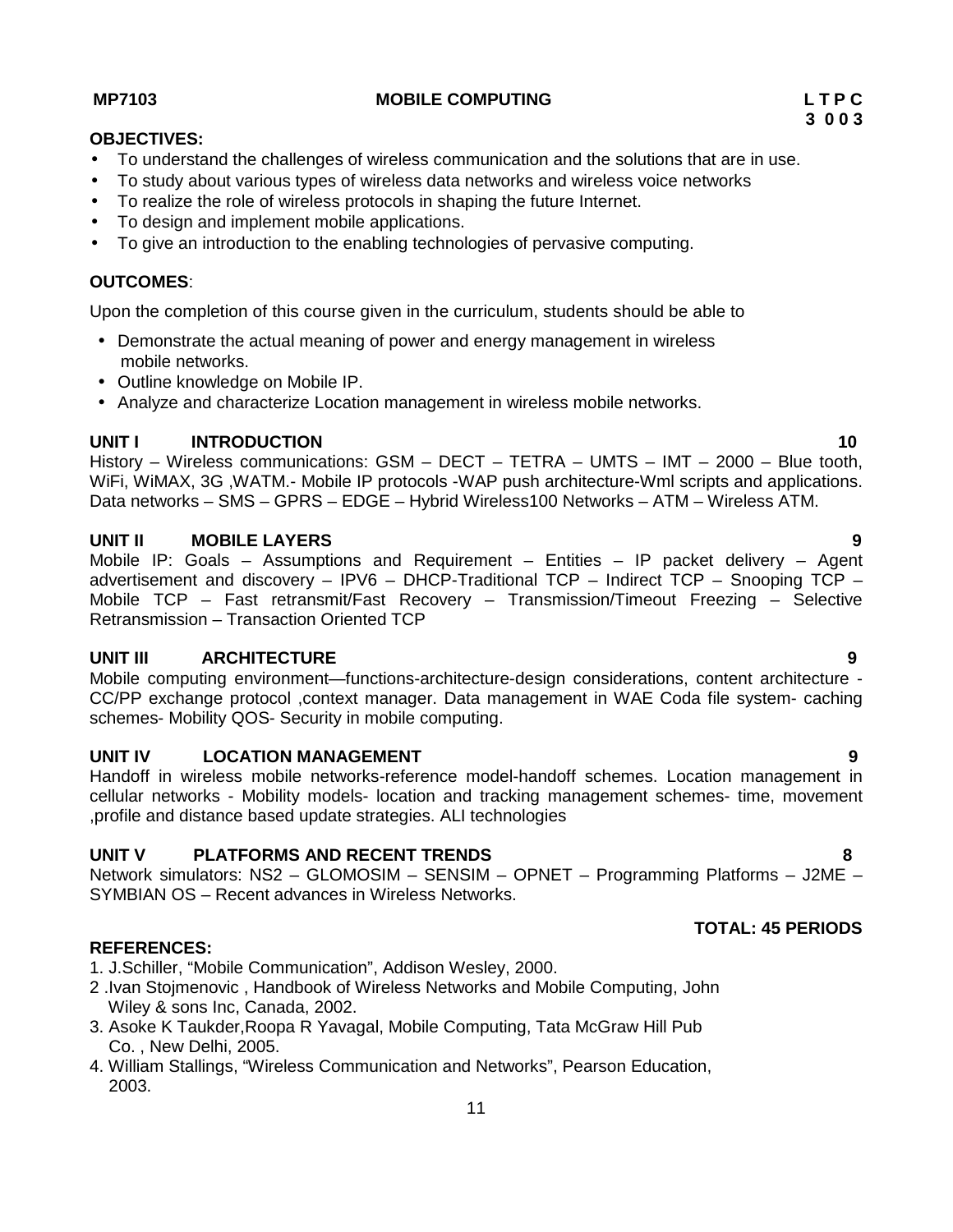# **OBJECTIVE:**

Objective of the Embedded Lab is to analyze and design various Microcontroller applications and RTOS Characteristics.

# **PREREQUISITES**

Essential Knowledge in Microprocessor, Micro controllers and DSP.

# **Optional**

Knowledge of Operating Systems ,C and C++

## **Lab Exercise**

**Case Study 1:**There is a wide offer of microcontroller of 4,8,16/32 bits. It has traditional architecture, an EEPROM memory and flexible timers/counters very useful to apply in a great quantity problem.

## **I Basic programming of micro controllers**

Study of the architecture and instruction set of popular micro controllers

- (8 bit, 16 bit, 32 bit processors)
- 1. Assembler and Embedded Programming
- 2. High level language programming (C, C++) and porting it on a processor

**Case Study 2:** Case of various interfacing projects: Digital tape measure using ultrasonic transducer, serial communication using infrared transceiver, volt-meter, home security system etc.

## **II. Interfacing experiments using microcontrollers**

- 1. Using interrupts and interfacing clocks.
- 2. Interfacing peripheral devices / IO.
- 3. Motor speed control.

**Case Study 3:** Embedded Programming on PIC microcontrollers using C/ASM: Number system,operators, decisions, pointers/arrays, memory/register access. Real-time programming model: interrupts,multitasking (scheduling, concurrency)

# **III. RTOS Experiments**

- 1. Introduction to Real-Time /Embedded Operating Systems.
- 2. Process Management & Inter Process Communication
- 3. Memory management
- 4. I/O subsystem
- 5. Real Time Scheduling

**Case Study 4:** DSP experiments provide powerful and flexible cache architecture suitable for soft real-time control tasks and industry-standard operating systems, plus hard real-time signal processing. Full SIMD architecture, including instructions for accelerated video and image processing

# **IV. DSP Experiments (Either in TMS or in ADSP processor)**

- 1. Implementation of multirate sampling systems
- 2. Periodogram estimation
- 3. Adaptive filter implementation
- 4. Implementation of QMF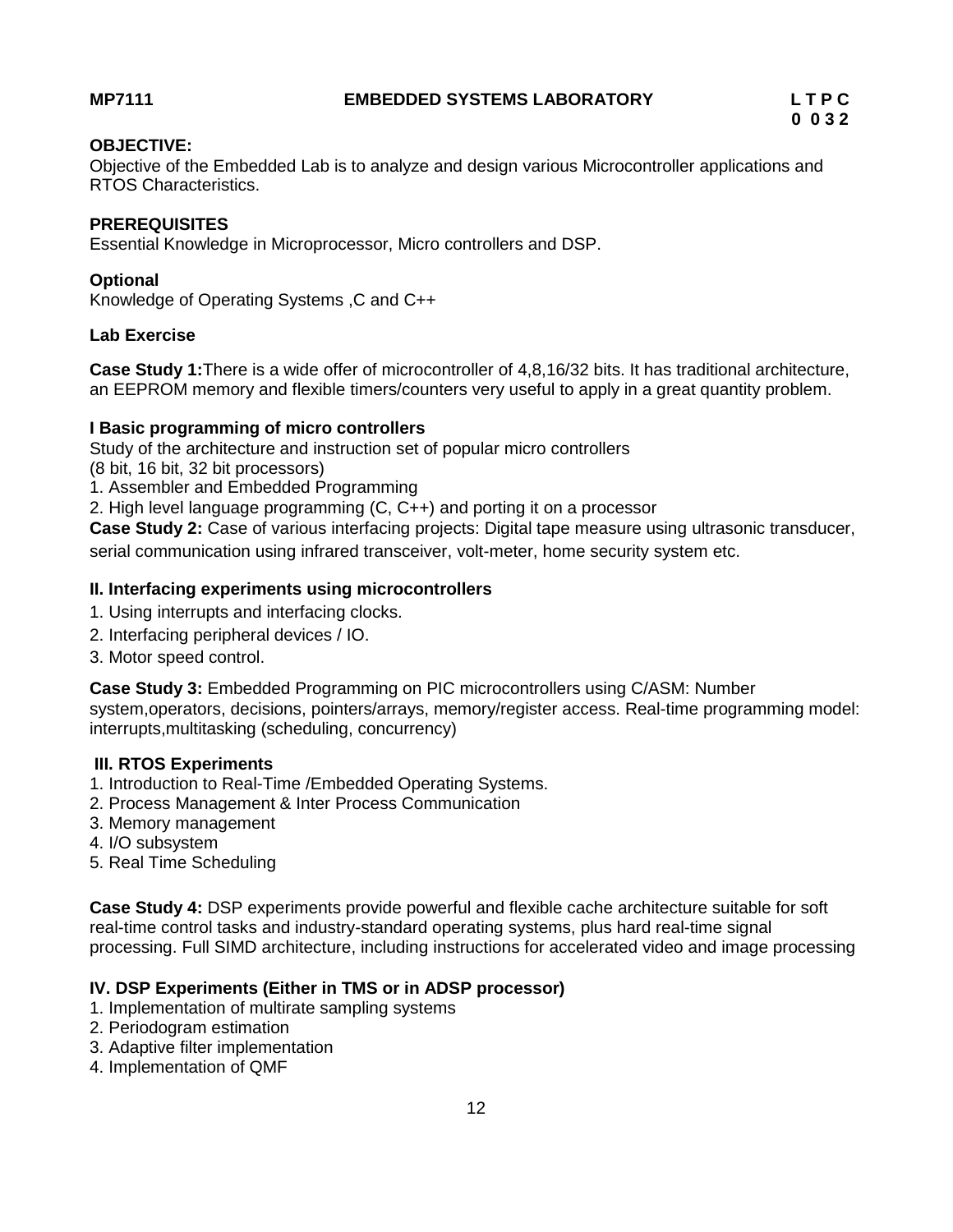**Case Study 5: Configurable Hardware Accelerators for Embedded Systems –** Today's consumer market is driven by technology innovations. Many technologies that were not available a few years ago are quickly being adopted into common use.

### **V. Mini Project**

**TOTAL: 45 PERIODS**

#### **MP7112 WIRELESS NETWORKING LABORATORY L T P C 0 0 3 2**

#### **OBJECTIVES:**

Objective of the Lab is to analyze and design the operation and performance of wireless protocols, capture most recent development in wireless mobile systems in both infrastructure and infrastuctureless scenario.

### **PREREQUISITES**

Knowledge in Networking, mobile communication, Computer hardware and software. Knowledge of Ad hoc networks and mobile computing.

#### **Lab Exercise**

#### **Case Study 1:**

#### **Unicast Routing Protocol**

The objective of this case study is to know the types and working procedures of unicast routing protocols in MANET. The concept behind this case study is find the best route in MANET using the following types of routing protocols; table-driven (e.g., link state or DSDV), on-demand (e.g., DSR, AODV, TORA), hybrid (e.g., ZRP, contact-based architectures), hierarchical (e.g., cluster based and landmark-based) and geographic (e.g., greedy routing, GPSR) routing. The efficient path/route should be established for source and destination data transmission using routing protocols. Understand the advantages and disadvantages of each routing protocol types by observe the performance metrics of the routing protocol. In that way the best application/environment suitable routing protocol can be identified.

### **Case Study 2:**

#### **Multicast Routing Protocol**

Multicast routing protocols play an important role in group communication in MANET where the multicast is better than multiple unicast with respect to premium bandwidth utilization. The aim of this case study is to know the difference of unicast and multicast routing protocols working procedures in wireless ad hoc environment. The multicast session nodes are connecting through either tree (MAODV, MCEDAR) or mesh (ODMRP, CAMP, FGMP) structure. In the tree based approach, how to maintain the tree concept like source-tree-based or shared-tree-based is also studied. Understand the initialization of multicast session such as source or receiver initiator also identified. Analyze the performance metrics of multicast routing protocols with unicast routing protocols.

# **Case Study 3:**

# **Broadcast**

In MANET, broadcast is a methodology to efficiently deliver data and control packets from one node to all other nodes in the network. Broadcasting is necessary for both unicast and multicast routing protocols. Flooding is also used to transmit the packet as a simple form of broadcasting. The disadvantage of broadcasting is congestion and resource wastage. These problems are solved by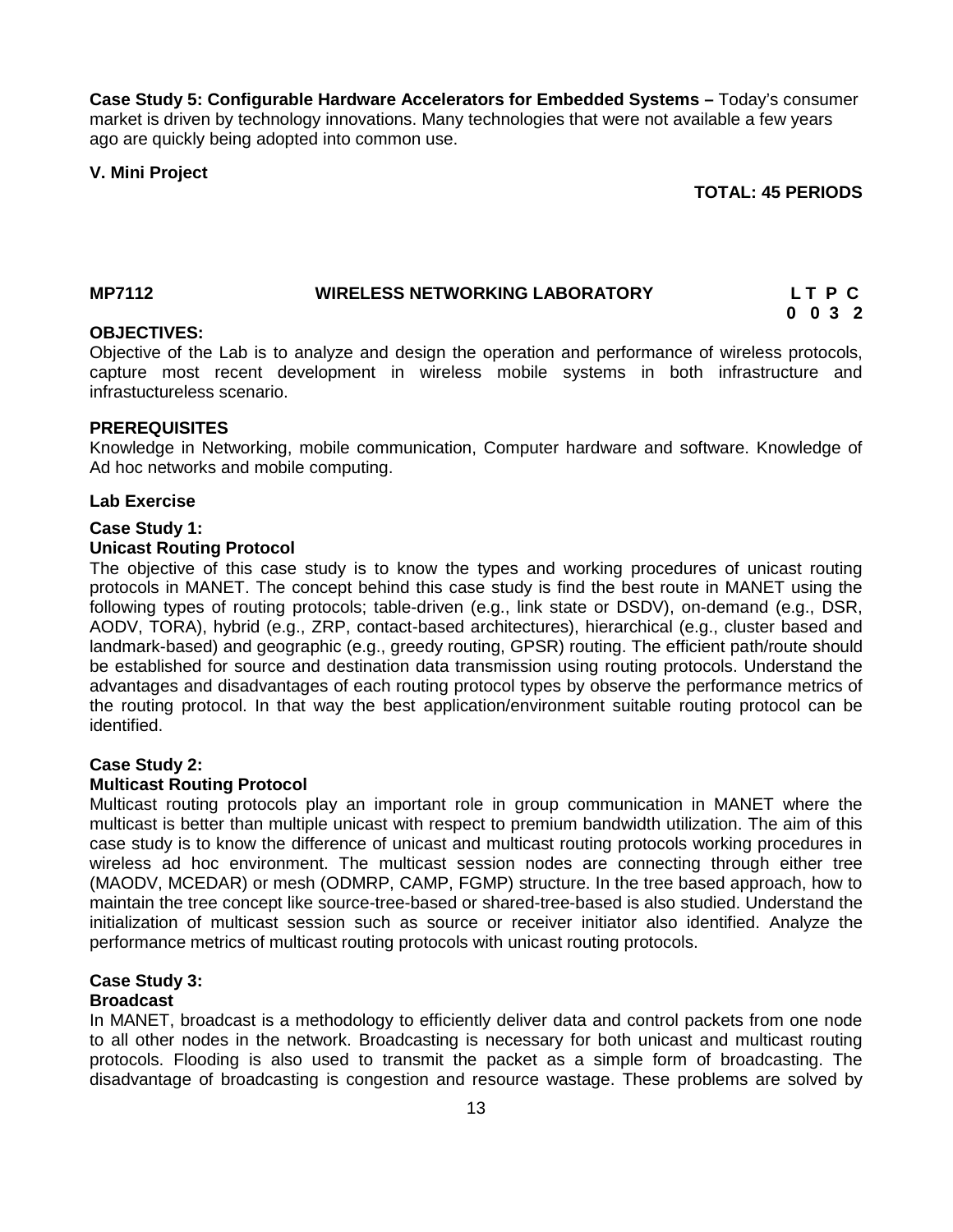various efficient broadcast techniques such as naïve flooding, heuristics (e.g., probabilistic, counter based) and Minimum dominating sets (e.g., MPR multi-point relays, CEDAR). These techniques minimize the number of retransmission while ensures packet is delivered to all the nodes receive in the network. This case study test the broadcast routing under various conditions such as increasing neighbor density, traffic rate and node mobility.

### **Case Study 4:**

### **Resource Discovery and Rendezvous Routing Protocol**

Resource discovery routing protocol used for very large scale network and may span into wide geographical regions. Contact based routing discovers resource s located beyond the neighborhood. Create a small world using contacts for making efficient query to search the resources. Use contact assisted protocols such as MARQ, CARD and PARSE to efficiently discover resources by selecting contacts. Protocols analyzed in terms of reachability and overhead. And compare these protocols with flooding and unicast routing. Using Rendezvous routing find the intersect points among regions to efficiently search the resources.

## **Case Study 5:**

### **Wireless MAC Protocols**

MAC protocol used to share limited available bandwidth among all nodes. Fair share and coordination of bandwidth is the key functions of MAC in wireless environment. Send the packet without any contention through wireless link using the following MAC protocols; (CSMA/CA (802.11), MACA, MACAW, PAMAS, SMAC). Analyze its performance with increasing node density and mobility.

## **Case Study 6:**

### **TCP**

TCP was designed and tuned to work well on networks where loses are mainly congestion losses. The performance of TCP decreases dramatically when a TCP connection traverses a wireless link on which packets may be lost due to wireless transmission errors. Active Queue Management can be used to control congestion on wireless networks. Evaluate the performance of FIFO, RED and WFQ over wireless networks.

### **Case Study 7:**

### **Physical and MAC Layer of Wireless Links**

This case study should analyze the physical layer and MAC layer features of wireless link by measuring signal strength, data rate, retransmission and delay. The physical layer functions include the selection of frequency band for transmission, detection and estimation of transmitted bits, modulation of incoming bit streams followed by demodulation at receiver and encryption and decryption techniques for data transmission. The MAC layer is responsible to achieve local point-to point and broadcast communication. Also error detection and error correction in wireless communication are performed using bit stuffing and cyclic redundancy check computation.

# **Case Study 8:**

### **Mobility Model**

Simulate MANET environment using GloMoSim/NS2 and tested with various mobility model such as Random way point, group mobility, highway model, Manhattan model,hybrid models) (Spatial correlation, temporal correlation, relative speed, link durations). Analyze throughput, PDR and delay with respect to different mobility model of the node.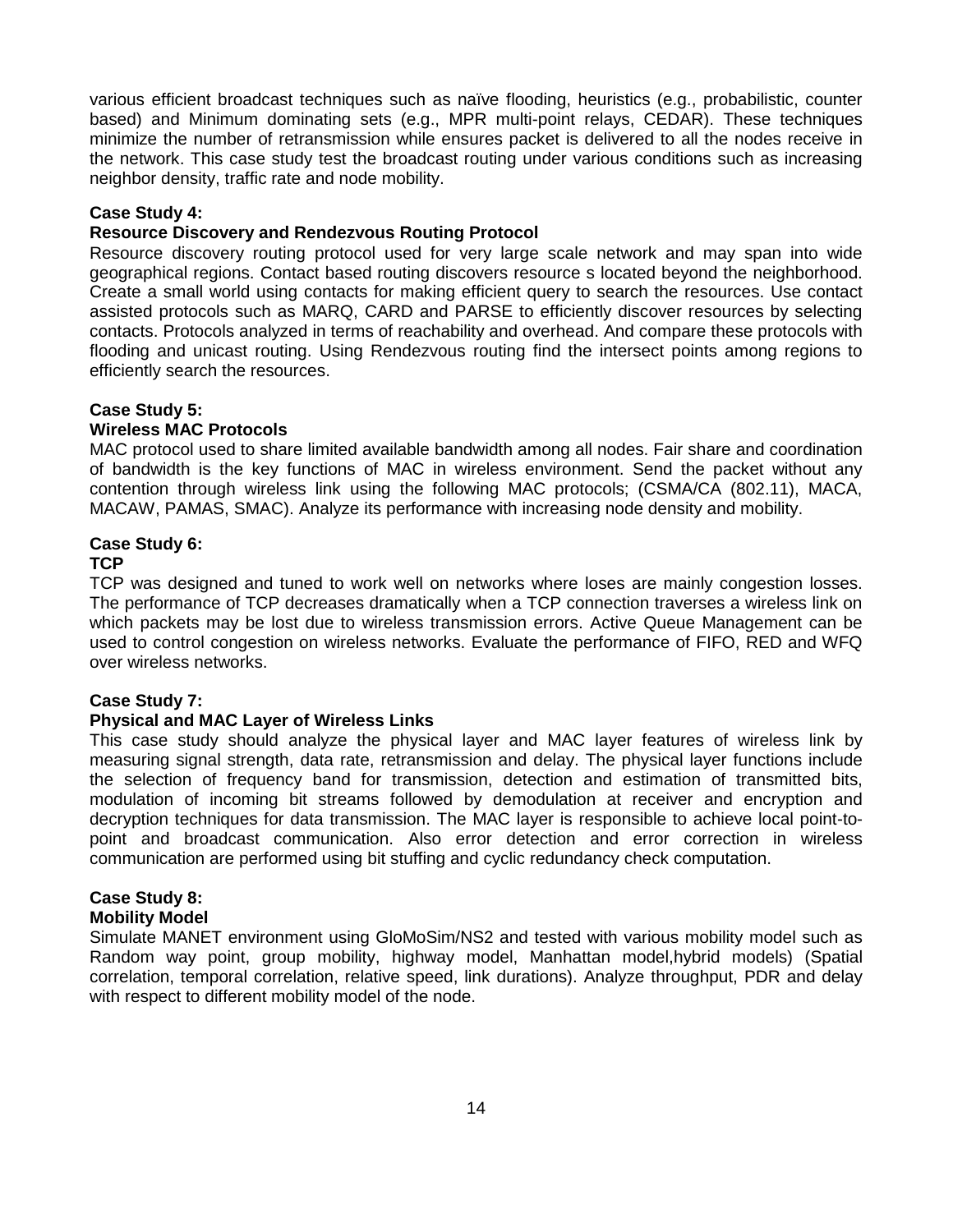# **Case Study 9: Analyze WLAN Parameters**

This case study analyzes WLAN performance by measuring signal-to-noise ratio, overall throughput, delay and packet delivery ratio with respect to node density, mobility pattern and traffic rate.

#### **Case Study 10: BlueTooth**

Form a Piconet by connecting mobile nodes that are located within a short range of transmission. Then form a scatternet by connecting all Piconets. Using multihop transmission mobility issues and rate of transmission is to be determined.

# **TOTAL : 45 PERIODS**

#### **MP7201 AD HOC AND WIRELESS SENSOR NETWORKS L T P C 3 0 0 3**

# **OBJECTIVES:**

To highlight the features of different technologies involved in Ad hoc and Sensor Networking and their performance.

- Students will get an Introduction about Blue tooth and WPAN.
- To study the construction and working of Directional Antennas
- To study the Architecture of Middleware of WSN.
- To know concepts of Location tracking and Infrastructure establishment.
- Enable the students to know techniques involved to support sink mobility and network management

### **UNIT I WIRELESS PAN 9**

Introduction – Bluetooth Technology – Enhancements to Bluetooth – The IEEE 802.5 working group for WPANs – Comparison between WPAN systems

### **UNIT II DIRECTIONAL ANTENNA 9**

Introduction – Antenna concepts – Evolution of Directional Antenna Systems – Advantages of using Directional Antenna - Directional Antenna for Ad hoc network – Protocol issue on the use of Directional Antenna - Broadcasting – MAC – Routing.

# **UNIT III MIDDLEWARE FOR WSN 9**

Introduction – WSN Middleware Principles – Middleware Architecture – Existing Middleware : MiLAN – IrisNet – AMF – DSWare – CLMF – MSM – DDS.

# **UNIT IV LOCALIZATION TRACKING AND INFRASTRUCTURE ESTABLISHMENT 9**

A Tracking Scenario – Problem formulation - Distributed representation and inference of states – Tracking multiple objects – Sensor models – Topology control – Clustering – Time synchronization – Localization and Localization Services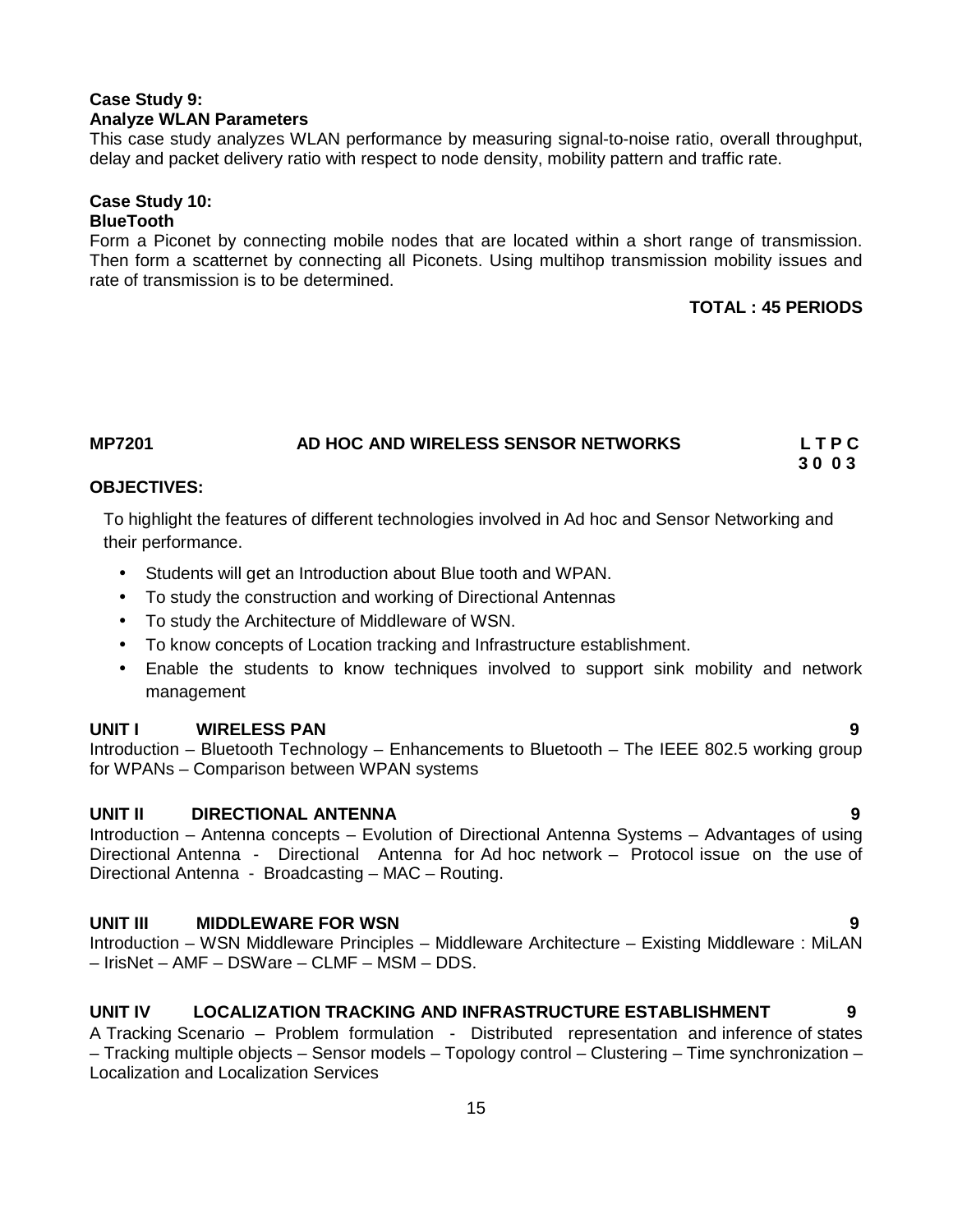# **UNIT V SINK MOBILITY AND NETWORK MANAGEMENT IN WSN 9**

Introduction – Energy hole problem – energy efficiency by sink mobility – Sink mobility in Delay – Tolerant Networks – Sink mobility in Real- Time Network – Network Management Requirements – Network Management Design Issues – Management Architecture –MANNA–other issues related to Network management.

# **TOTAL: 45 PERIODS**

# **OUTCOMES:**

Upon Completion of the course, the students will be able

- To design the basic elements in WPAN.
- To construct Directional Antenna
- To analyze the middleware available for WSN
- To Know methods in Localization tracking and Infrastructure establishment
- To know the concepts in sink mobility and network management in WSN.

## **REFERENCES:**

- 1. Carlos de Morais Cordeiro , Dharma Prakash Agarwal, Ad hoc and Sensor Network : Theory and Applications, 2<sup>ND</sup> Edition, World Scientific Publishing Co
- 2. Kazem Sohraby, Daniel Minoli, Taieb Znati , Wireless Sensor Networks: Technology, Protocols and Applications, Wiley Interscience A John Wiley & sons, Inc., Publication .
- 3. Feng Zhao, Leonidas Guibas, " Wireless Sensor Networks : An information processing Approach " , Elsevier 2004 .
- 4. Amiya Nayak, Ivan Stojmenovic, : Wireless Sensor and Actuator Networks : Algorithm and Protocols for Scalable Coordination and Data communication John Wiley & Sons 2010 .
- 5. C.Siva Ram Murthy and B.Smanoj, " Ad Hoc Wireless Networks Architectures and Protocols", Pearson Education, 2004.
- 6. Feng Zhao and Leonidas Guibas, "Wireless Sensor Networks", Morgan Kaufman Publishers, 2004.
- 7. C.K.Toh, "Ad Hoc Mobile Wireless Networks", Pearson Education, 2002.
- 8. Thomas Krag and Sebastin Buettrich, "Wireless Mesh Networking", O'Reilly Publishers,2007.

### **AP7101 ADVANCED DIGITAL SIGNAL PROCESSING L T P C**

**3 1 0 4**

### **OBJECTIVES:**

The purpose of this course is to provide in-depth treatment on methods and techniques in

- discrete-time signal transforms, digital filter design, optimal filtering
- power spectrum estimation, multi-rate digital signal processing
- DSP architectures which are of importance in the areas of signal processing, control and communications.

### **OUTCOMES:**

Students should be able to:

- To design adaptive filters for a given application
- To design multirate DSP systems.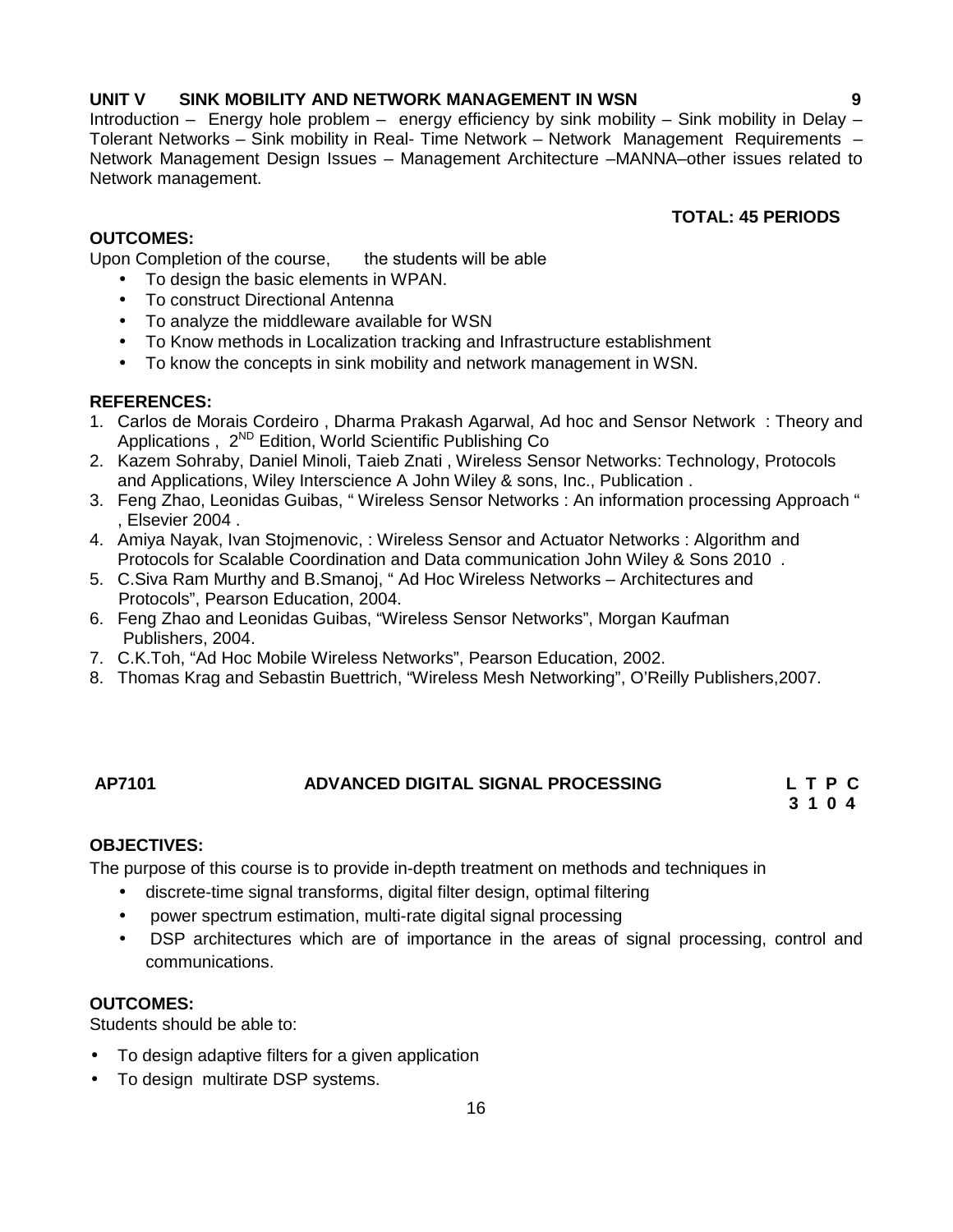# **UNIT III LINEAR ESTIMATION AND PREDICTION 9**

Maximum likelihood criterion - Efficiency of estimator - Least mean squared error criterion - Wiener filter - Discrete Wiener Hoff equations - Recursive estimators - Kalman filter - Linear prediction, Prediction error - Whitening filter, Inverse filter - Levinson recursion, Lattice realization, Levinson recursion algorithm for solving Toeplitz system of equations.

### **UNIT IV ADAPTIVE FILTERS 9**

using Yule-Walker method.

FIR Adaptive filters - Newton's steepest descent method - Adaptive filters based on steepest descent method - Widrow Hoff LMS Adaptive algorithm - Adaptive channel equalization - Adaptive echo canceller - Adaptive noise cancellation - RLS Adaptive filters - Exponentially weighted RLS - Sliding window RLS - Simplified IIR LMS Adaptive filter.

#### **UNIT V MULTIRATE DIGITAL SIGNAL PROCESSING 9**

Mathematical description of change of sampling rate - Interpolation and Decimation - Continuous time model - Direct digital domain approach - Decimation by integer factor - Interpolation by an integer factor - Single and multistage realization - Poly phase realization - Applications to sub band coding - Wavelet transform and filter bank implementation of wavelet expansion of signals.

### **L +T= 45+15, TOTAL: 60 PERIODS**

#### **REFERENCES:**

- 1. Monson H. Hayes, "Statistical Digital Signal Processing and Modeling", John Wiley and Sons Inc., New York, 2006.
- 2. Sophoncles J. Orfanidis, "Optimum Signal Processing ", McGraw-Hill, 2000.
- 3. John G. Proakis, Dimitris G. Manolakis, "Digital Signal Processing", Prentice Hall of India, New Delhi, 2005.
- 4. Simon Haykin, "Adaptive Filter Theory", Prentice Hall, Englehood Cliffs, NJ1986.
- 5. S. Kay," Modern spectrum Estimation theory and application", Prentice Hall, Englehood Cliffs, NJ1988.
- 6. P. P. Vaidyanathan, "Multirate Systems and Filter Banks", Prentice Hall, 1992.

Weiner Khitchine relation - Power spectral density – filtering random process, Spectral Factorization Theorem, special types of random process – Signal modeling-Least Squares method, Pade approximation, Prony's method, iterative Prefiltering, Finite Data records, Stochastic Models.

**UNIT II SPECTRUM ESTIMATION 9** Non-Parametric methods - Correlation method - Co-variance estimator - Performance analysis of estimators – Unbiased consistent estimators - Periodogram estimator - Barlett spectrum estimation - Welch estimation - Model based approach - AR, MA, ARMA Signal modeling - Parameter estimation

17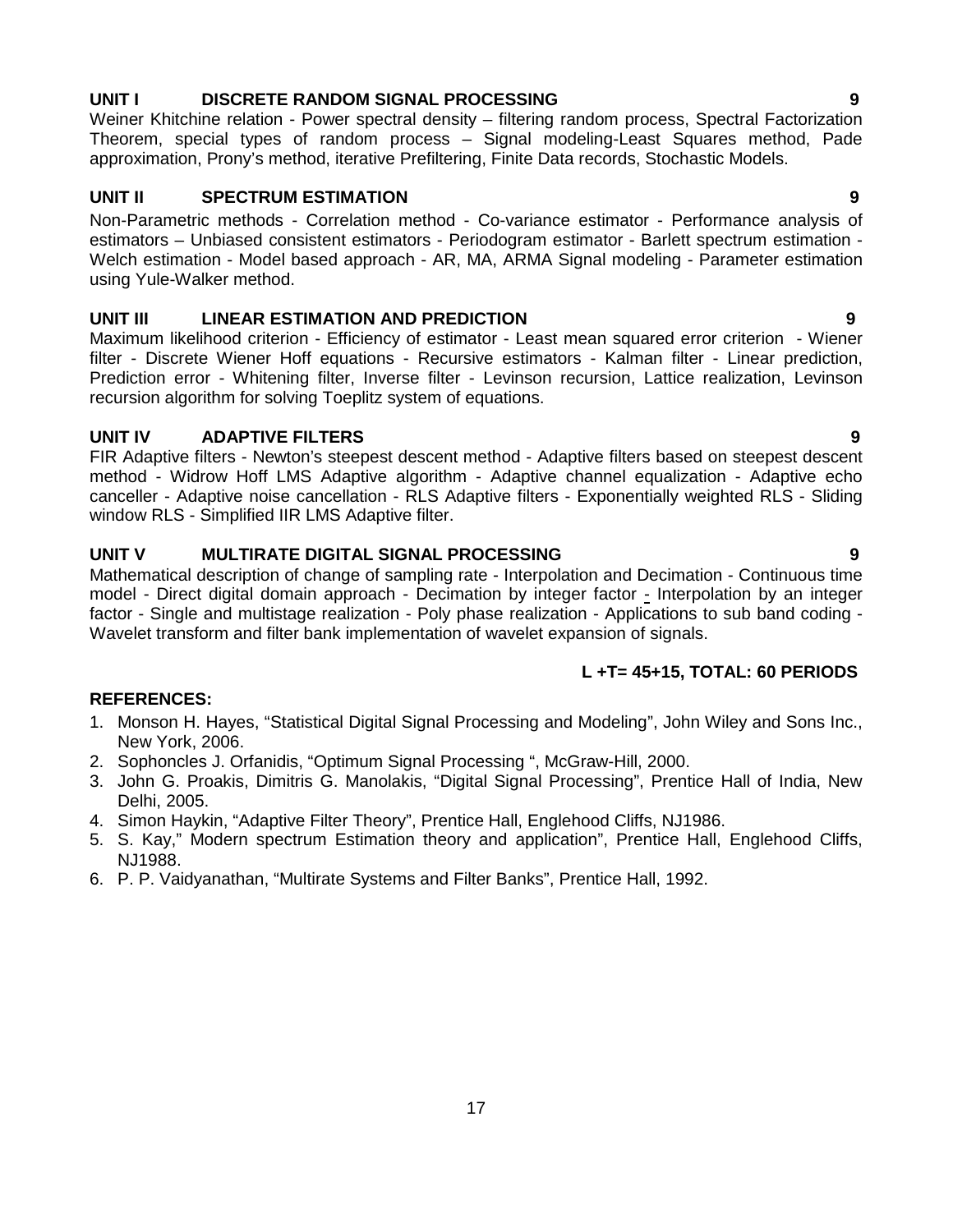# **MP7202 SECURITY FOR DISTRIBUTED SYSTEMS L T P C**

# **OBJECTIVES:**

This subject presents a comprehensive treatment on security issues in Peer to Peer Network, Distributed systems, Internet, Wireless network, Mobile and pervasive computing.

- To study the security issues in Internet
- To study the security issues in Distributed computing
- To study the security issues in pervasive computing
- To study the security issues in sensor and Ad hoc networks.
- To study the security issues in Wireless networks

# **UNIT I SECURITY IN INTERNET 9**

Security issues in TCP/IP Suite – Spam Email – Spyware – Overview of Secure Real Time Transport Protocol.

# **UNIT II SECURITY IN DISTRIBUTED COMPUTING 9**

Cover free families – Applications – ID based Hierarchical Key graph Scheme- Multi privileged group communication – Access control policy Negotiation solution.

# **UNIT III SECURITY IN PERVASIVE COMPUTING 9**

Security issues in RFID systems – Solutions – Enhancements – performance of 802.15.4 cluster – Key Exchange Protocol – Wireless network interface cards.

# **UNIT IV SECURITY IN SENSOR AND AD HOC NETWORKS 9**

Time Synchronization Protocol – Network Attacks-Counter measures –Sensor Key Management techniques – Source Authentication- ID based Authentication-Key exchange scheme-Key Distribution Scheme – ID based online/offline scheme – Authentication in AODV-Multi signature Scheme.

# **UNIT V SECURITY IN WIRELESS NETWORKS 9**

Wireless LAN Security Attacks- Security Mechanisms – Authentication-Authorization- Accounting Protocols – Wireless Cellular Network.

# **OUTCOMES:**

Upon Completion of the course,the students will be able

- To analyze the security issues in Internet
- To analyze security issues and solutions for Distributed Computing
- To analyze security issues in Pervasive computing
- To find the countermeasures for the security issues in Sensor and Adhoc network.
- To analyze the security issues in Wireless networks.

# **REFERENCES:**

- 1. Security in Distributed and Network security, Volume I, Yang Xiao , Yi Pan,2007 World Scientific publications
- 2. Security Engineering, Ross Anderson, 2<sup>nd</sup> Edition, John Wiley Publications
- 3. Distributed systems security-Issues, processes and solutions, Feb 2009, John wiley.
- 4. Distributed Systems Concepts and Design, George Coulouris, Jean Dollimore, Tim Kindberg, Fifth Edition, Pearson Education Asia, 2012.
- 5. Distributed Systems, A.S.Tanenbaum, M.Van Steen, Pearson Education.
- 6. Wireless Sensor and Actuator Networks: Algorithm and Protocols for Scalable Coordination and Data communication. Amiya Nayak , Ivan Stojmenovic, John Wiley & Sons 2010

# **3 0 0 3**

**TOTAL: 45 PERIODS**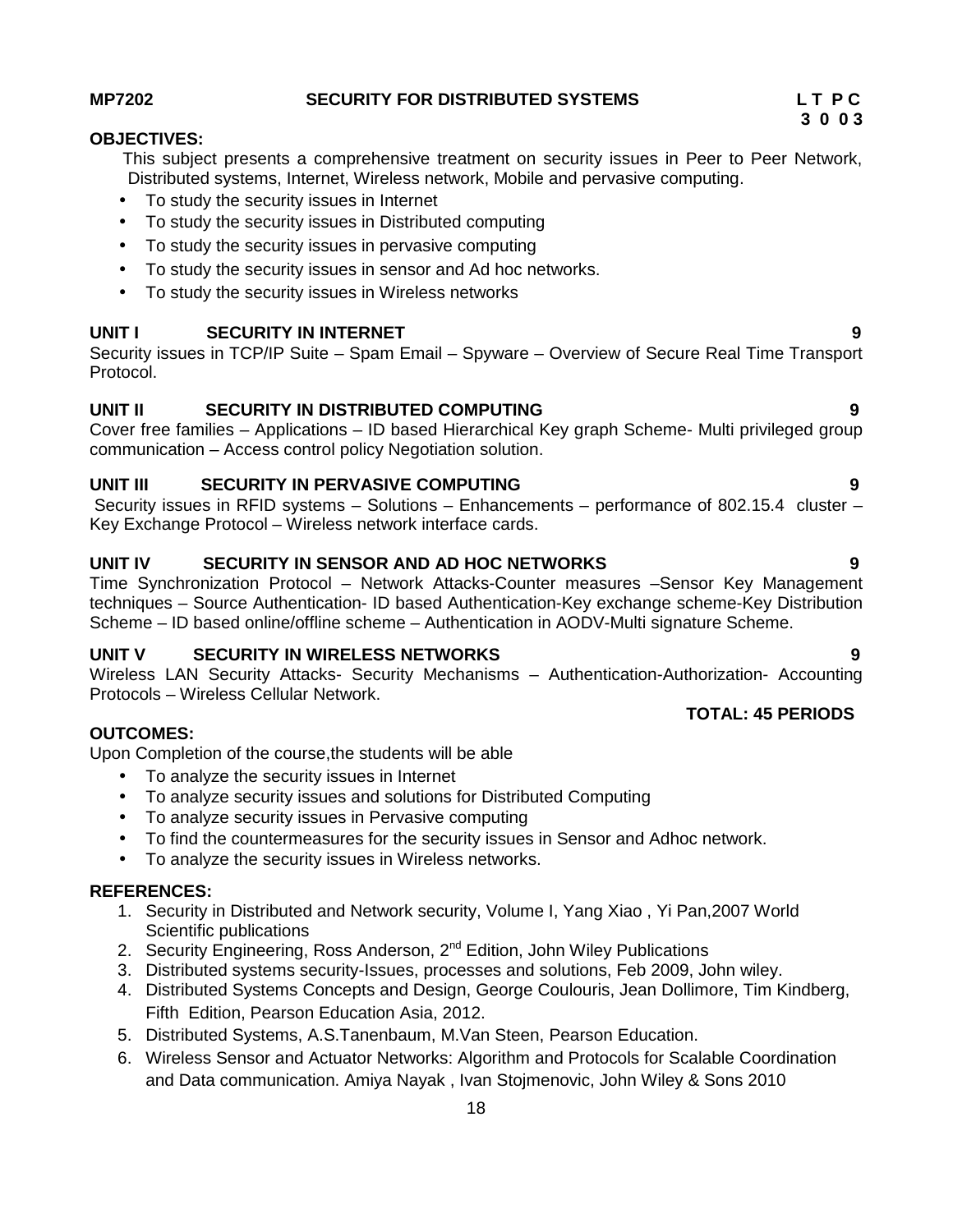J2ME Overview – J2ME and Wireless Devices – Small Computing technology – Wireless Technology – Radio Data Networks – Microwave Technology – Mobile Radio Networks – J2ME Architecture and Development Environment – Runtime Environment – MIDlet Programming

### **UNIT V J2ME USER INTERFACE 9**

J2ME User Interface – Commands, Items and Event Processing – Exception Handling – High – Level Display – Screens – Low Level Display – Canvas – User Interactions – graphics – Clipping Regions – Animations.

### **TOTAL: 45 PERIODS**

### **REFERENCES:**

UML

- 1. Reza B'Far, "Mobile Computing Principles: Designing and Developing Mobile Applications with UML and XML", Cambridge University Press, 2005.
- 2. James Keogh, "J2ME: The Complete Reference", Tata McGraw Hill, 2003.
- 3. Tommi Mikkonen, "Programming mobile devices An Introduction for practitioners", Wiley, 2007.
- 4. Douglas Schmidt, Michael Stal, Hans Rohnert and Frank Buschmann, "Pattern Oriented Software Architecture– Patterns for Concurrent and Networked Objects", John Wiley, 2008
- 5. James Keogh, "J2ME: The Complete Reference", Tata McGraw Hill, 2003.

# **MP7203 SOFTWARE TECHNOLOGIES FOR PERVASIVE COMPUTING L T P C**

# **UNIT I ISSUES AND CHALLENGES 9**

Challenges of Concurrent and Networked Software -Service Access and Configuration and other Challenges **–** Mobile Development Process –Architecture – Design and Technology selection for Mobile Applications

### **UNIT II APPLICATION AND USER INTERFACE DEVELOPMENT 9**

Introduction to Mobile Development Frameworks and Tools – Fully Centralized Frameworks and Tools – N-Tier Client–Server Frameworks and Tools –JAVA – WINDOWS CE – WAP – Symbian EPOC - Brew OS- Android OS

#### **UNIT III UML AND USER INTERFACE DEVELOPMENT 9** Introduction to UML – Class diagrams – Object diagrams – Collaboration diagrams – Sequence

– Use case diagrams – Device – Independent and Multi – channel User Interface Development Using **UNIT IV J2ME OVERVIEW 9**

# diagrams – Activity diagrams – State chart diagrams – Component diagrams – Deployment diagrams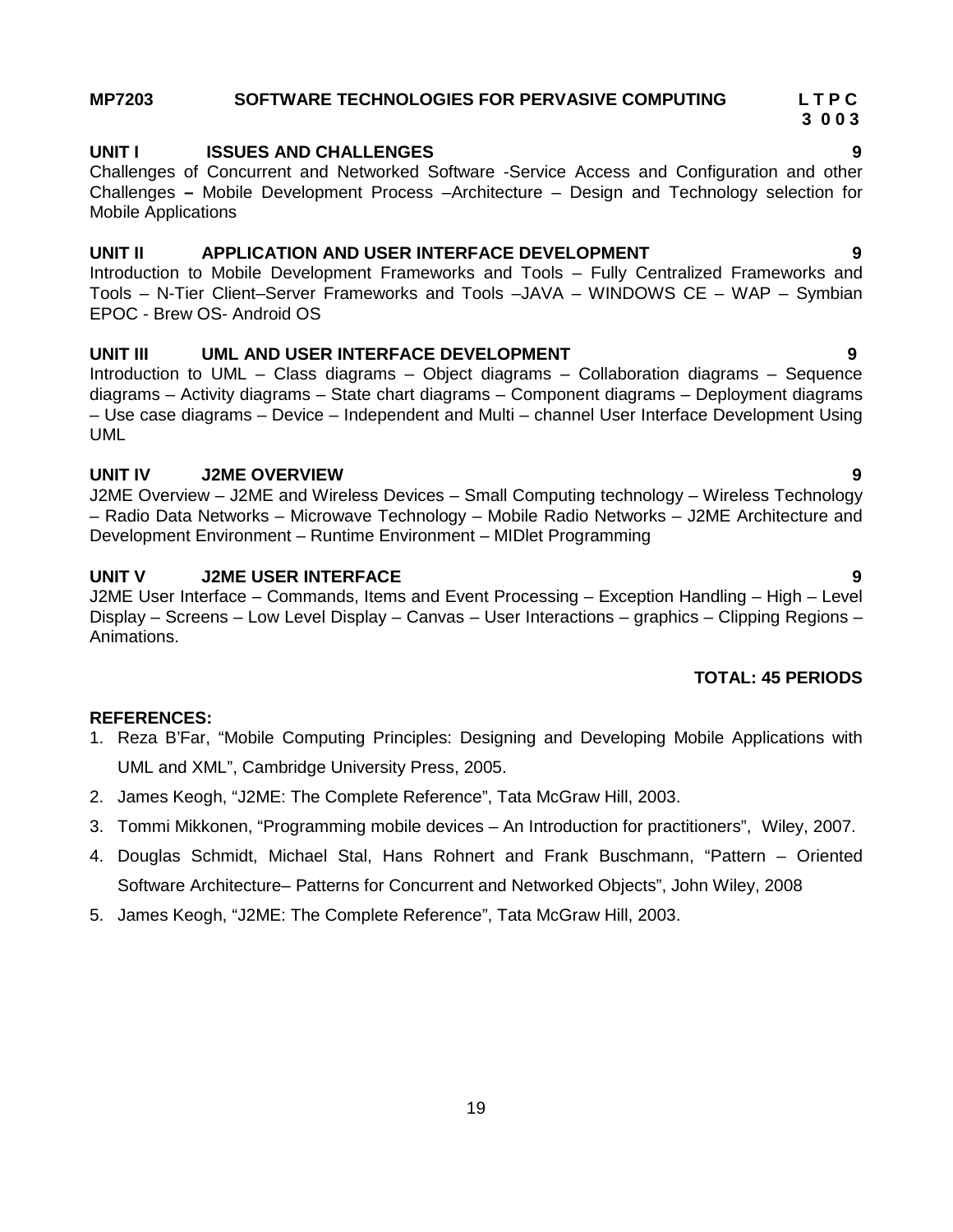### **MP7211 PERVASIVE COMPUTING LABORATORY L T P C**

# **0 0 3 2**

# **PERVASIVE COMPUTING LABORATORY**

## **Course Objectives:**

- To understand and use the fundamentals of programming for mobile devices.
- To apply event-driven programming and graphical user interfaces for mobile devices

# **COURSE OUTCOMES**:

Upon the completion of this course given in the curriculum, students should be able to

- To design the software for mobile phones.
- To demonstrate Handheld computing

# **LIST OF EXPERIMENTS**

## **1. STUDY EXPERIMENT**

To explore overall view about

- Pervasive Computing Architecture
- Communication protocols
- Software infrastructure
- Security mechanisms
- **2. STUDY OF MIDDLEWARE, APPLICATION LEVEL, NETWORK, SYSTEM SOFTWARE**
- To design the software for mobile phones using J2ME
- J2ME basics
- User interface design
- Control structures
- Files and databases
- Communication
- Interoperability between Mobile phones

To design the software for mobile phones using SYMBION OS

- Text string handling
- Graphical application
- Dialog application
- Drawing application
- File handling operations

# **3. APPLICATION LEVEL**

To study new HCI techniques for small mobile devices and embedded devices.

# **4. CASE STUDIES. PROJECTS IN PERVASIVE COMPUTING**

To explore wearable and handheld computing and their enabling technologies

**TOTAL: 45 PERIODS**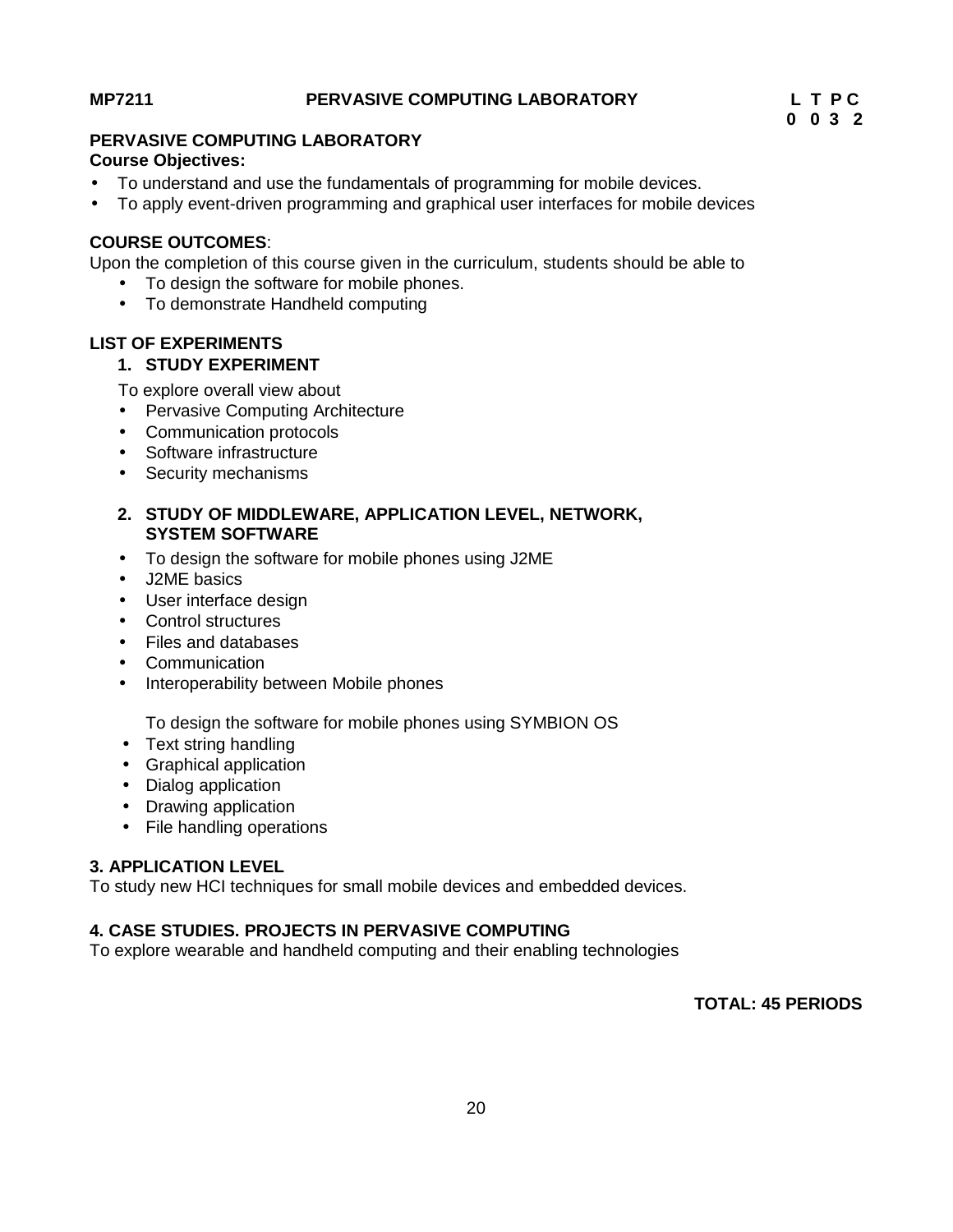### **MP7212 RFID AND SENSOR LABORATORY L T P C**

### **LIST OF EXPERIMENTS**

- 1. Basics of WSN programming using Tiny OS.
- 2. Sensing data using WSN motes.
- 3. Simulation of WSN using TOSSIM simulation framework.
- 4. Topology discovery using distributed algorithms.
- 5. Integration of mobile nodes with static monitoring sensor nodes (Heterogeneous sensor networks) .
- 6. Study on cryptographically secured (private key) communication in WSNs.
- 7. Study of Passive& Active RFID System components.
- 8. Interfacing RFID Reader with computers using Reader Communication Protocols.
- 9. Reading a UID from the RFID Tag using TAG Commands and Response format.
- 10. Reading and Writing data into a particular memory block of the RFID transponder
- 11. Case Study using ISO 15693 standard 13.56 MHz RFID Reader and Tags:
	- (i) Library Management
	- (ii) Baggage Handling
	- (iii) National Identification
	- (i) Mother Baby pairing

Discuss the present situation , RFID solution ,Advantages of RFID, Actual Implementations, Future Scenarios.

# **TOTAL:45 PERIODS**

# **MP7301 CONTEXT AWARE COMPUTING L T P C**

### **3 0 0 3**

### **OBJECTIVES:**

This course will provide in depth knowledge in context awareness and its security issues.

- To understand the basic concepts of Context Awareness.
- To study the concepts in Distributed and Heterogeneous context.
- To understand the principles of Dynamic current negotiation
- To study the concepts of Context aware mobile and pervasive systems
- To know the security issues in Context aware computing

# **UNIT I INTRODUCTION 9**

Context Awareness – Surrounding Context – Activity on a Street – User Attention in a Meeting- Activity context from multiple sensors – I Badge- Media cup

#### **UNIT II DISTRIBUTED AND HETEROGENEOUS CONTEXT FOR AMBIENT INTELLIGENCE 9**

Fundamental Concepts – Ontology Representation and Reasoning about Context – Ontology Alignment Approaches – Campus Approach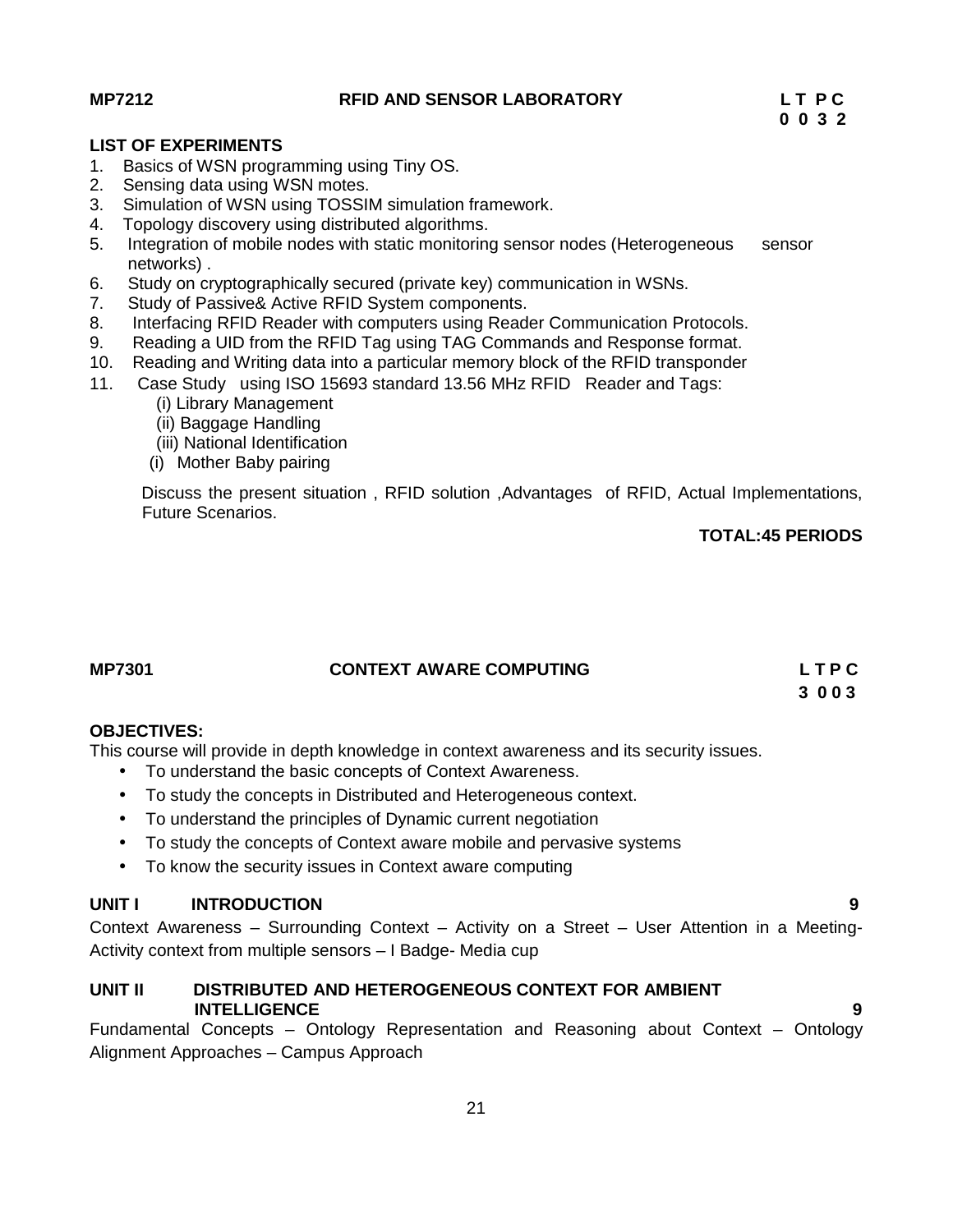# **UNIT III DYNAMIC CURRENT NEGOTIATION IN WEB ENVIRONMENTS 9**

Ubiquitous web – System Description – System Deployment – Collaborative Optimizations- Context Acquisition – Provisioning.

# **UNIT IV CONTEXT AWARE MOBILE AND PERVASIVE SYSTEMS 9**

Elements of a context aware pervasive system- Architecture- Infrastructure, Middleware, Tool Kits – context for mobile device users – Location based Services – Ambient services – context aware mobile services – Mobile code and policy – Multi agent technology.

# **UNIT V CONTEXT AWARE SECURITY 9**

Traditional Security issues – models – context aware security systems – context aware safety.

# **OUTCOMES:**

Upon Completion of the course, the students will be able

- To familiar with fundamental concepts in Context Aware computing.
- To familiar with Ontology alignment and campus approaches for Distributed Context for Ambient Intelligence.
- To analyze the Context Awareness in Web environment.
- To analyze the Context Awareness in Mobile and Pervasive Systems.
- To analyze the various security issues in Context Aware Computing.

# **REFERENCES:**

1. Context aware pervasive systems-Architecture for a new breed of applications

Sengloke, Auerbach publications, 2006.

- 2. Context Aware Computing and Self Managing systems ,Waltenegus Dargie,A chapman & Hall Book/CRC press, 2010
- 3. Context-Aware Mobile and Ubiquitous Computing for Enhanced Usability**:** Adaptive Technologies and Applications: Dragan Stojanovi, IGI Global Snippet, 2009
- 4. Context Management for Distributed and Dynamic Context-Aware Computing, **Rocha,** Ricardo Couto Antunes da**, Endler,** Markus,Springer,2012.
- 5. Context-Aware Computing: A Special Triple Issue of Human-Computer Interaction,Thomas P.Moran Paul Dourish,www.Amazon.com,2002.
- 6. Seeking a Foundation for Context-Aware Computing, Paul Dourish , University of California, Irvine

**TOTAL: 45 PERIODS**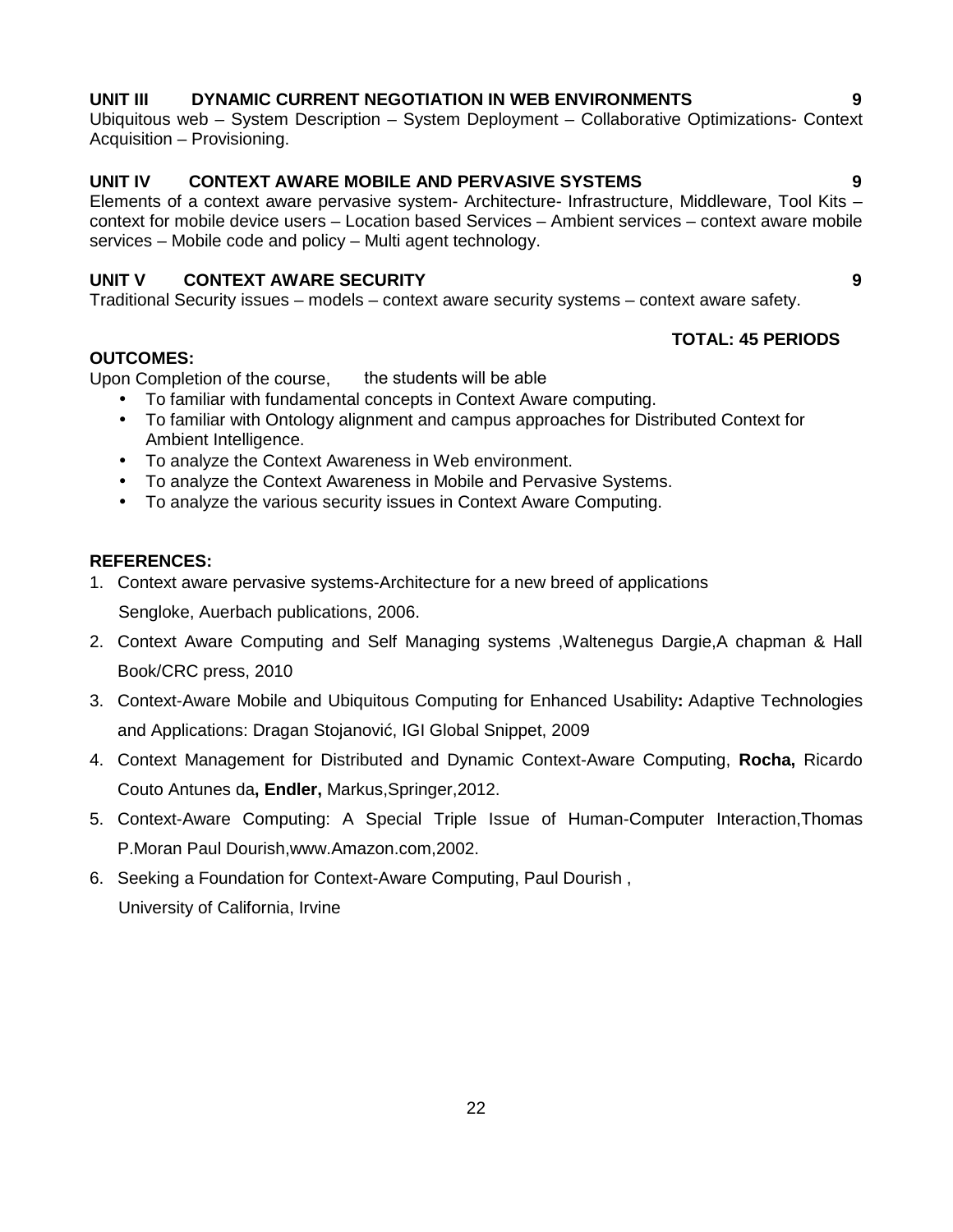**MP7001 XML AND WEB SERVICES L T P C**

# **OBJECTIVES:**

To provide an in-depth knowledge of XML and Web Services.

- To understand the fundamental concepts of Web services.
- To Understand the fundamental concepts of XML Technology.
- To design Web service Architecture.
- To Study Building Blocks of Web services.
- To understand the XML security issues.

## **UNIT I WEB FUNDAMENTALS 9**

History of Web – Protocols – Web Applications - Web servers-Web Browsers-HTTP-Java Network Programming-HTML-CCS.

## **UNIT II XML TECHNOLOGY 9**

XML-XML DTD-W3C XML Schema-Parsing XML - X path- XML Transformation-Other XML Technologies..

# **UNIT III ARCHITECTING WEB SERVICES 9**

Business motivations for web services – B2B – B2C- Technical motivations –– Service oriented Architecture (SOA) – Architecting web services – Implementation view – web services technology stack – logical view – composition of web services – deployment view – from application server to peer to peer – process view – life in the runtime

## **UNIT IV WEB SERVICES BUILDING BLOCK 9**

Transport protocols for web services – messaging with web services – protocols –  $SORP$  – describing web services – WSDL – Anatomy of WSDL – manipulating WSDL – web service policy – Discovering web services – UDDI – Anatomy of UDDI

### **UNIT V XML SECURITY 9**

Security Overview - Canonicalization - XML Security Framework - XML Encryption - XML Digital Signature - XKMS Structure - Guidelines for Signing XML Documents - XML in Practice.

# **TOTAL:45 PERIODS**

# **OUTCOMES:**

Upon Completion of the course, the students will be able

- To Know the fundamental elements in Web Technology and XML services.
- To design the Architecture of Web Services.
- To construct building blocks of Web services.
- To analyze security in XML.

### **REFERENCES:**

- 1. Uttam K.Roy , "Web Technologies", Oxford University Press,2010
- 2. Ron schmelzer et al, "XML and Web Services", Pearson Education, 2002.
- 3. Sandeep Chatterjee and James Webber, "Developing Enterprise Web Services: An Architect's Guide", Prentice Hall, 2004.
- 4. Frank. P. Coyle, XML, Web Services And The Data Revolution, Pearson Education, 2002
- 5. Keith Ballinger, ".NET Web Services Architecture and Implementation", Pearson Education,2003
- 6. Henry Bequet and Meeraj Kunnumpurath, "Beginning Java Web Services", Apress, 2004.
- 7. Russ Basiura and Mike Batongbacal, "Professional ASP.NET Web Services", Apress2,2001.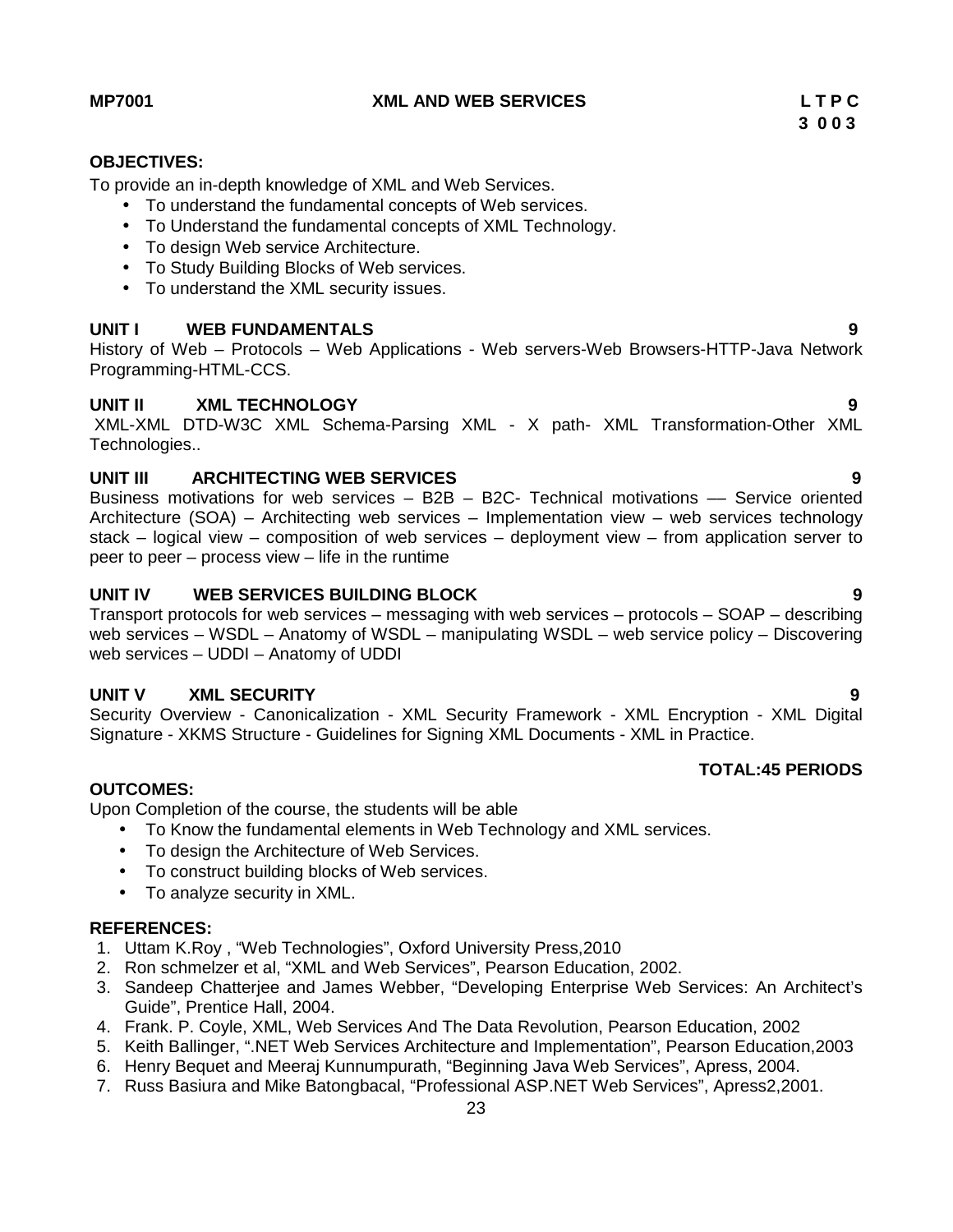- To understand various architecture for application development
- To learn the importance of SOA in Application Integration
- To learn web service and SOA related tools

# **UNIT I SOA BASICS 9**

Software Architecture – Types of IT Architecture – SOA – Evolution – Key components – perspective of SOA – Enterprise-wide SOA – Architecture – Enterprise Applications – Solution Architecture for enterprise application – Software platforms for enterprise Applications – Patterns for SOA – SOA programming models

# **UNIT II SOA ANALYSIS AND DESIGN 9**

Service-oriented Analysis and Design – Design of Activity, Data, Client and business process services – Technologies of SOA – SOAP –WSDL – JAX – WS – XML WS for .NET – Service integration with ESB – Scenario – Business case for SOA – stakeholder OBJECTIVES – benefits of SPA – Cost Savings

# **UNIT III SOA GOVERNANCE 9**

SOA implementation and Governance – strategy – SOA development – SOA governance – trends in SOA – event-driven architecture – software s a service – SOA technologies – proof-of-concept – process orchestration – SOA best practices

# **UNIT IV SOA IMPLEMENTATION 9**

SOA based integration – integrating existing application – development of web services – Integration - SOA using REST – RESTful services – RESTful services with and without JWS – Role of WSDL, SOAP and Java/XML mapping in SOA – JAXB Data binding.

# **UNIT V APPLICATION INTEGRATION 9**

JAX –WS 2.0 client side/server side development – Packaging and Deployment of SOA component – SOA shopper case study –WSDL centric java WS with SOA-J – related software – integration through service composition (BPEL) – case study - current trends.

# **TOTAL: 45 PERIODS**

# **OUTCOMES:**

# **Students should be able to work with**

- Comparison of different IT architecture
- Analysis and design of SOA based applications
- Implementation of web service and realization of SOA
- Implementation of RESTful services
- Design and implementation of SOA based Application Integration using BPEL

# **REFERENCES:**

- 1. Shankar Kambhampaly, "Service –Oriented Architecture for Enterprise Applications",Wiley 2008.
- 2. Mark D. Hansen, "SOA using Java Web Services", Practice Hall, 2007.
- 3. Waseem Roshen, "SOA-Based Enterprise Integration", Tata McGraw-HILL, 2009.

**OBJECTIVES:**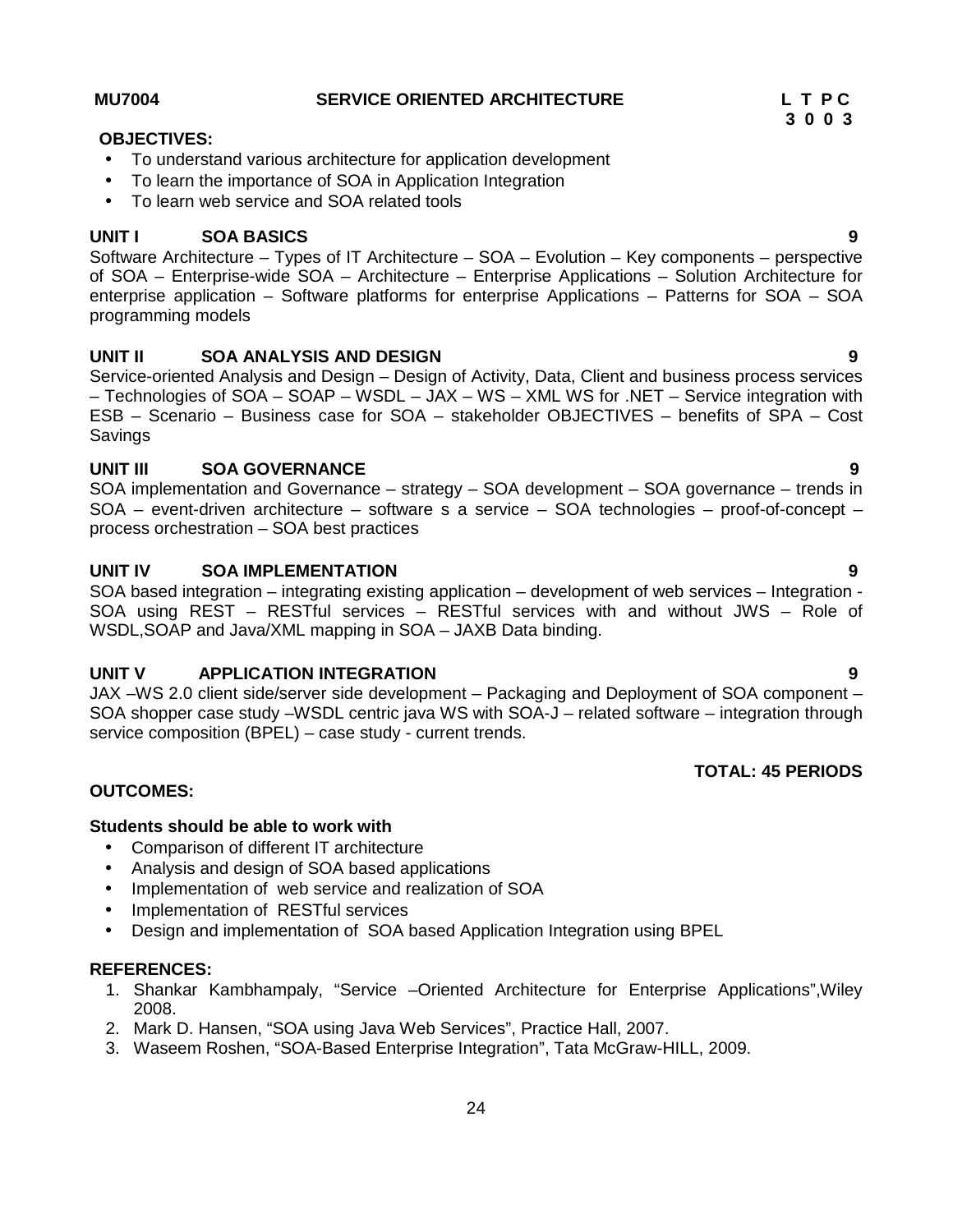### **IF7203 DATA WAREHOUSING AND DATA MINING L T P C**

# **COURSE OBJECTIVES:**

- To expose the students to the concepts of Data warehousing Architecture and Implementation
- To Understand Data mining principles and techniques and Introduce DM as a cutting edge business intelligence
- To learn to use association rule mining for handling large data
- To understand the concept of classification for the retrieval purposes
- To know the clustering techniques in details for better organization and retrieval of data
- To identify Business applications and Trends of Data mining

# **UNIT I DATA WAREHOUSE 8**

Data Warehousing - Operational Database Systems vs. Data Warehouses - Multidimensional Data Model - Schemas for Multidimensional Databases – OLAP Operations – Data Warehouse Architecture – Indexing – OLAP queries & Tools.

## **UNIT II DATA MINING & DATA PREPROCESSING 9**

Introduction to KDD process – Knowledge Discovery from Databases - Need for Data Preprocessing – Data Cleaning – Data Integration and Transformation – Data Reduction – Data Discretization and Concept Hierarchy Generation.

# **UNIT III ASSOCIATION RULE MINING 8**

Introduction - Data Mining Functionalities - Association Rule Mining - Mining Frequent Itemsets with and without Candidate Generation - Mining Various Kinds of Association Rules - Constraint-Based Association Mining.

# **UNIT IV CLASSIFICATION & PREDICTION 10**

Classification vs. Prediction – Data preparation for Classification and Prediction – Classification by Decision Tree Introduction – Bayesian Classification – Rule Based Classification – Classification by Back Propagation – Support Vector Machines – Associative Classification – Lazy Learners – Other Classification Methods – Prediction – Accuracy and Error Measures – Evaluating the Accuracy of a Classifier or Predictor – Ensemble Methods – Model Section.

# **UNIT V CLUSTERING 10**

Cluster Analysis: - Types of Data in Cluster Analysis – A Categorization of Major Clustering Methods – Partitioning Methods – Hierarchical methods – Density-Based Methods – Grid-Based Methods – Model-Based Clustering Methods – Clustering High- Dimensional Data – Constraint-Based Cluster Analysis – Outlier Analysis.

# **COURSE OUTCOMES:**

Upon Completion of the course, the students will be able to

- Store voluminous data for online processing
- Preprocess the data for mining applications
- Apply the association rules for mining the data
- Design and deploy appropriate classification techniques
- Cluster the high dimensional data for better organization of the data
- Discover the knowledge imbibed in the high dimensional system
- Evolve Multidimensional Intelligent model from typical system
- Evaluate various mining techniques on complex data objects

**3 0 0 3**

# **TOTAL: 45 PERIODS**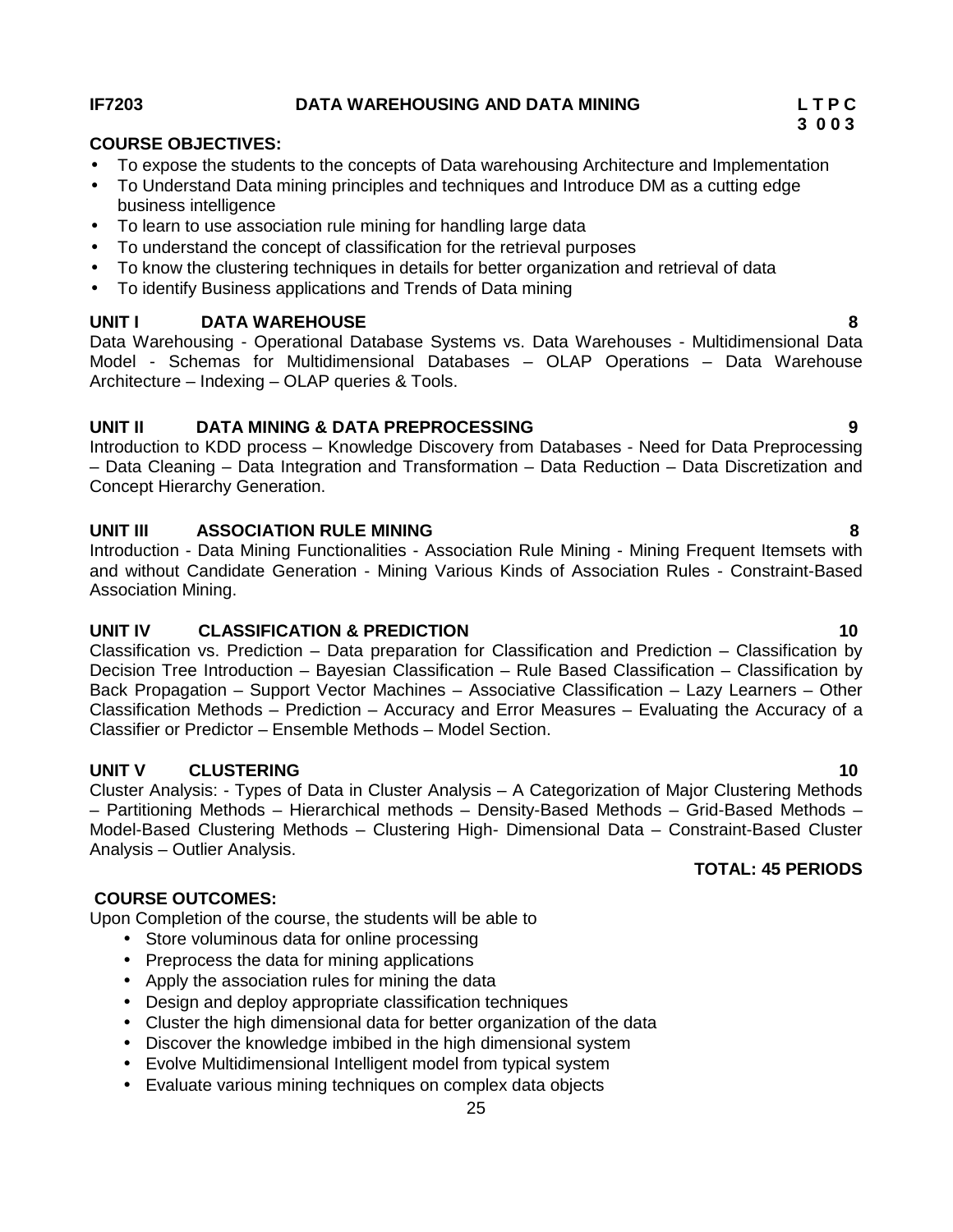#### **REFERENCES:**

- 1. Jiawei Han and Micheline Kamber, "Data Mining Concepts and Techniques" Second Edition, Elsevier, Reprinted 2008.
- 2. K.P. Soman, Shyam Diwakar and V. Ajay, "Insight into Data mining Theory and Practice", Easter Economy Edition, Prentice Hall of India, 2006.
- 3. G. K. Gupta, "Introduction to Data Mining with Case Studies", Easter Economy Edition, Prentice Hall of India, 2006.
- 4. BERSON, ALEX & SMITH, STEPHEN J, Data Warehousing, Data Mining, and OLAP, TMH Pub. Co. Ltd, New Delhi, 2012
- 5. Pang-Ning Tan, Michael Steinbach and Vipin Kumar, "Introduction to Data Mining", Pearson Education, 2007
- 6. PRABHU Data Warehousing, PHI Learning Private Limited, New Delhi, 2012, ,
- 7. PONNIAH, PAULRAJ, Data Warehousing Fundamentals, John Wiley & Sons, New Delhi, 2011
- 8. MARAKAS, GEORGE M, Modern Data Warehousing, Mining, and Visualization, Pearson Education, 2011

#### **MP7002 HUMAN COMPUTER INTERACTION L T P C 3 0 0 3**

#### **OBJECTIVES:**

- To know how to analyze and consider user's need in the interaction system
- To understand various interaction design techniques and models
- To understand the theory and framework of HCI
- Understand and analyze the cognitive aspects of human machine interaction

#### **UNIT I INTRODUCTION 9**

Foundation – Human – Computer – Interaction – Paradigms – What is HCI – Components – Cognitive Framework – Perception and Representation – Attention and Memory Constraint – Knowledge and Mental Model – Interface Metaphors – Input – Output

### **UNIT II DESIGN PROCESS 9**

Interaction Styles – Interaction Design Basics – HCI in the Software Process – Design Rules - Designing Windowing Systems - User Support and On-Line Information - Designing For Collaborative Work and Virtual Environments - Principles and User-Centred Design - Methods for User-Centred Design

#### **UNIT III IMPLEMENTATION AND EVALUATION PROCESS 9**

Implementation issues – Implementation Support - Evaluation techniques – Universal Design – User Support

# **UNIT IV MODELS 9**

Cognitive models – Communication and collaboration models: Models of the system – Models of the System – Modeling Rich Interaction

#### **UNIT V APPLICATIONS 9**

Socio – organization issues and stakeholder requirements - Ubiquitous Computing - Context – aware User Interfaces - Hypertext, multimedia and the World Wide Web

**TOTAL: 45 PERIODS**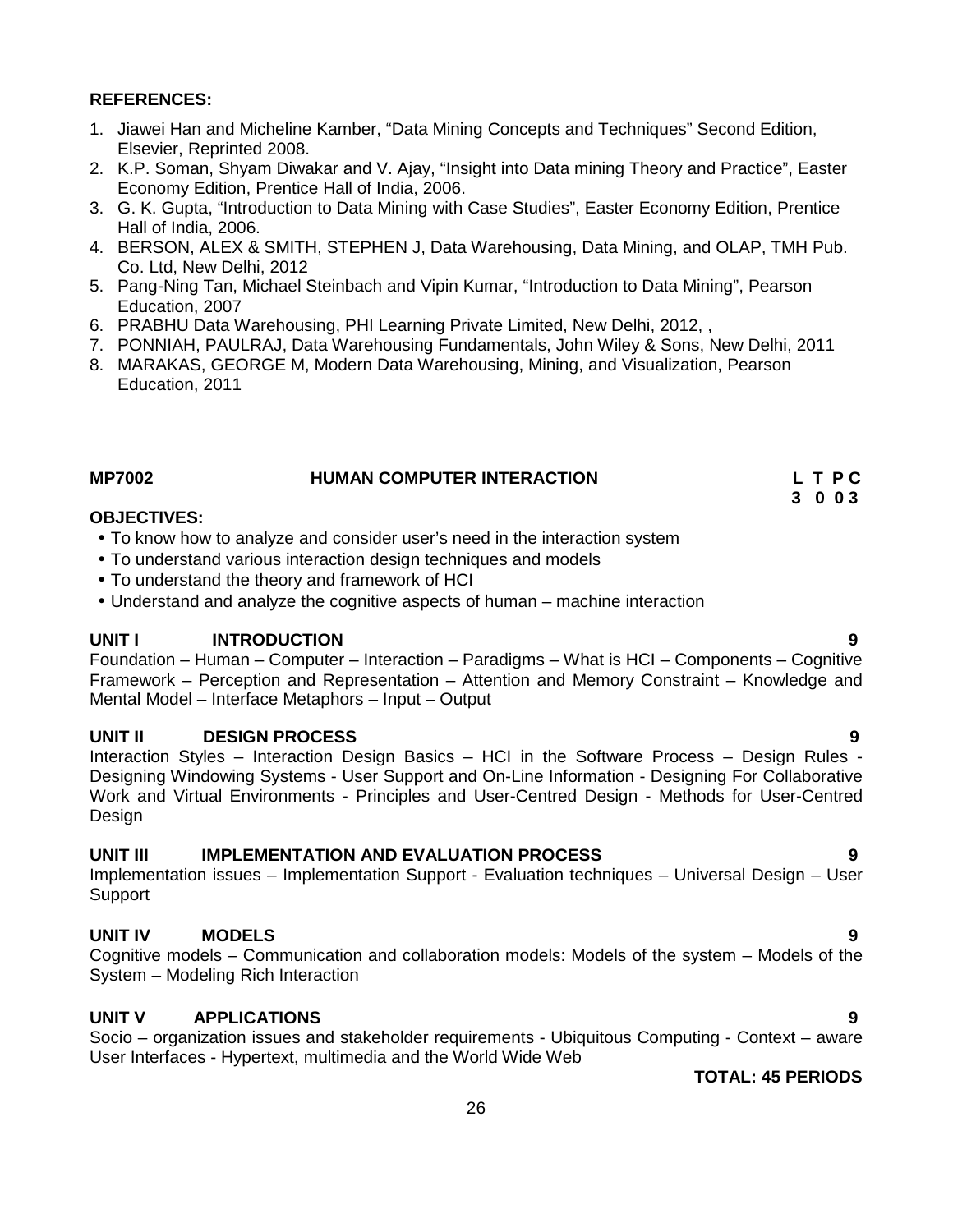# **OUTCOMES:**

Upon Completion of the course, the students will be able to

- To develop good design for human machine interaction system
- Analyze the user's need in interaction system
- To design new interaction model to satisfy all types of customers
- Evaluate the usability and effectiveness of various products
- To know how to apply interaction techniques for systems

### **REFERENCES:**

- 1. Dix, Finlay, Abowd and Beale. "Human Computer Interaction", Second edition, Prentice Hall,1998.
- 2. J. Preece, Y. Rogers, H. Sharp, D. Benyon, S. Holland and T. Carey. "Human Computer Interaction", Addison Wesley, 1994.

## **MP7003 RFID AND APPLICATIONS L T P C**

**3 0 0 3**

### **OBJECTIVES**:

- To develop competency skill in the area of design RFID systems in the context of feasible business or industrial applications.
- To cover from design to database integration to installation and maintenance of RFID systems.

## **OUTCOMES**:

Upon the completion of this course given in the curriculum, students should be able to

- Discuss the basic components and applications of RFID systems
- Analyze and characterize RFID reader architectures
- Analyze modulation techniques used in RFID systems
- Apply basic concepts of error correcting coding techniques in RFID systems
- Design and analyze theoretical the tracking scenario and sensing model.

# **UNIT I RFID BASICS 9**

Introduction – transponder and reader architecture – types of tags and readers –frequencies of operation – selection criteria for RFID systems – information processingin the transponder and reader – fundamental operating principles – antennas for RFIDs.

# **UNIT II RFID CODES STANDARDS AND APPLICATIONS 9**

Frequency ranges and licensing regulations – coding and modulation – data integrity and security in RFID systems – memory and microprocessors for RFID – product codes – standards and regulations – Electronic product code – EPC layout and infrastructure – Supply chain management and other examples of RFID applications – EPC in supply chain.

# **UNIT III SENSOR NETWORKS 9**

Introduction to various sensors like Temperature – Humidity – Pressure – Introduction to Sensor networks – motivation – applications – sensors – architectures – and platforms for Wireless sensor networks – Sensor Node Architecture – Sensor Network Architecture – Sample sensor networks applications – Design challenges – Performance metrics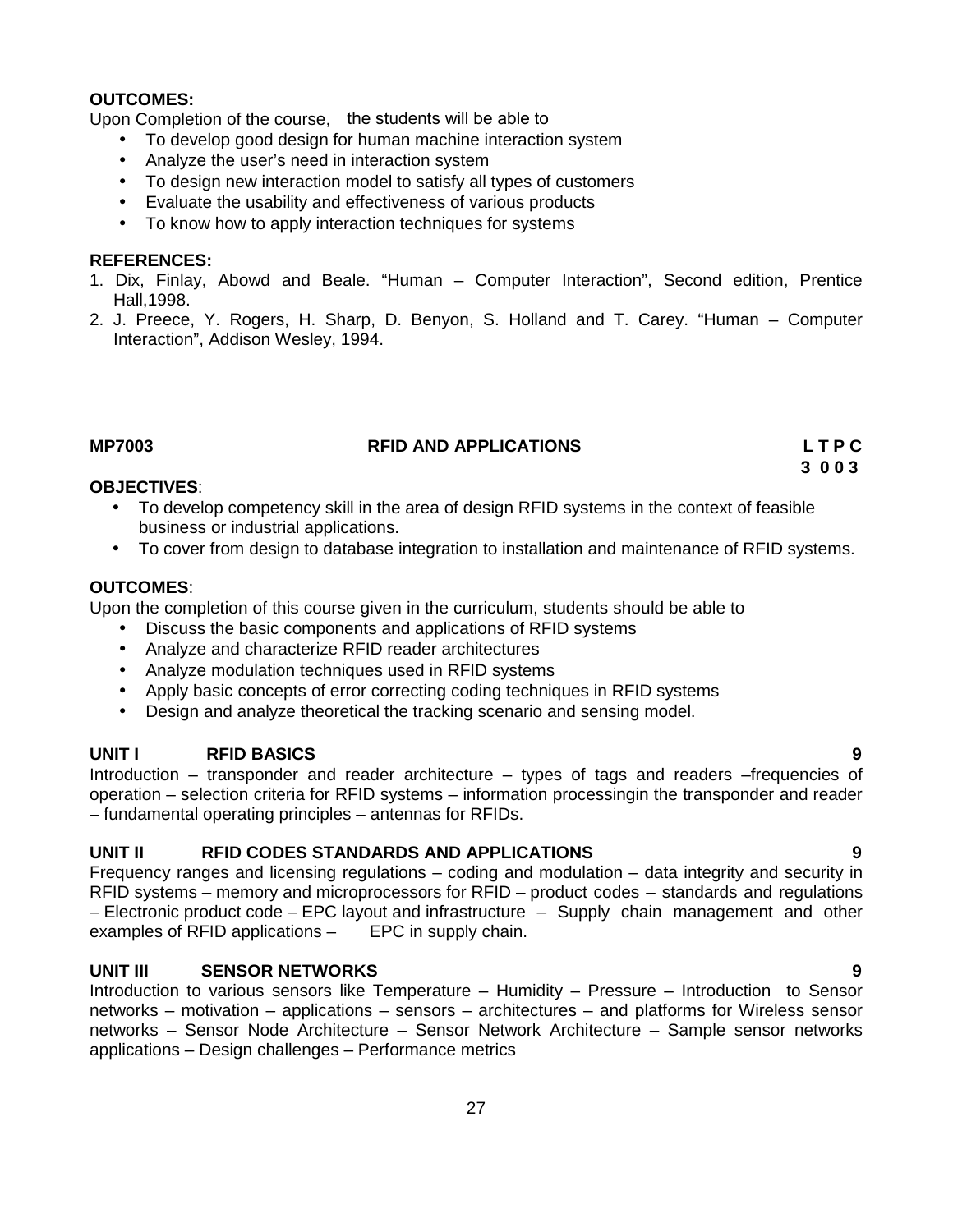# **UNIT IV LOCALIZATION AND TRACKING 9**

A tracking scenario – sensing model – Collaborative localization – Bayes state estimation – distributed representation – Tracking multiple objects – Ranging techniques – Range based localization algorithms – location services

#### **UNIT V NETWORKING SENSORS AND NETWORK PLATFORMS 9**

MAC for sensor networks – Geographic – Energy – aware routing – Attribute – based routing – Sensor node Hardware (Berkeley Motes) – TinyOS – nesC – Tiny GALS – NS –2–TOSSIM PIECES.

# **TOTAL: 45 PERIODS**

### **REFERENCES:**

- 1. F. Zhao and L. Guibas, "Wireless Sensor Networks", Morgan Kaufmann, San Francisco, 2004.
- 2. K.Finkenzeller, "RFID Handbook: Fundamentals and Applications in contact less smart cards and identifications", John Wiley and sons Ltd, 2003.
- 3. Sandip Lahiri, "RFID Source Book", Prentice Hall, 2005.
- 4. Akshay Tyagi, "RF Devices Handbook Technology Design and Applications", Anerbach Publications, 2006.
- 5. Cauligi S. Raghavendra, University of Southern California , Krishna Sivalingam, University of aryland Baltimore County , Taieb M. Znati, University of Pittsburg , "Wireless Sensor Networks" , Springer*,* August 2005.
- 6. Holger Karl, Technical University of Berlin , Andreas Willig, University of Potsdam , "Protocols and Architectures for Wireless Sensor Networks", Wiley*,* June 2005.
- 7. IEEE Magazines and Journals.

# **MU7202 IMAGE PROCESSING AND PATTERN RECOGNITION L T P C**

# **3 0 0 3**

### **OBJECTIVES:**

To introduce the student to various Image processing and Pattern recognition techniques.

- To study the Image fundamentals.
- To study the mathematical morphology necessary for Image processing and Image segmentation.
- To study the Image Representation and description and feature extraction.
- To study the principles of Pattern Recognition.
- To know the various applications of Image processing.

### **UNIT I INTRODUCTION 9**

Elements of an Image Processing System- Mathematical Preliminaries- Image Enhancement- Grayscale Transformation- Piecewise Linear Transformation-Bit Plane Slicing- Histogram Equalization--Histogram Specification- Enhancement by Arithmetic Operations- Smoothing Filter- Sharpening Filter- Image Blur Types and Quality Measures.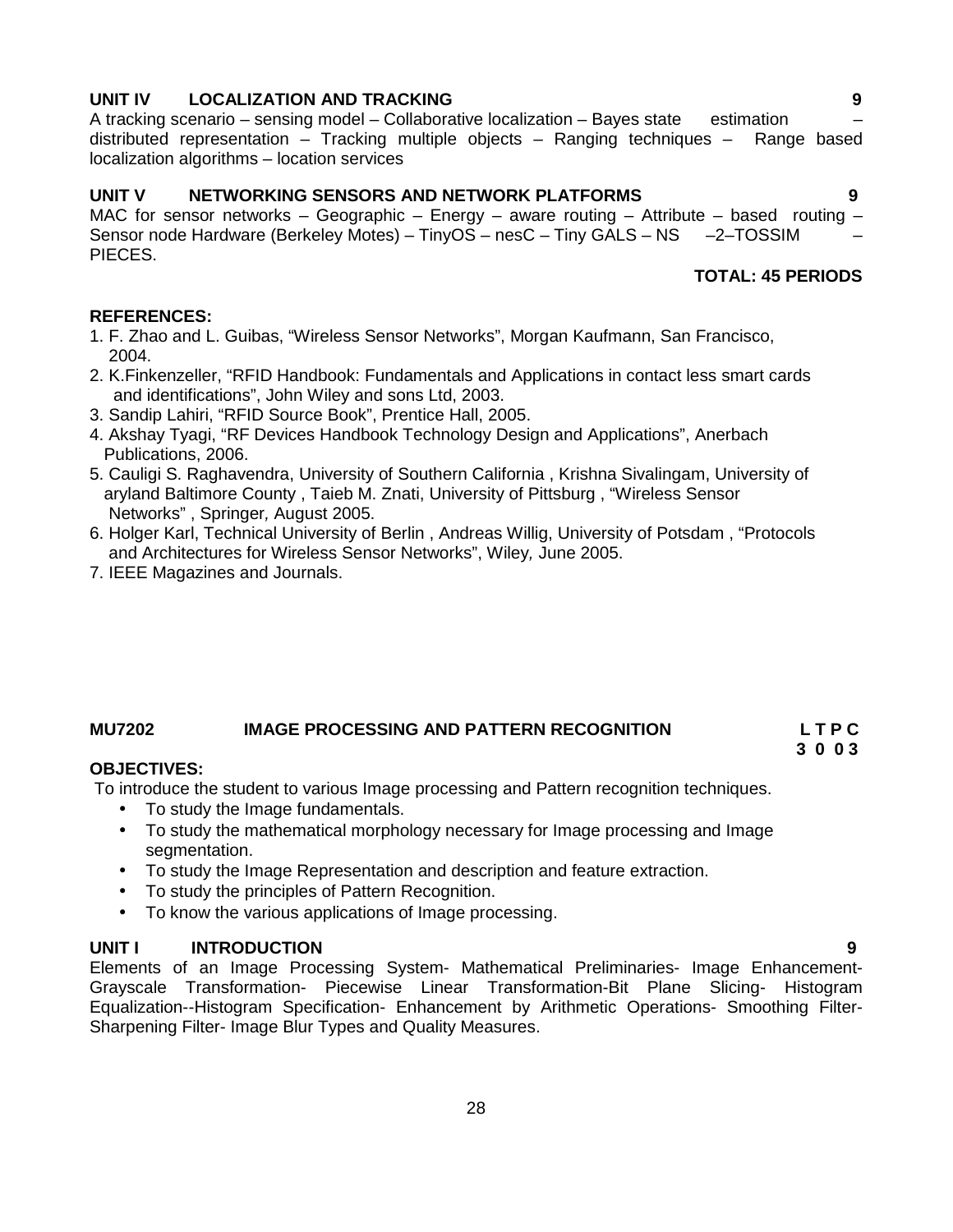# **UNIT II MATHEMATICAL MORPHOLOGY and IMAGE SEGMENTATION 9**

Binary Morphology-Opening and Closing- Hit-or-Miss Transform- Grayscale Morphology- Basic morphological Algorithms- Morphological Filters-Thresholding-Object (Component) Labeling-Locating Object Contours by the Snake Model- Edge Operators-Edge Linking by Adaptive Mathematical morphology- Automatic Seeded Region Growing- A Top-Down Region Dividing Approach.

### **UNIT III IMAGE REPRESENTATION AND DESCRIPTION and FEATURE EXTRACTION. 9**

Run-Length Coding- Binary Tree and Quadtree- Contour Representation-Skeletonization by Thinning- Medial Axis Transformation-Object Representation and Tolerance- Fourier Descriptor and Moment Invariants-Shape Number and Hierarchical Features-Corner Detection- Hough Transform-Principal Component Analysis-Linear Discriminate Analysis- Feature Reduction in Input and Feature Spaces.

# **UNIT IV PATTERN RECOGNITION 9**

The Unsupervised Clustering Algorithm-Bayes Classifier- Support Vector Machine- Neural Networks- The Adaptive Resonance Theory Network-Fuzzy Sets in Image Analysis-Document image processing and classification-Block Segmentation and Classification- Rule-Based Character Recognition system- Logo Identification-Fuzzy Typographical Analysis for Character Pre classification-Fuzzy Model for Character Classification.

# **UNIT V APPLICATIONS: 9**

Face and Facial Feature Extraction-Extraction of Head and Face Boundaries and Facial Features- Recognizing Facial Action Units-Facial Expression Recognition in JAFFE Database-Image Steganography- Types of Steganography- Applications of Steganography- Embedding Security and Imperceptibility- Examples of Steganography Software-Genetic Algorithm Based Steganography.

# **TOTAL: 45 PERIODS**

# **OUTCOMES:**

Upon Completion of the course, the students will be able

- To know the basic concepts in Image Processing.
- To segment the various types of Images.
- To represent the images in different forms
- To develop algorithms for Pattern Recognition
- To implement the features of Image processing in applications

# **REFERENCES:**

- 1. Image Processing and Pattern Recognition: Fundamentals and Techniques- Frank Y Shih, Willey IEEE Press, April 2010.
- 2. Rafael C. Gonzalez, Richard E. Woods, Steven Eddins," Digital Image Processing using MATLAB", Pearson Education, Inc., 2004.
- 3. D.E. Dudgeon and R.M. Mersereau, "Multidimensional Digital Signal Processing", Prentice Hall Professional Technical Reference, 1990.
- 4. William K. Pratt, " Digital Image Processing", John Wiley, New York, 2002.
- 5. Milan Sonka et al, "Image Processing, Analysis and Machine Vision", Brookes/Cole, Vikas Publishing House, 2nd edition, 1999;
- 6. Sid Ahmed, M.A., " Image Processing Theory, Algorithms and Architectures", McGrawHill, 1995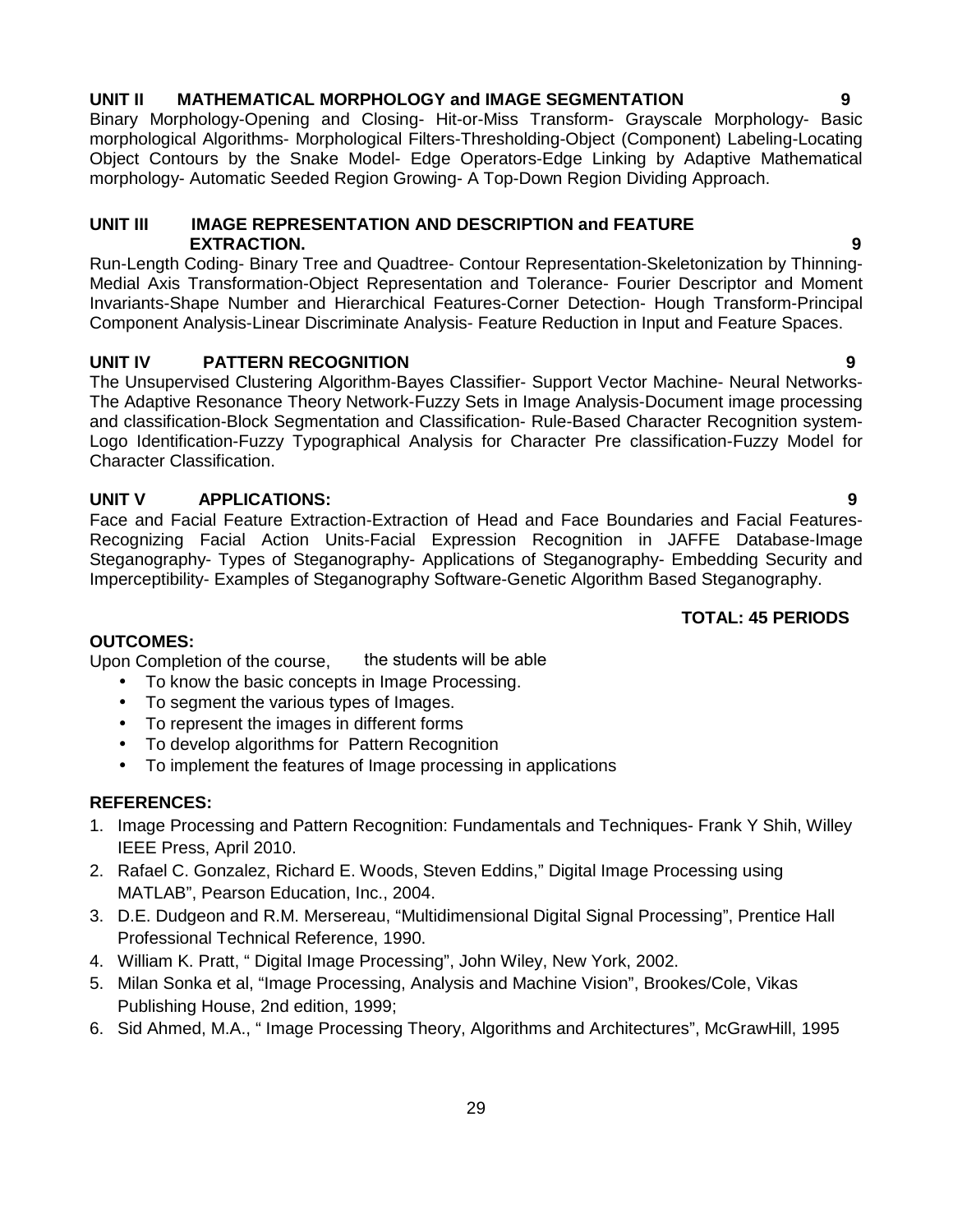# 30

# **UNIT V FAULT TOLERANT SOFTWARE 9**

Design-N-version programming - Recovery block - Acceptance tests - Fault trees -Validation of fault tolerant systems – Security - Fault tolerance in wireless/mobile networks and Internet - Case studies of practical fault tolerant systems **TOTAL: 45 PERIODS**

# **OUTCOMES:**

Upon Completion of the course, the students will be able to

- Know how to model the reliable system even in the presence of failures
- Knowledge in relationship between testing and reliability
- Students can able to analyze the requirement of system reliability
- To apply the knowledge learnt from this subject to develop new methods and techniques in specific research areas of fault tolerant computing
- Find wide applicable area of reliable and fault tolerant computing

### To understand the basic knowledge of principles in fault tolerant computer architecture and computing

**OBJECTIVES:**

To understand the issues in the reliable system and techniques to model fault

To understand the importance of fault tolerance in the design of real world system

• To emphasize the importance of evaluation of system reliability

# **UNIT I INTRODUCTION 9**

Fault prevention - Fault tolerance - Anticipated and unanticipated fault - Test generation for digital systems - Combinational logic network - Boolean difference method - Test generation for sequential circuits - Fault simulation.

# **UNIT II ERROR MODEL 9**

General coding schemes - Parity checking code - Arithmetic code - Code for computer memories checking errors in logical operation - Communication coding.

# **UNIT III FAULT TOLERANCE 9**

Coding technique - Fault tolerant and self checking and fail safe circuits - Fault tolerant in combinational and sequential circuits - Synchronous and asynchronous fail safe circuits - Study of quantitative methods for reliability evaluation

# **UNIT IV ARCHITECTURE 9**

Fault tolerant computers - General purpose commercial systems - Fault tolerant multiprocessor and VLSI based communication architecture - Distributed fault tolerant systems

# **MP7004 FAULT TOLERANT COMPUTING L T P C 3 0 0 3**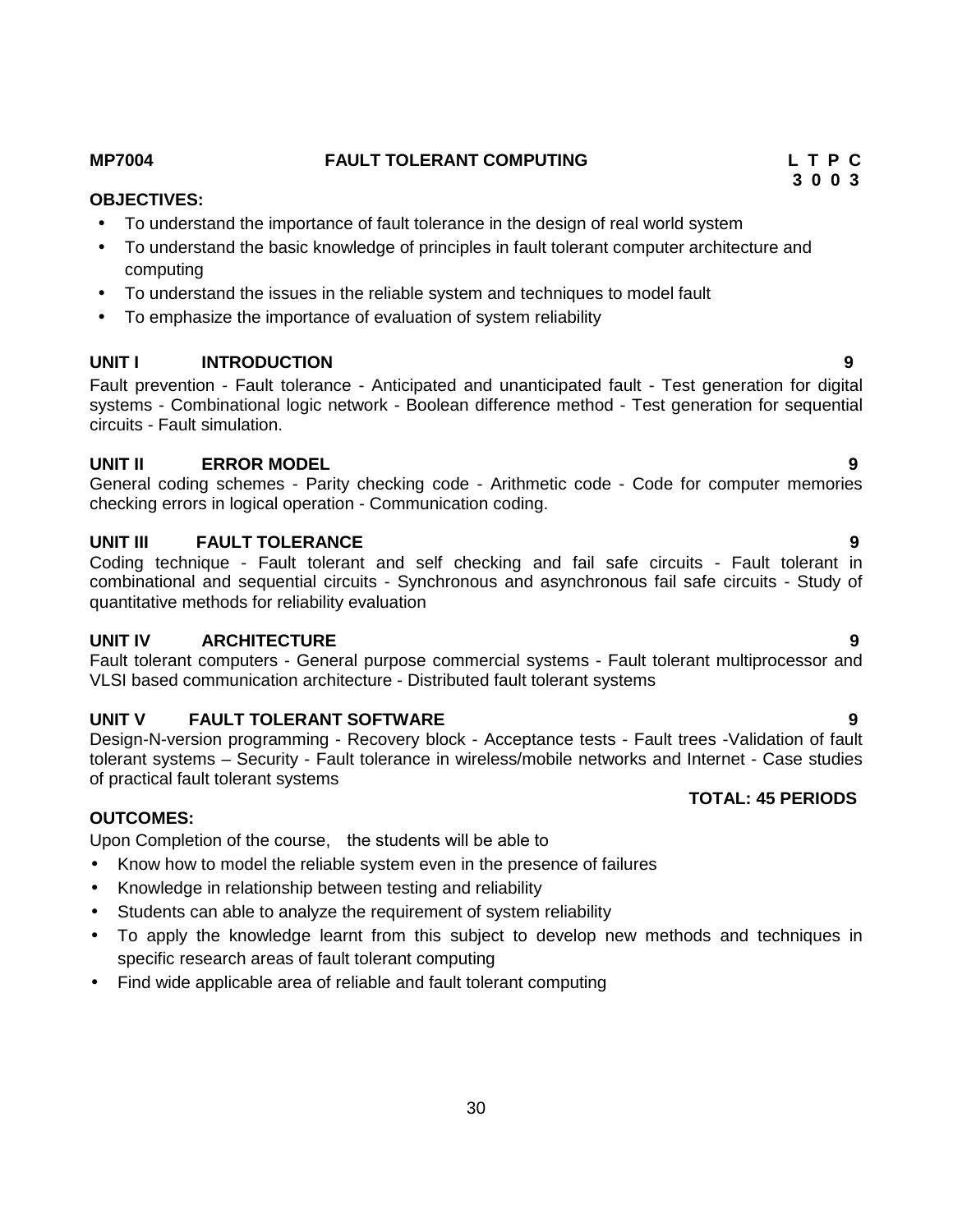### **REFERENCES:**

- 1. K.K.Praddan, "Fault Tolerant Computing-Theory and Techniques", Vol.III, Prentice Hall, 1989.
- 2 . Anderson and Lee, "Fault Tolerant Principles and Practice", PHI, 1989.
- 3. V.Nelson, "Fault-Tolerant Computing: Fundamental Concepts", Victor P. Nelson, IEEE Computer, July 1990
- 4. I. Koren and C.M. Krishna, "Fault Tolerant Systems", Morgan Kaufmann Pub. 2007

# **IF7013 ENERGY AWARE COMPUTING L T P C**

## **COURSE OBJECTIVES:**

This course examines the design of power efficient architecture, power and performance tradeoffs, restructuring of software and applications and standards for energy aware Hardware and Software. The objective of this course is:

- To know the fundamental principles energy efficient devices
- To study the concepts of Energy efficient storage
- To introduce energy efficient algorithms
- Enable the students to know energy efficient techniques involved to support real-time systems.
- To study Energy aware applications.

# **UNIT I INTRODUCTION 9**

Energy efficient network on chip architecture for multi core system-Energy efficient MIPS CPU core with fine grained run time power gating – Low power design of Emerging memory technologies.

# **UNIT II ENERGY EFFICIENT STORAGE 9**

Disk Energy Management-Power efficient strategies for storage system-Dynamic thermal management for high performance storage systems-Energy saving technique for Disk storage systems

# **UNIT III ENERGY EFFICIENT ALGORITHMS 9**

Scheduling of Parallel Tasks – Task level Dynamic voltage scaling – Speed Scaling – Processor optimization- Memetic Algorithms – Online job scheduling Algorithms.

# **UNIT IV REAL TIME SYSTEMS 9**

Multi processor system – Real Time tasks- Energy Minimization – Energy aware scheduling- Dynamic Reconfiguration- Adaptive power management-Energy Harvesting Embedded system.

# **UNIT V ENERGY AWARE APPLICATIONS 9**

On chip network – Video codec Design – Surveillance camera- Low power mobile storage.

# **TOTAL: 45 PERIODS**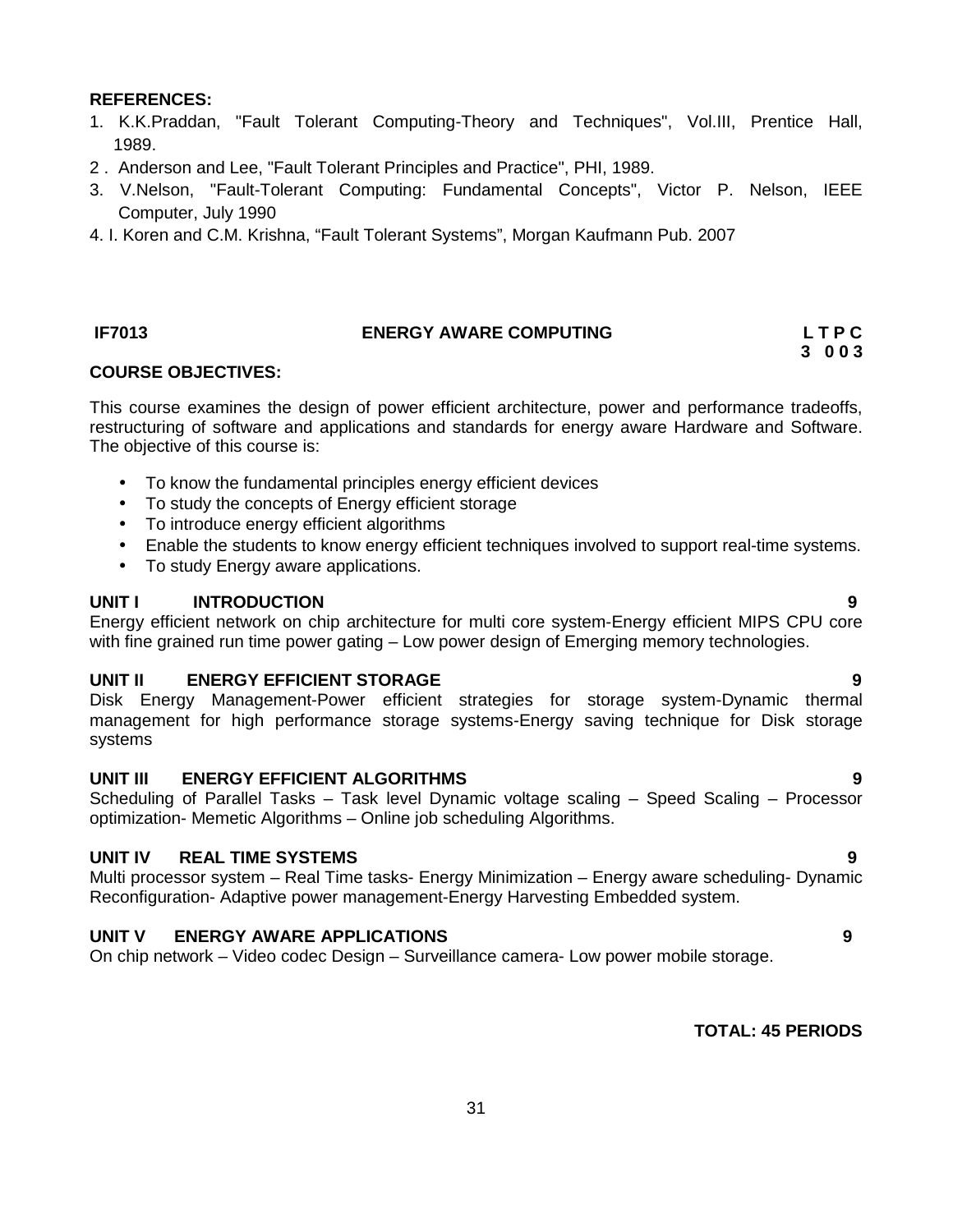# **OUTCOMES:**

Upon Completion of the course, the students will be able to

- Design Power efficient architecture Hardware and Software.
- Analyze power and performance trade off between various energy aware storage devices.
- Implement various energy aware algorithms.
- Restructure the software and Hardware for Energy aware applications.
- Explore the Energy aware applications

### **REFERENCES:**

- 1. Ishfaq Ah mad, Sanjay Ranka, Handbook of Energy Aware and Green Computing, Chapman and Hall/CRC, 2012
- 2. Chong-Min Kyung, Sungioo yoo, Energy Aware system design Algorithms and Architecture, Springer, 2011.
- 3. Bob steiger wald ,Chris:Luero, Energy Aware computing, Intel Press,2012.

## **IF7301 SOFT COMPUTING L T P C**

## **OBJECTIVES:**

- To learn the key aspects of Soft computing
- To know about the components and building block hypothesis of Genetic algorithm.
- To understand the features of neural network and its applications
- To study the fuzzy logic components
- To gain insight onto Neuro Fuzzy modeling and control.
- To gain knowledge in machine learning through Support vector machines.

# **UNIT I INTRODUCTION TO SOFT COMPUTING 9**

Evolution of Computing - Soft Computing Constituents – From Conventional AI to Computational Intelligence - Machine Learning Basics

# **UNIT II GENETIC ALGORITHMS 9**

Introduction, Building block hypothesis, working principle, Basic operators and Terminologies like individual, gene, encoding, fitness function and reproduction, Genetic modeling: Significance of Genetic operators, Inheritance operator, cross over, inversion & deletion, mutation operator, Bitwise operator, GA optimization problems, JSPP (Job Shop Scheduling Problem), TSP (Travelling Salesman Problem),Differences & similarities between GA & other traditional methods, Applications of GA.

# **UNIT III NEURAL NETWORKS 9**

Machine Learning using Neural Network, Adaptive Networks – Feed Forward Networks – Supervised Learning Neural Networks – Radial Basis Function Networks - Reinforcement Learning – Unsupervised Learning Neural Networks – Adaptive Resonance Architectures – Advances in Neural Networks.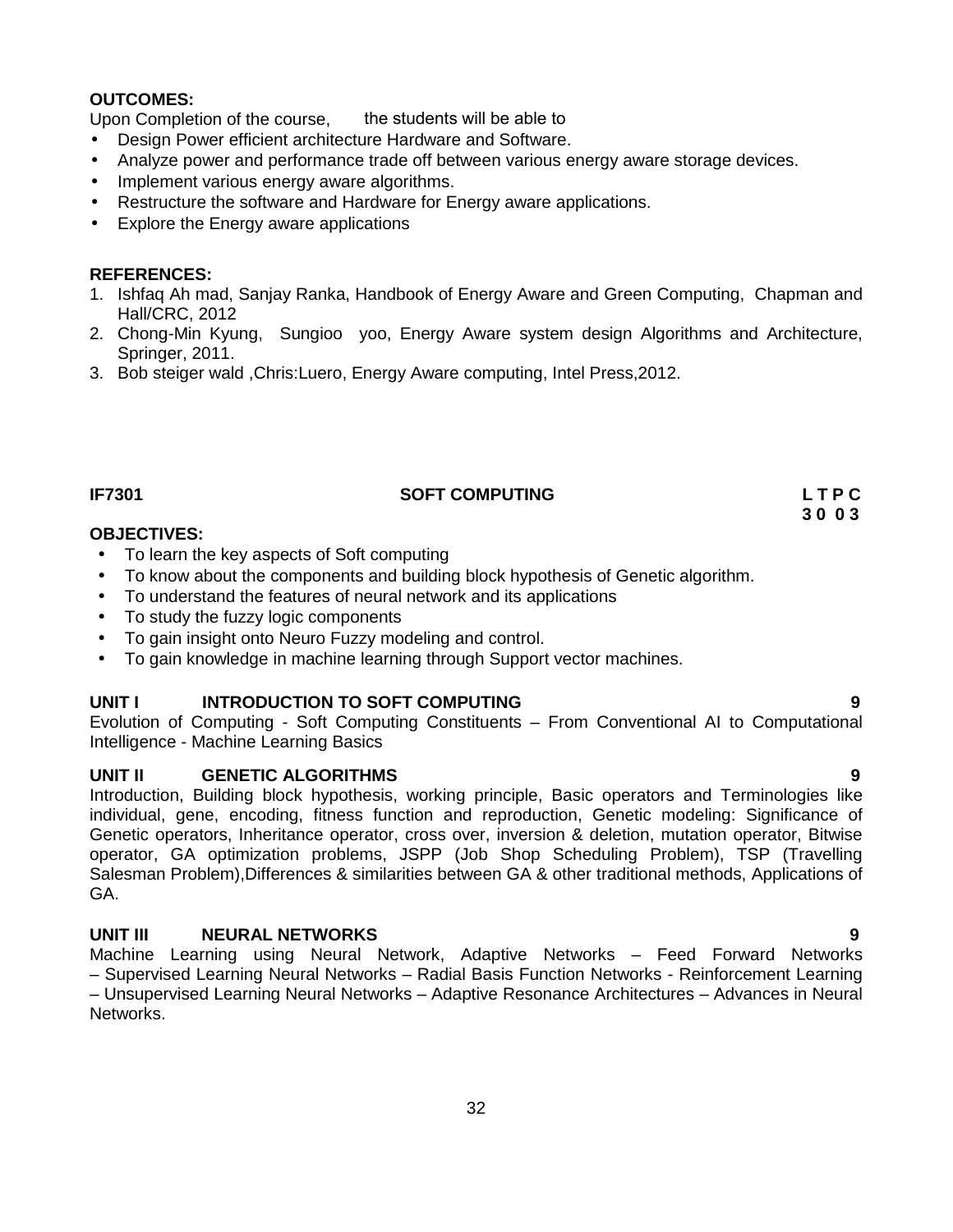Learning Problems – Perspectives and Issues – Concept Learning – Version Spaces and Candidate Eliminations – Inductive bias – Decision Tree learning – Representation – Algorithm – Heuristic Space Search.

33

# **UNIT V NEURO-FUZZY MODELING 9**

Adaptive Neuro-Fuzzy Inference Systems – Coactive Neuro-Fuzzy Modeling – Classification and Regression Trees – Data Clustering Algorithms – Rule base Structure Identification – Neuro-Fuzzy Control – Case Studies. **TOTAL : 45 PERIODS**

#### **OUTCOMES:**

- Implement machine learning through neural networks.
- Write Genetic Algorithm to solve the optimization problem
- Develop a Fuzzy expert system.
- Model Neuro Fuzzy system for clustering and classification.

# **REFERENCES:**

- 1. Jyh-Shing Roger Jang, Chuen-Tsai Sun, Eiji Mizutani, "Neuro-Fuzzy and Soft Computing", Prentice-Hall of India, 2003
- 2. Kwang H.Lee, "First course on Fuzzy Theory and Applications", Springer–Verlag Berlin Heidelberg, 2005.
- 3. George J. Klir and Bo Yuan, "Fuzzy Sets and Fuzzy Logic-Theory and Applications", Prentice Hall, 1995.
- 4. James A. Freeman and David M. Skapura, "Neural Networks Algorithms, Applications, and Programming Techniques", Pearson Edn., 2003.
- 5. David E. Goldberg, "Genetic Algorithms in Search, Optimization and Machine Learning", Addison Wesley, 2007.
- 6. Mitsuo Gen and Runwei Cheng,"Genetic Algorithms and Engineering Optimization", Wiley Publishers 2000.
- 7. Mitchell Melanie, "An Introduction to Genetic Algorithm", Prentice Hall, 1998.
- 8. S.N.Sivanandam, S.N.Deepa, "Introduction to Genetic Algorithms", Springer, 2007.
- 9. A.E. Eiben and J.E. Smith "Introduction to Evolutionary Computing" Springer, 2003
- 10. E. Sanchez, T. Shibata, and L. A. Zadeh, Eds., "Genetic Algorithms and Fuzzy Logic Systems: Soft Computing Perspectives, Advances in Fuzzy Systems - Applications and Theory", Vol. 7, River Edge, World Scientific, 1997.
- 11. ROSS TIMOTHY J, Fuzzy Logic with Engineering Applications, Wiley India Pvt Ltd, New Delhi, 2010

### **SE7003 MACHINE LEARNING L T P C**

**UNIT I INTRODUCTION 9**

**UNIT IV FUZZY LOGIC 9** Fuzzy Sets – Operations on Fuzzy Sets – Fuzzy Relations – Membership Functions-Fuzzy Rules and Fuzzy Reasoning – Fuzzy Inference Systems – Fuzzy Expert Systems – Fuzzy Decision Making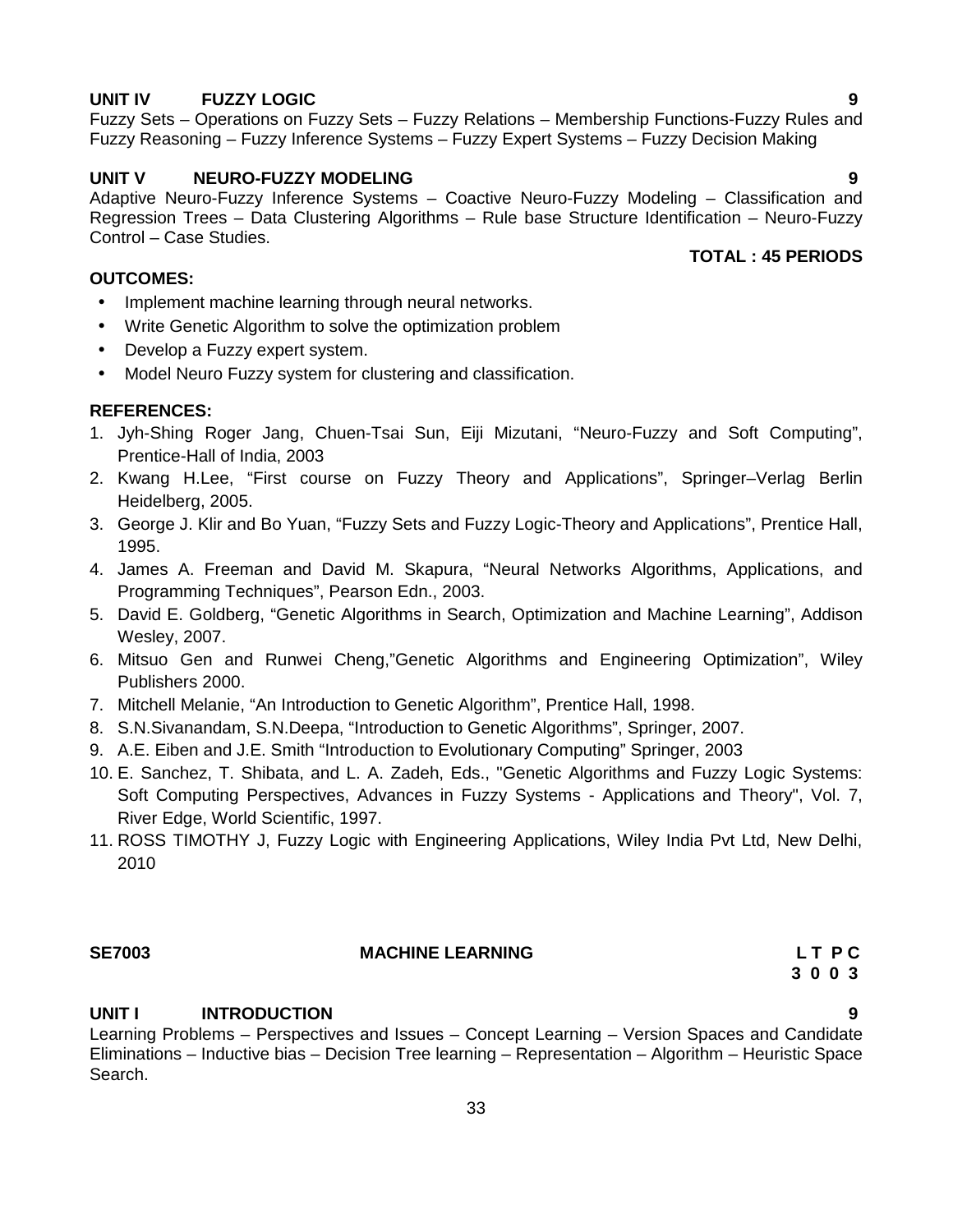1.Tom M. Mitchell, "Machine Learning", McGraw-Hill edition, 1997

3.T. Hastie, R. Tibshirani, J. H. Friedman, "The Elements of Statistical Learning", Springer Verlag, 2001

2.Ethem Alpaydin, "Introduction to Machine Learning (Adaptive Computation and Machine Learning)",

4. Pattern recognition and machine learning by Christopher Bishop, Springer Verlag, 2006.

**MP7005 AUTONOMOUS COMPUTING L T P C**

### **OBJECTIVES:**

**REFERENCES:**

The MIT Press 2004

- Enable computing systems to operate in a fully autonomous manner without administration
- Know the existing software and hardware systems weakness, untrustworthiness and cost to support autonomous computing system
- Know the evolution software system capable to perform self-modification based on feedback based learning
- Know the importance of evolution of hardware to do specific task by self reconstruction nature

#### **UNIT I AUTONOMIC BEGINNING AND AUTONOMIC SYSTEM 9**

Introduction – Definitions – Autonomous Computing Elements – Self Configuring – Self Optimizing – Self Healing – Self Protection – Open Standards – Complexity

# **UNIT II NEURAL NETWORKS AND GENETIC ALGORITHMS 9**

Neural Network Representation – Problems – Perceptrons – Multilayer Networks and Back Propagation Algorithms – Advanced Topics – Genetic Algorithms – Hypothesis Space Search – Genetic Programming – Models of Evaluation and Learning.

# **UNIT III BAYESIAN AND COMPUTATIONAL LEARNING 9**

Bayes Theorem – Concept Learning – Maximum Likelihood – Minimum Description Length Principle –Bayes Optimal Classifier –Gibbs Algorithm – Naïve Bayes Classifier – Bayesian Belief Network – EM Algorithm – Probability Learning – Sample Complexity – Finite and Infinite Hypothesis Spaces – Mistake Bound Model.

# **UNIT IV INSTANT BASED LEARNING 9**

K-Nearest Neighbour Learning – Locally weighted Regression – Radial Bases Functions – Case Based Learning.

# **UNIT V ADVANCED LEARNING 9**

Learning Sets of Rules – Sequential Covering Algorithm – Learning Rule Set – First Order Rules – Sets of First Order Rules – Induction on Inverted Deduction – Inverting Resolution – Analytical Learning – Perfect Domain Theories – Explanation Base Learning – FOCL Algorithm – Reinforcement Learning – Task – Q-Learning – Temporal Difference Learning.

## **TOTAL: 45 PERIODS**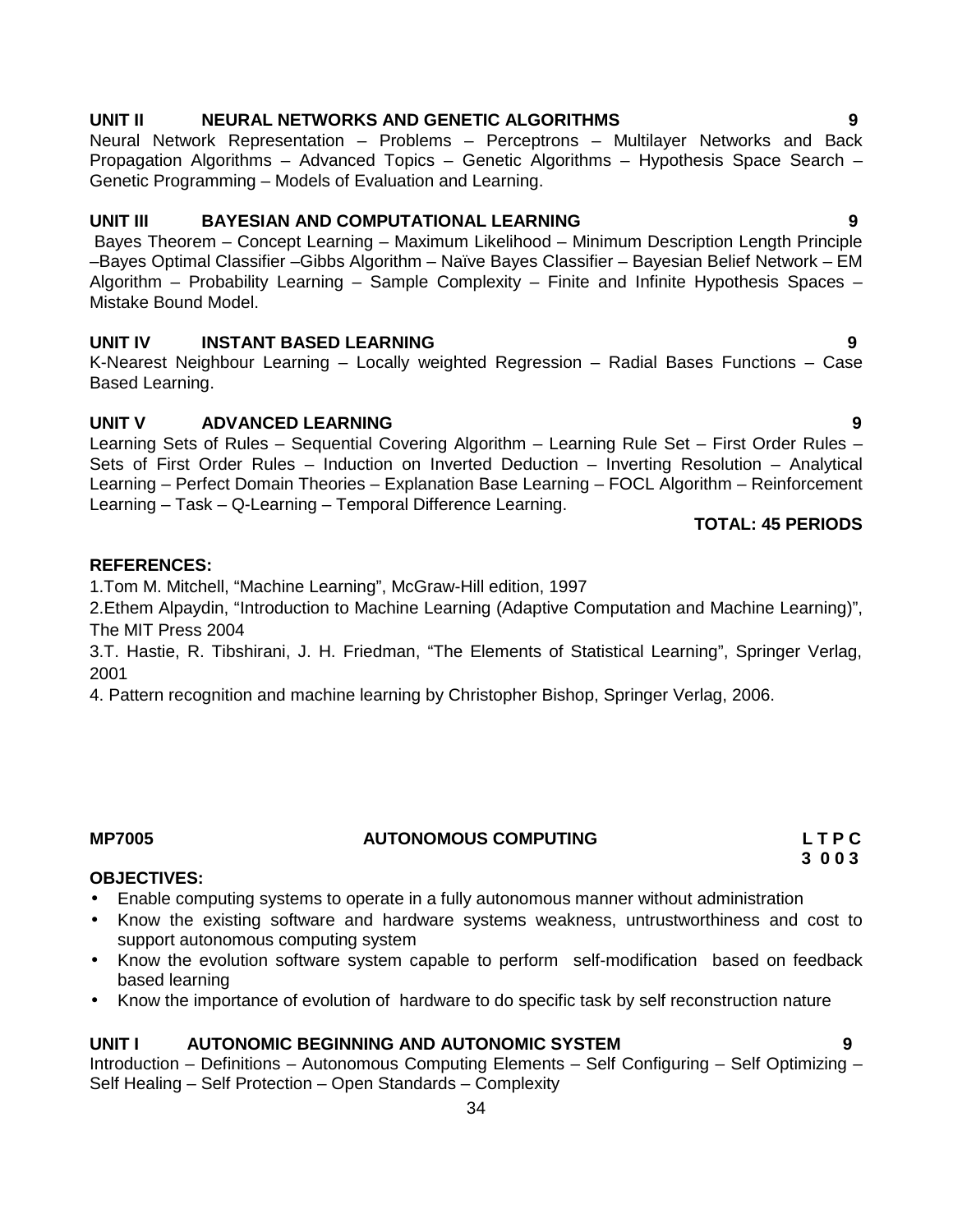# **UNIT II AUTONOMOUS COMPUTING ARCHITECTURE AND OPEN STANDARD 9**

Introduction – Control Loops – Autonomic Component Description – Autonomic Manager Collaboration – Autonomic Manager Development – Architecture - Monitoring function – Adaptation function – Decision function – Autonomic Computing and Open Standards

## **UNIT III AUTONOMIC FEATURES AND IMPLEMENTATION CONSIDERATIONS 9**

Self Configuring – Self Optimizing – Self Healing – Self Protection – Autonomic Implementation consideration – Evaluation Issues – Learning Environment

# **UNIT IV AUTONOMIC NETWORKING 9**

Toward Autonomic Network – Autonomic Networking in Wireless Sensor Networks – Network Reconfiguration in High Performance Interconnection Networks – Concepts for Self Protection – Formal Aspects of Self - \* in Autonomic Networked Computing Systems

# **UNIT V AUTONOMIC RESEARCH CHALLENGE 9**

Research Challenges – The Life Cycle of an Autonomic Element – Relationships among Autonomic Elements – Scientific Challenges – Research Projects in Autonomic Computing – University Research Projects in Autonomic Computing - The state of Autonomic Computing Today

### **TOTAL: 45 PERIODS**

## **OUTCOMES:**

- Students learn models and systems that heal, install and protect themselves based on the need by automatically
- Know how to design an adaptive system with less cost, enhanced service and agility
- Knowledge for planning and implementing autonomic technology for current information enriched world
- Know the research and thrust areas in autonomic computing in real time application environment

### **REFERENCES:**

- 1. Richard Murch, Autonomic Computing, IBM Press, March 2004
- 2. Lalanda, Philippe**,** McCann, Julie A., Diaconescu, AdaAutonomic Computing: Principles, Design and Implementation, Springer Book Series, ISBN 978-1-4471-5006-0, 2013
- 3. Yan Zhang, Laurence Tianruo Yang and Mieso K. Denko, Autonomic Computing and Networking, Springer Book Series, 2009.

# **MP7006 HAPTIC TECHNOLOGY L T P C**

**3 0 0 3**

# **OBJECTIVES**:

To provide an overview of Haptic technology and enable the student to create applications in a collaborative environment.

### **OUTCOMES**:

Upon the completion of this course given in the curriculum, students should be able to

- Demonstrate knowledge in human perception,Machine and Multimedia Haptics**.**
- Create integrated and collaborative haptic systems
- Analyze and characterize Human , Multimedia and machine haptics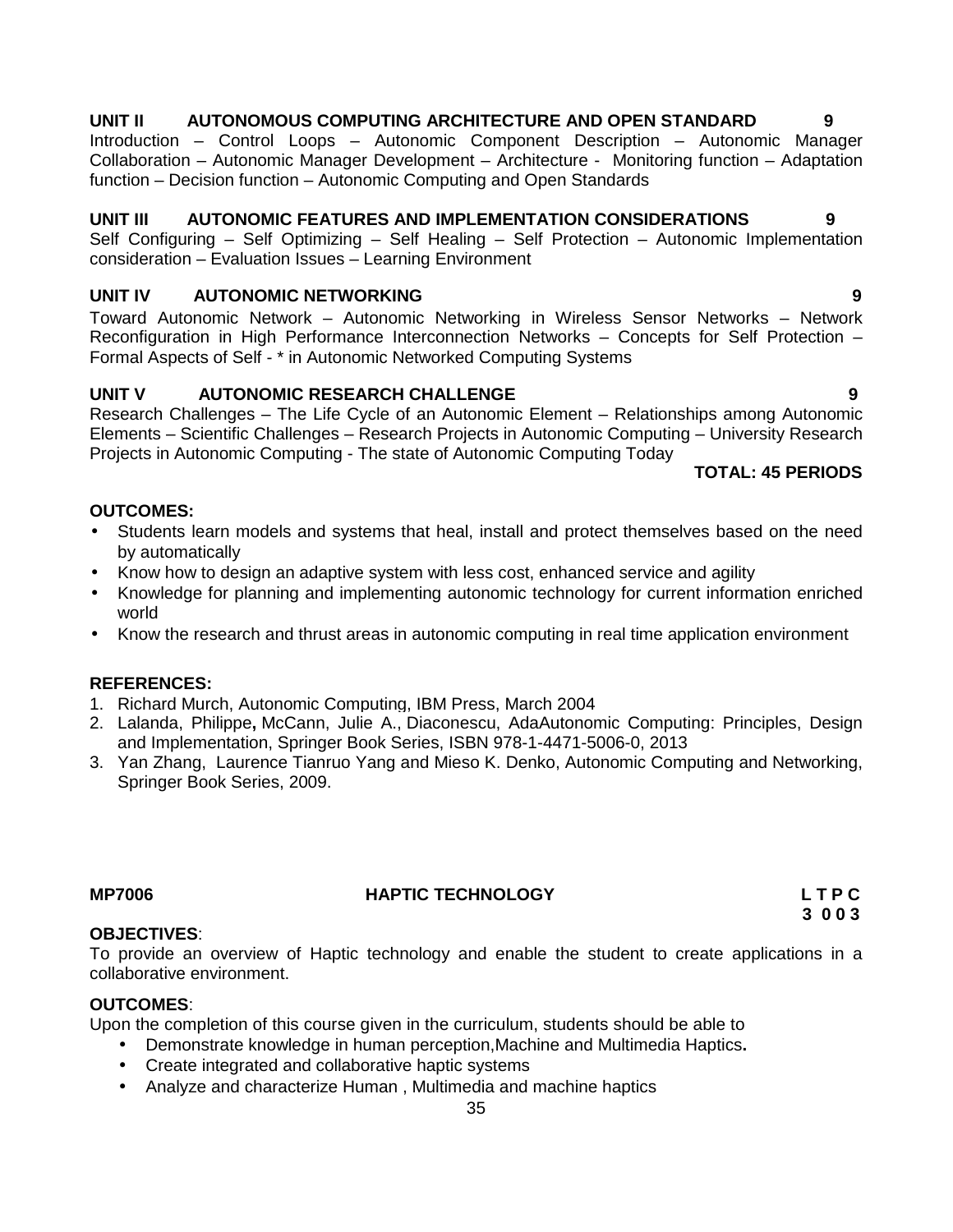# **UNIT I INTRODUCTION 9**

Human Senses-Haptic Exploration-Concepts and Terminology-Roadmap to Multimedia Haptics - Haptic Multimedia Audio and Visual System-Haptic Evolution-Haptics for Medical Application-Tele Robotics and Tele operation-Media-Mobile Haptics-Virtual reality-Learning and Education-Haptic **Security** 

# **UNIT II HUMAN HAPTIC PERCEPTION AND MACHINE HAPTICS 9**

Touch and Cognition-Human Haptic System-Concept of Illusion-Human Perceptual parameters for Interface Development-Haptic Interfaces-HAVE Sensors- HAVE Specifications-State-of-Art Haptic interfaces

# **UNIT III COMPUTER HAPTICS 10**

Haptic Rendering Subsystem-Polygon based Representation and Scene Graph-Collision Detection Techniques and Bounding Volumes-Penetration Depth and Collision Response-Haptic Rendering of Surface Properties-Haptic Rendering of other Representation methods- Haptic Rendering of more than 3-DOF-Control Methods for Haptic systems-Benchmarking Haptic Rendering systems- Haptic Software Frameworks

# **UNIT IV MULTIMEDIA HAPTICS 9**

Haptic as a new media-HAVE Content Creation- Content Representation-Hap tic Media Transmission-Architecture for C-HAVE-Communication Framework for C-HAVE systems-Quality of Experience in Multimedia Haptics-Haptics WaterMarking.

# **UNIT V TOUCHING THE FUTURE: CHALLENGES AND TRENDS 8**

The Golden Age of Haptics-Human Haptics-Machine Haptics-Computer Haptics-Multimedia Haptics Haptic Technology In Surgical Simulation and Medical Training- Haptic Devices- Haptic Rendering- Applications of Haptic technology. **TOTAL: 45 PERIODS**

# **REFERENCES:**

- 1. Abdulmotaleb El Saddik, Mauricio Orozco, Mohamad Eid, Jongeun Cha "Haptics Technologies: Bringing Touch to Multimedia" (Springer Series on Touch and Haptic Systems)
- 2. http://haptic.mech.nwu.edu
- 3. http://www.webopedia.com/TERM/H/haptic.html
- 4. http://www.stanford.edu/dept/news/report/news/2003/april2/haptics-42.html
- 5. http://www.utoronto.ca/atrc/rd/vrml/haptics.html
- 6. http://www.caip.rutgers.edu/~bouzit/lrp/glove.html

# **IF7202 CLOUD COMPUTING L T P C**

**3 0 0 3**

# **OBJECTIVES:**

- To introduce the broad perceptive of cloud architecture and model
- To understand the concept of Virtualization
- To be familiar with the lead players in cloud.
- To understand the features of cloud simulator
- To apply different cloud programming model as per need.
- To be able to set up a private cloud.
- To understand the design of cloud Services.
- To learn to design the trusted cloud Computing system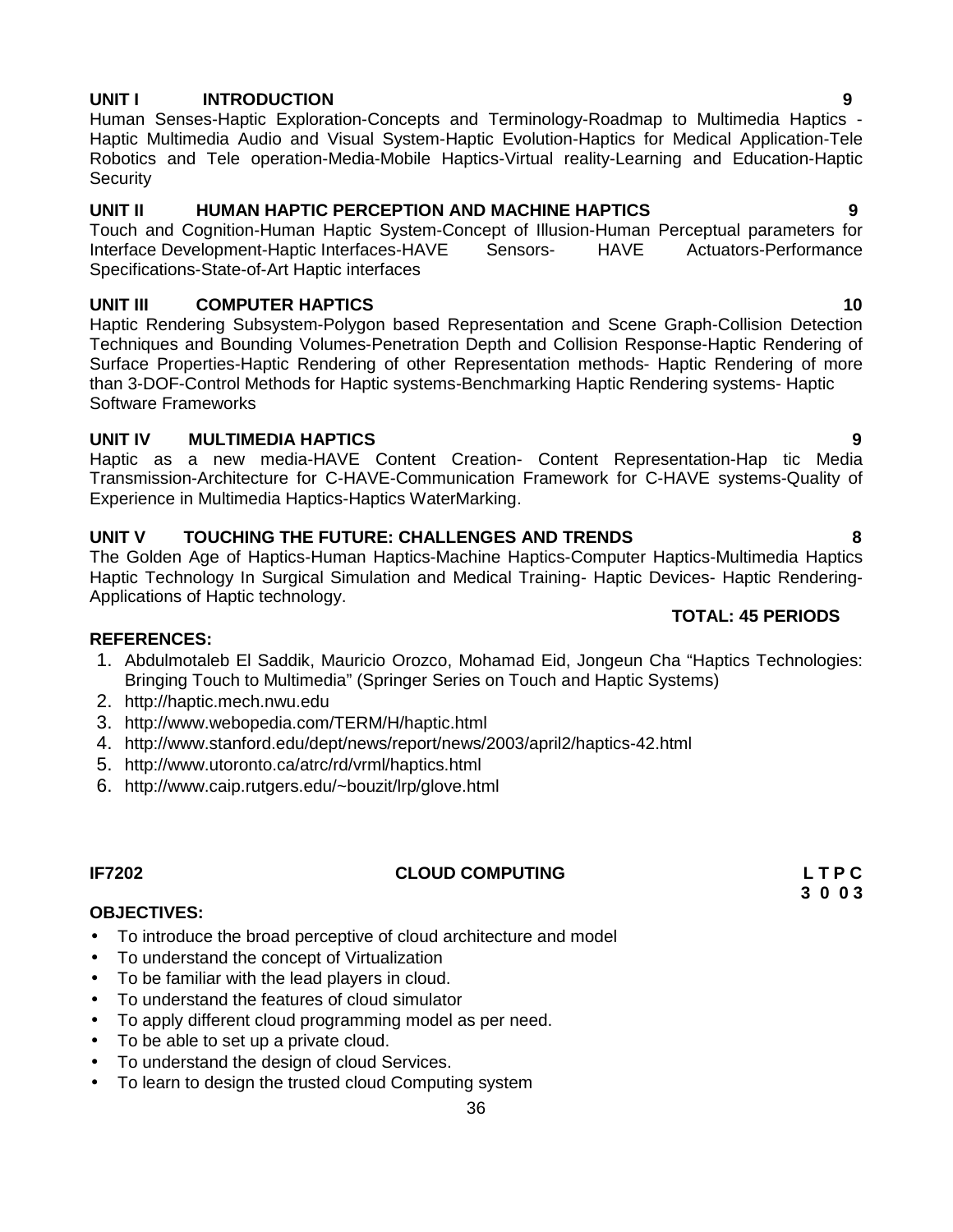# 37

# **UNIT I CLOUD ARCHITECTURE AND MODEL 9**

Technologies for Network-Based System – System Models for Distributed and Cloud Computing – NIST Cloud Computing Reference Architecture.

Cloud Models:- Characteristics – Cloud Services – Cloud models (IaaS, PaaS, SaaS) – Public vs Private Cloud –Cloud Solutions - Cloud ecosystem – Service management – Computing on demand.

# **UNIT II VIRTUALIZATION 9**

Basics of Virtualization - Types of Virtualization - Implementation Levels of Virtualization -<br>Virtualization Structures - Tools and Mechanisms - Virtualization of CPU, Memory, I/O Devices -Virtual Clusters and Resource management - Virtualization for Data-center Automation.

# **UNIT III CLOUD INFRASTRUCTURE 9**

Architectural Design of Compute and Storage Clouds – Layered Cloud Architecture Development – Design Challenges - Inter Cloud Resource Management – Resource Provisioning and Platform Deployment – Global Exchange of Cloud Resources.

# **UNIT IV PROGRAMMING MODEL 9**

Parallel and Distributed Programming Paradigms – Map Reduce , Twister and Iterative MapReduce – Hadoop Library from Apache – Mapping Applications - Programming Support - Google App Engine, Amazon AWS - Cloud Software Environments -Eucalyptus, Open Nebula, Open Stack, Aneka, CloudSim

# **UNIT V SECURITY IN THE CLOUD 9**

Security Overview –Cloud Security Challenges and Risks – Software-as-a-Service Security – Security Governance – Risk Management – Security Monitoring – Security Architecture Design – Data Security – Application Security – Virtual Machine Security - Identity Management and Access Control – Autonomic Security.

# **OUTCOMES:**

Upon Completion of the course, the students will be able to

- Compare the strengths and limitations of cloud computing
- Identify the architecture, infrastructure and delivery models of cloud computing
- Apply suitable virtualization concept.
- Choose the appropriate cloud player
- Choose the appropriate Programming Models and approach.
- Address the core issues of cloud computing such as security, privacy and interoperability
- Design Cloud Services
- Set a private cloud

# **REFERENCES:**

- 1. Kai Hwang, Geoffrey C Fox, Jack G Dongarra, "Distributed and Cloud Computing, From Parallel Processing to the Internet of Things", Morgan Kaufmann Publishers, 2012.
- 2. John W.Rittinghouse and James F.Ransome, "Cloud Computing: Implementation, Management, and Security", CRC Press, 2010.
- 3. Toby Velte, Anthony Velte, Robert Elsenpeter, "Cloud Computing, A Practical Approach", TMH, 2009.
- 4. Kumar Saurabh, " Cloud Computing insights into New-Era Infrastructure", Wiley India,2011.
- 5. George Reese, "Cloud Application Architectures: Building Applications and Infrastructure in the Cloud" O'Reilly

# **TOTAL: 45 PERIODS**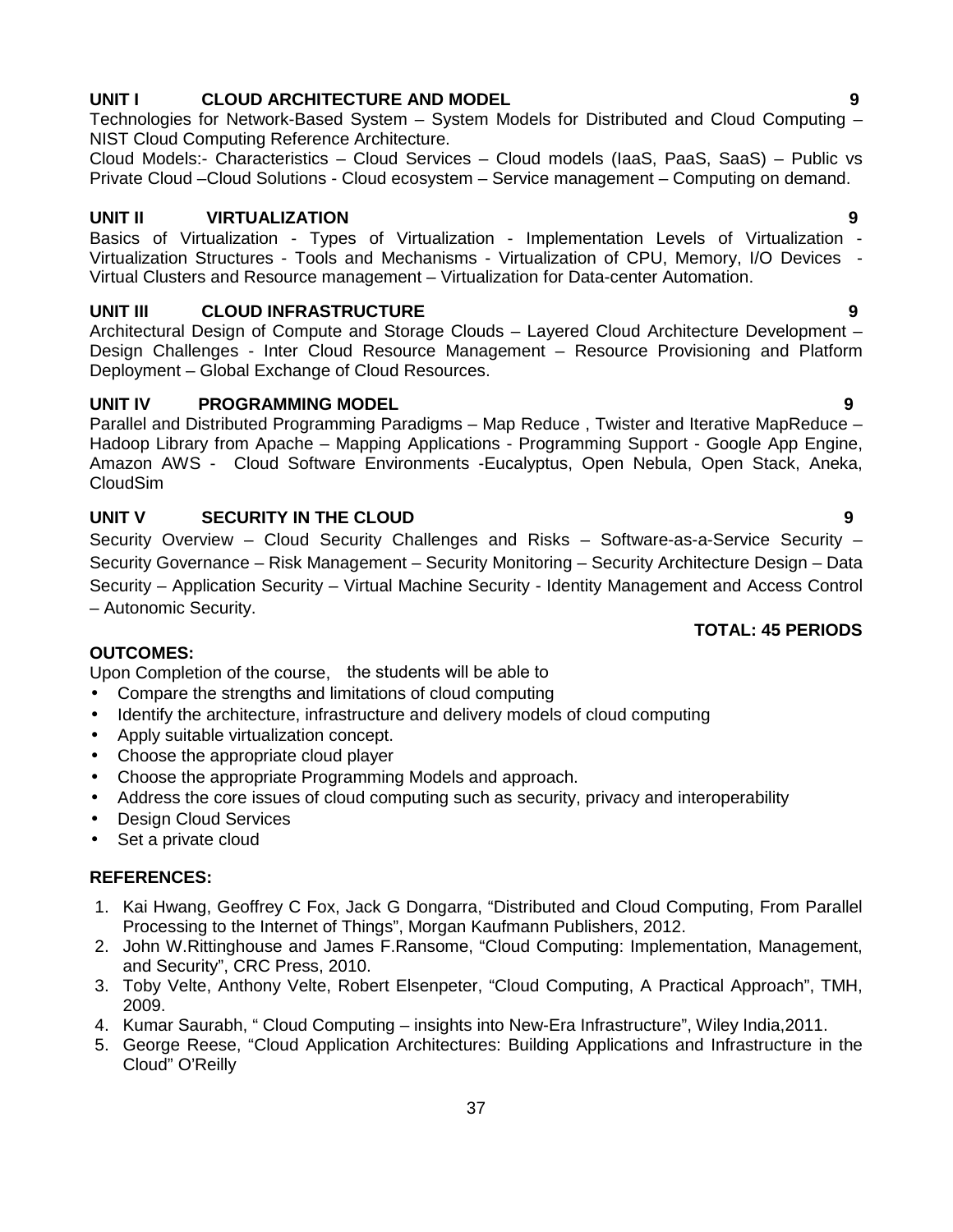- 6. James E. Smith, Ravi Nair, "Virtual Machines: Versatile Platforms for Systems and Processes", Elsevier/Morgan Kaufmann, 2005.
- 7. Katarina Stanoevska-Slabeva, Thomas Wozniak, Santi Ristol, "Grid and Cloud Computing A Business Perspective on Technology and Applications", Springer.
- 8. Ronald L. Krutz, Russell Dean Vines, "Cloud Security A comprehensive Guide to Secure Cloud Computing", Wiley – India, 2010.
- 9. Rajkumar Buyya, Christian Vecchiola, S.Tamarai Selvi, 'Mastering Cloud Computing", TMGH,2013.
- 10. Gautam Shroff, Enterprise Cloud Computing, Cambridge University Press, 2011
- 11. Michael Miller, Cloud Computing, Que Publishing,2008
- 12. Nick Antonopoulos, Cloud computing, Springer Publications, 2010

## **IF7002 BIOINFORMATICS L T P C**

**3 0 0 3**

## **OBJECTIVES:**

- To get exposed to the domain of bioinformatics
- To understand the role of data warehousing and data mining for bioinformatics
- To learn to model bioinformatics based applications
- To understand how to deploy the pattern matching and visualization techniques in bioinformatics
- To study the Microarray technologies for genome expression

# **UNIT I INTRODUCTION 9**

Need for Bioinformatics technologies – Overview of Bioinformatics technologies – Structural bioinformatics – Data format and processing – secondary resources- Applications – Role of Structural bioinformatics - Biological Data Integration System.

# **UNIT II DATAWAREHOUSING AND DATAMINING IN BIOINFORMATICS 9**

Bioinformatics data – Data ware housing architecture – data quality – Biomedical data analysis – DNA data analysis – Protein data analysis – Machine learning – Neural network architecture- Applications in bioinformatics

# **UNIT III MODELING FOR BIOINFORMATICS 9**

Hidden markov modeling for biological data analysis – Sequence identification – Sequence classification – multiple alignment generation – Comparative modeling – Protein modeling – genomic modeling – Probabilistic modeling – Bayesian networks – Boolean networks - Molecular modeling – Computer programs for molecular modeling

# **UNIT IV PATTERN MATCHING AND VISUALIZATION 9**

Gene regulation – motif recognition and motif detection – strategies for motif detection – Visualization – Fractal analysis – DNA walk models – one dimension – two dimension – higher dimension – Game representation of Biological sequences – DNA, Protein, Amino acid sequences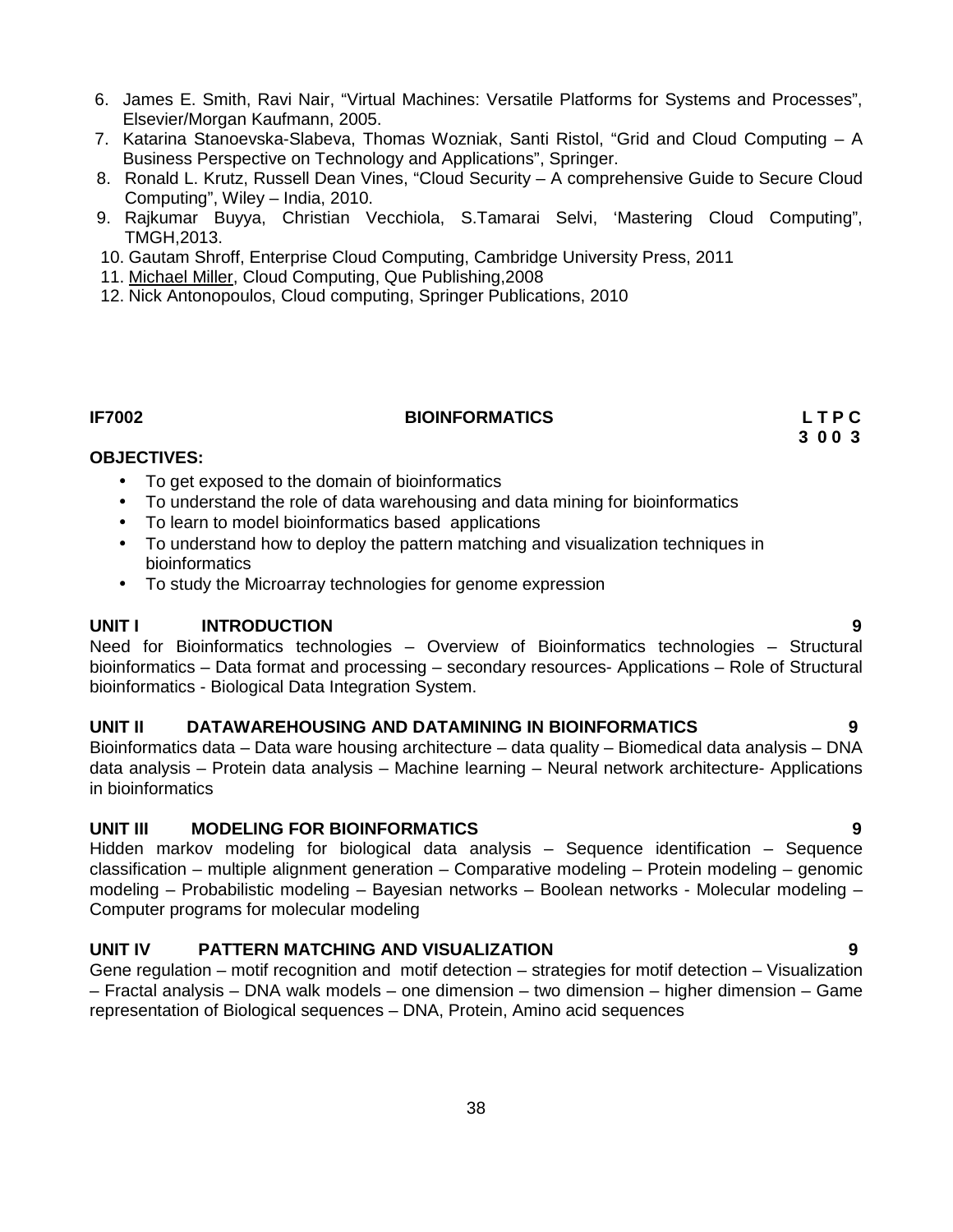## **UNIT V MICROARRAY ANALYSIS 9**

Microarray technology for genome expression study – image analysis for data extraction – preprocessing – segmentation – gridding , spot extraction , normalization, filtering – cluster analysis – gene network analysis – Compared Evaluation of Scientific Data Management Systems – Cost Matrix – Evaluation model ,Benchmark , Tradeoffs

# **TOTAL: 45 PERIODS**

### **OUTCOMES:**

Upon Completion of the course, the students will be able to

- Deploy the data warehousing and data mining techniques in Bioinformatics
- Model bioinformatics based applications
- Deploy the pattern matching and visualization techniques in bioinformatics
- Work on the protein sequences
- Use the Microarray technologies for genome expression

### **REFERENCES:**

- 1. Yi-Ping Phoebe Chen (Ed), "Bio Informatics Technologies", First Indian Reprint, Springer Verlag, 2007.
- 2. N.J. Chikhale and Virendra Gomase, "Bioinformatics- Theory and Practice", Himalaya Publication House, India, 2007
- 3. Zoe lacroix and Terence Critchlow, "Bio Informatics Managing Scientific data", First Indian Reprint, Elsevier, 2004
- 4. Bryan Bergeron, "Bio Informatics Computing", Second Edition, Pearson Education, 2003.
- 5. Arthur M Lesk, "Introduction to Bioinformatics", Second Edition, Oxford University Press, 2005
- 6. Burton. E. Tropp, "Molecular Biology: Genes to Proteins ", 4th edition, Jones and Bartlett Publishers, 2011
- 7. Dan Gusfield, "Algorithms on Strings Trees and Sequences", Cambridge University Press, 1997.
- 8. P. Baldi, S Brunak , Bioinformatics, "A Machine Learning Approach ", MIT Press, 1998.

### **MP7007 NANO COMPUTING L T P C**

**3 0 0 3**

### **OBJECTIVES:**

To have an understanding the foundations of Nano Computing.

- To understand the fundamental principles of Dielectrics and Electronic Structures.
- To know the construction and working of Logic Devices.
- To know the construction and working of mass storage devices.
- To study sensor arrays and Imaging systems
- To know about various types of Display.

# **UNIT I INTRODUCTION 9**

Dielectrics – Ferroelectrics - Electronic Properties and Quantum Effects – Magneto electronics – Magnetism and Magneto transport in Layered Structures - Organic Molecules – Electronic Structures, Properties, and Reactions - Neurons – The Molecular Basis of their Electrical Excitability - Circuit and System Design.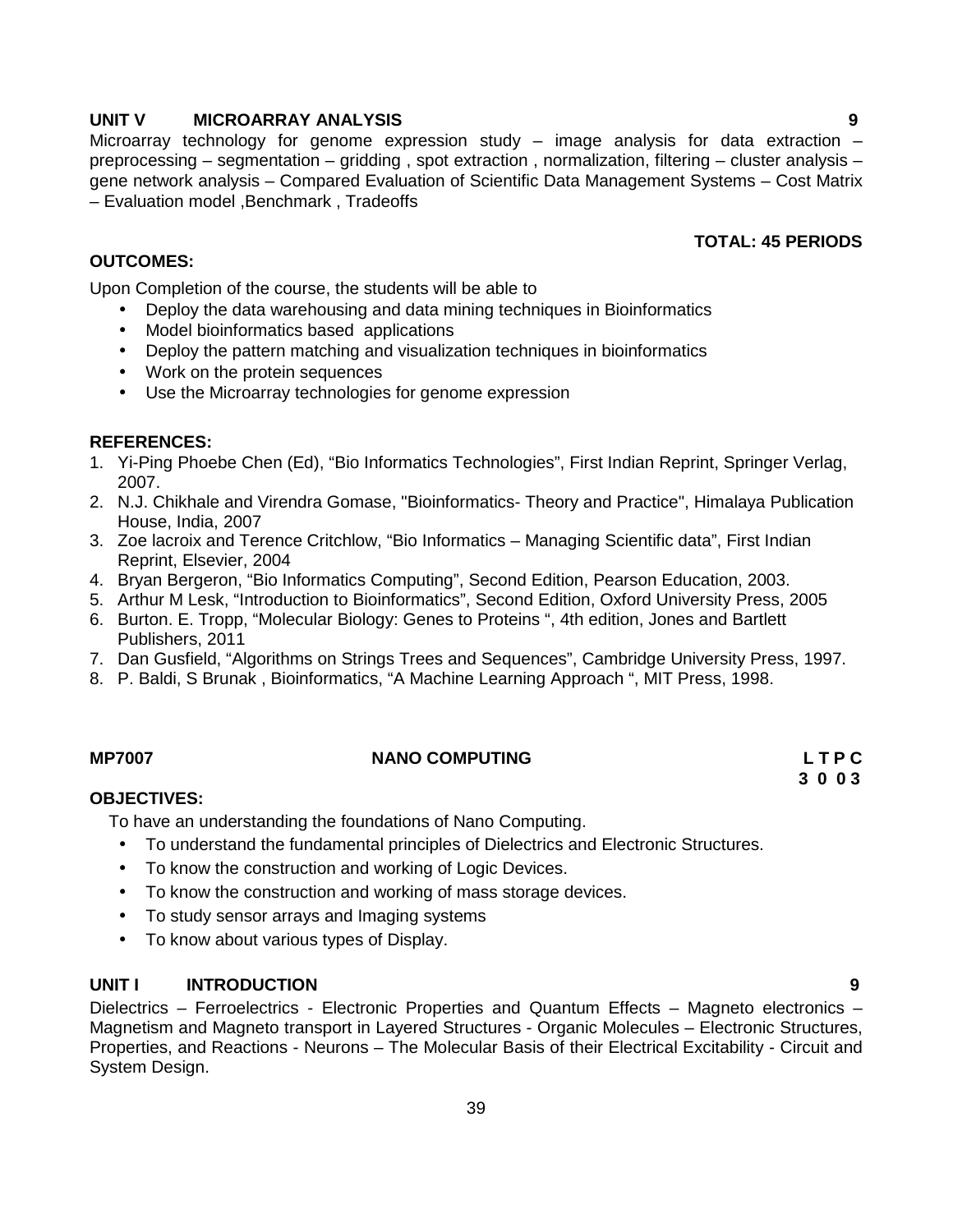# **UNIT II LOGIC DEVICES 9**

Silicon MOSFETs – Novel Materials and Alternative – Concepts - Ferroelectric Field Effect Transistors - Quantum Transport devices Based on Resonant Tunnelling - Single-Electron Devices for Logic Applications - Superconductor Digital Electronics - Quantum Computing Using Superconductors - Carbon Nano tubes for Data Processing - High-Permittivity Materials for DRAMs - Ferroelectric Random Access Memories Magneto resistive RAM.

# **UNIT III MASS STORAGE DEVICES 9**

Hard Disk Drives - Magneto-Optical Discs - Rewriteable DVDs Based on Phase Change Materials - Holographic Data Storage - AFM-Based Mass Storage – The Millipede Concept - Transmission on Chip and Board Level - Photonic Networks - Microwave Communication Systems – Novel Approaches for Passive Devices – Neuro electronic Interfacing: Semiconductor Chips with Ion Channels, Nerve Cells and Brain.

# **UNIT IV SENSOR ARRAYS AND IMAGING SYSTEMS 9**

Optical 3-D Time-of-Flight Imaging System – Pyro electric Detector Arrays for IR Imaging - Electronic Noses. 2-D Tactile Sensors and Tactile Sensor Arrays.

# **UNIT V DISPLAYS 9**

Liquid Crystal Displays - Organic Light Emitting Devices - Field-Emission and Plasma Displays - Electronic Paper.

## **TOTAL: 45 PERIODS**

## **OUTCOMES:**

Upon Completion of the course, the students will be able

- To design the basic components in Nano Computing .
- To construct the Logic Devices
- To design the storage devices
- To analyze different types of imaging systems.
- To analyze the principles of Various Displays LCD, LED and Plasma Displays.

### **REFERENCES:**

- 1. RainerWaser, Nanoelectronics and Information Technology: Advanced Electronic Materials and Novel Devices, WileyVCH, April 2003.
- 2. Nano computing: Computational Physics for Nano science and Nanotechnology, Jang-Yu Hsu, CRC Press ,2009.
- 3. Nano computing:The Future of Computing, Vishal Sahni Tata McGraw Hill,2008.
- 4. Nano, Quantum and Molecular Computing:Implications to High level design and validation ,Shukla,Sandeep Kumar,2004,Springer
- 5. Bio Inspired Nano scale Integrated computing, Marymehrnoosh eshaghian –wilner,2009,John wiley publications.
- 6. N. K. Jha and D. Chen, Editors, Nanoelectronic Circuit Design, Springer, 2011.
- 7. W. Zhang, N.K.Jha, and L. Shang, "A hybrid nano/CMOS dynamically reconfigurable system," book chapter in Nanoelectronic Circuit Design, Springer, 2011.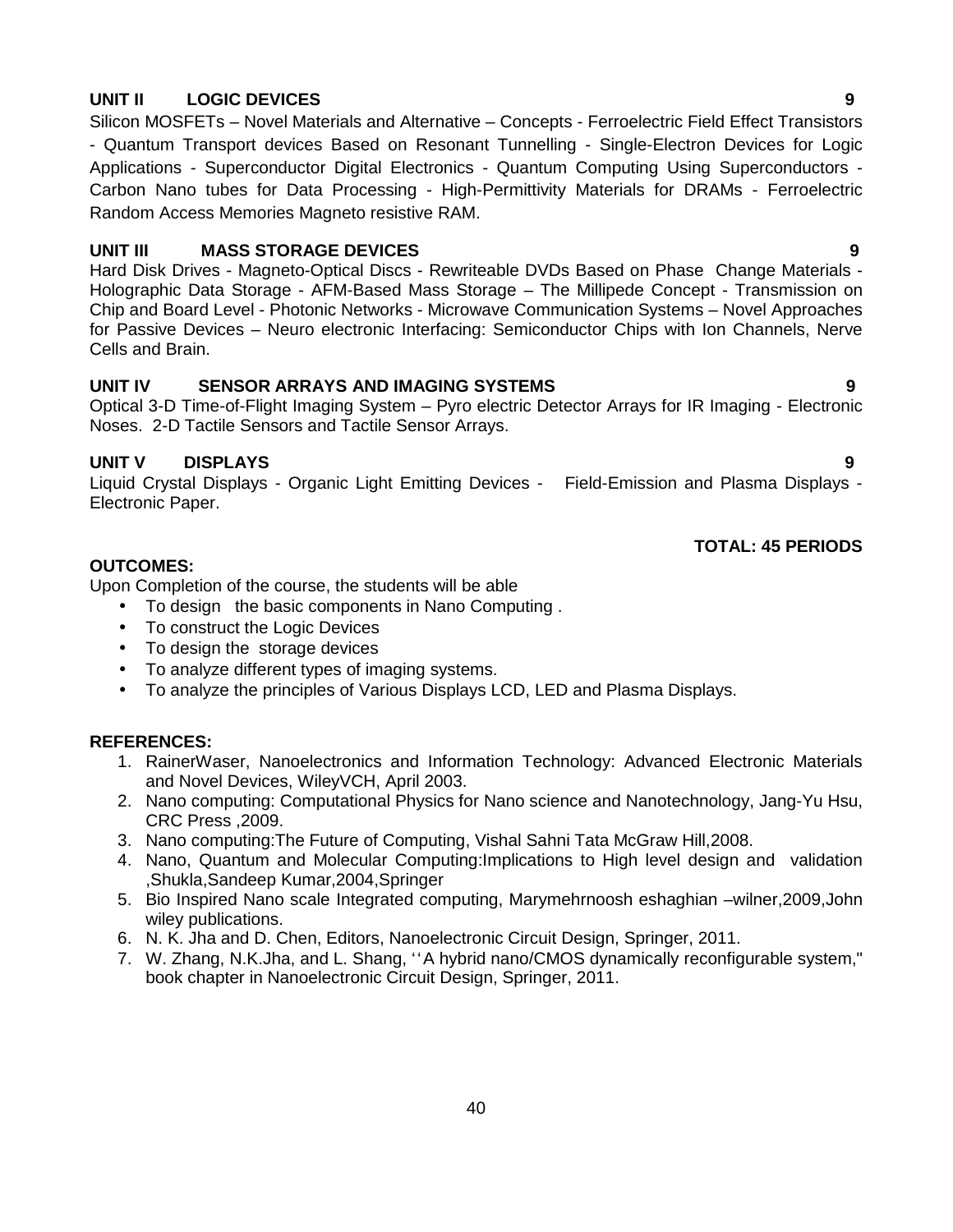discover the capabilities and limitations of semantic web technology for different applications.

### **UNIT I INTRODUCTION 9**

Components – Types – Ontological Commitments – Ontological Categories – Philosophical background –KnowledgeRepresentation Ontologies – TopLevel Ontologies – Linguistic Ontologies – Domain Ontologies – Semantic Web – Need – Foundation – Layers–Architecture.

#### **UNITII LANGUAGES FOR SEMANTIC WEB AND ONTOLOGIES 10**

Web Documents in XML – RDF - Schema – Web Resource Description using RDF- RDF Properties – Topic Maps and RDF – Overview – Syntax Structure – Semantics –Pragmatics traditional Ontology Languages - LOOM- OKBC - OCML - Flogic Ontology Markup Languages-SHOE–OIL-AML-OIL-OWL

### **UNIT III ONTOLOGY LEARNING FOR SEMANTIC WEB 10**

Taxonomy for Ontology Learning – Layered Approach – Phases of Ontology Learning – Importing and Processing Ontologies andDocuments– Ontology LearningAlgorithms- Evaluation

#### **UNIT IV ONTOLOGY MANAGEMENT AND TOOLS 9**

Overview – need for management – development process – target ontology – ontology mapping – skills management system – ontological class – constraints – issues.Evolution– Development of Tools and Tool Suites – Ontology Merge Tools – Ontology based Annotation Tools.

#### **UNIT V APPLICATIONS 7**

Web Services – Semantic Web Services - Case Study for specific domain – Security issues – current trends.

#### **REFERENCES:**

- 1. Asuncion Gomez-Perez, Oscar Corcho, Mariano Fernandez-Lopez, "Ontological Engineering: with examples from the areas of Knowledge Management, e-Commerce and the Semantic Web" Springer, 2004
- 2. Grigoris Antoniou, Frank van Harmelen, "A Semantic Web Primer (Cooperative Information Systems)",The MIT Press, 2004
- 3. Alexander Maedche, "Ontology Learning for the Semantic Web", Springer; 1 edition, 2002
- 4. John Davies, Dieter Fensel, Frank Van Harmelen, "Towards the Semantic Web: Ontology Driven Knowledge Management", John Wiley & Sons Ltd., 2003.
- 5. Dieter Fensel (Editor), Wolfgang Wahlster, Henry Lieberman, James Hendler, "Spinning the Semantic Web: Bringing the World Wide Web to Its Full Potential", The MITPress,2002 .

#### **MP7008 SEMANTIC WEB L T P C**

### **OBJECTIVES:**

- To build and implement a small ontology that is semantically descriptive of your chosen problem domain.
- implement applications that can access, use and manipulate the ontology, represent data from a chosen problem in XML with appropriate semantic tags obtained or derived from the ontology, depict the semantic relationships among these data elements using Resource Description Framework (RDF), via the semantic web (which includes the RDF, data elements in properly tagged XML, and the ontology),
- 

**TOTAL : 45 PERIODS**